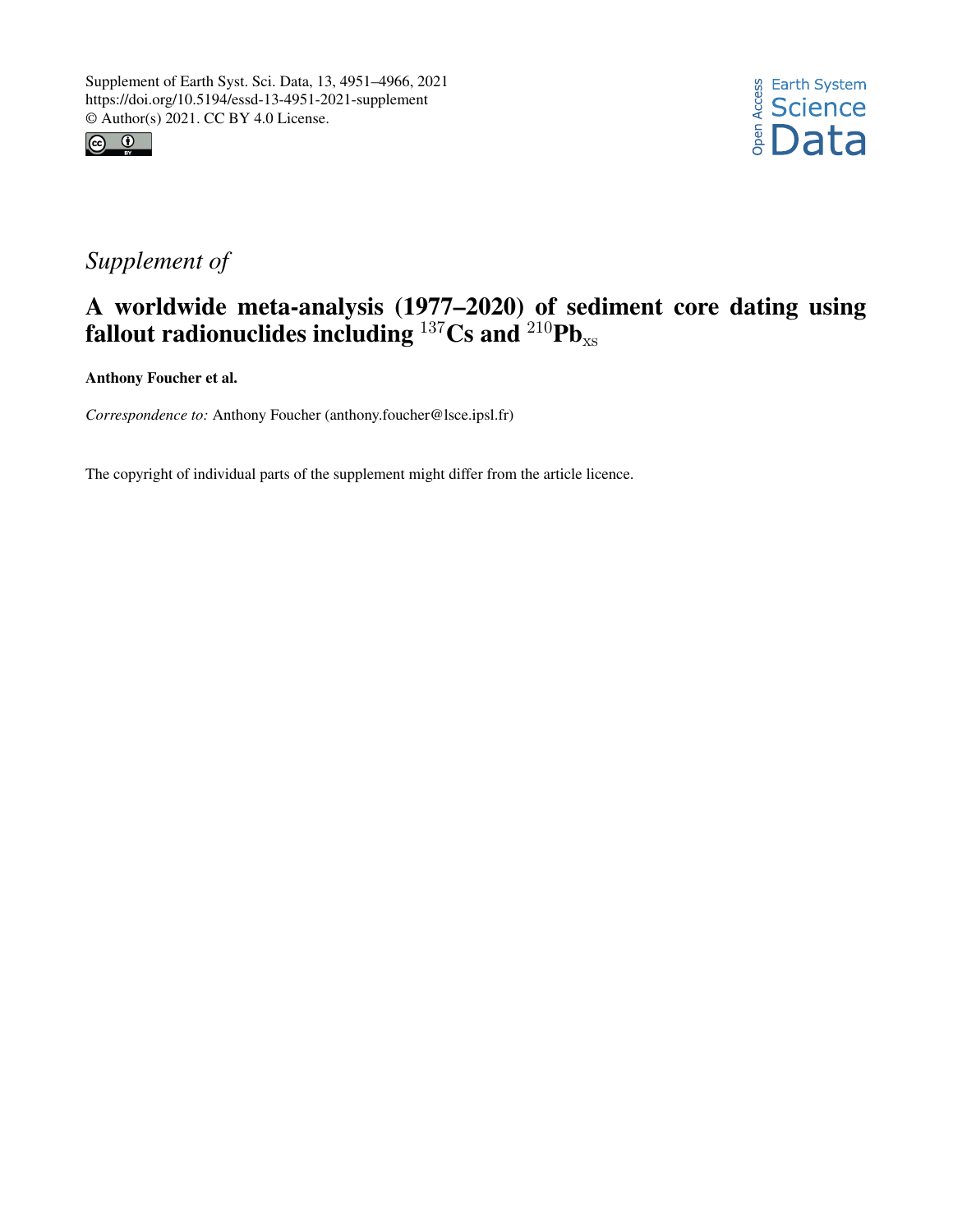## **List of references in the dataset**

Ab Razak, I. A., Li, A. and Christensen, E. R.: Association of PAHs PCBs, 137Cs, and 210Pb with clay, silt, and 5 organic carbon in sediments, in Water Science and Technology, vol. 34, pp. 29–35., 1996.

Aba, A., Uddin, S., Bahbahani, M. and Al-Ghadban, A.: Radiometric dating of sediment records in Kuwait's marine area, J. Radioanal. Nucl. Chem., 301(1), 247–255, doi:10.1007/s10967-014-3140-z, 2014.

Abraham, J. P., Whicker, F. W., Hinton, T. G. and Rowan, D. J.: Inventory and spatial pattern of 137Cs in a pond: A comparison of two survey methods, J. Environ. Radioact., 51(2), 157–171, doi:10.1016/S0265-931X(00)00052- 10 7, 2000.

Abril, J. M. and García-León, M.: The integrated atmospheric flux effect in a radiogeochronological model, J. Environ. Radioact., 24(1), 65–79, doi:10.1016/0265-931X(94)90025-6, 1994.

Abril, J. M., San Miguel, E. G., Ruiz-Canovas, C., Casas-Ruiz, M. and Bolívar, J. P.: From floodplain to aquatic sediments: Radiogeochronological fingerprints in a sediment core from the mining impacted Sancho Reservoir 15 (SW Spain), Sci. Total Environ., 631–632, 866–878, doi:10.1016/j.scitotenv.2018.03.114, 2018.

Affouri, A., Dezileau, L. and Kallel, N.: Extreme flood event reconstruction spanning the last century in the El Bibane Lagoon (southeastern Tunisia): a multi-proxy approach, Clim. Past, 13(6), 711–727, doi:10.5194/cp-13- 711-2017, 2017.

Al-Qasmi, H., Law, G. T. W., Fifield, L. K. and Livens, F. R.: Origin of artificial radionuclides in soil and sediment 20 from North Wales, J. Environ. Radioact., 151, 244–249, doi:10.1016/j.jenvrad.2015.10.013, 2016.

Alabdullah, J., Michel, H., Barci, V., Féraud, G. and Barci-Funel, G.: Spatial and vertical distributions of natural and anthropogenic radionuclides and cesium fractionation in sediments of the Var river and its tributaries (southeast France), J. Radioanal. Nucl. Chem., 298(1), 25–32, doi:10.1007/s10967-013-2491-1, 2013.

Albrecht, A., Reichert, P., Beer, J. and Lück, A.: Evaluation of the importance of reservoir sediments as sinks for 25 reactor-derived radionuclides in riverine systems, J. Environ. Radioact., 28(3), 239–269, doi:10.1016/0265- 931X(95)00002-R, 1995.

Albrecht, A., Reiser, R., Lück, A., Stoll, J. M. A. and Giger, W.: Radiocesium dating of sediments from lakes and reservoirs of different hydrological regimes, Environ. Sci. Technol., 32(13), 1882–1887, doi:10.1021/es970946h, 1998.

30 Alexandrin, M. Y., Darin, A. V., Kalugin, I. A., Dolgova, E. A., Grachev, A. M. and Solomina, O. N.: Annual Sedimentary Record From Lake Donguz-Orun (Central Caucasus) Constrained by High Resolution SR-XRF Analysis and Its Potential for Climate Reconstructions, Front. Earth Sci., 6, doi:10.3389/feart.2018.00158, 2018.

Alhajji, E., Ismail, I. M., Al-Masri, M. S., Salman, N., Al-Haleem, M. A. and Doubal, A. W.: Sedimentation rates in the lake Qattinah using 210Pb and 137Cs as geochronometer, Geochronometria, 41(1), 81–86, 35 doi:10.2478/s13386-013-0142-5, 2014.

Ali, A. A., Ghaleb, B., Garneau, M., Asnong, H. and Loisel, J.: Recent peat accumulation rates in minerotrophic peatlands of the Bay James region, Eastern Canada, inferred by 210Pb and 137Cs radiometric techniques, Appl. Radiat. Isot., 66(10), 1350–1358, doi:10.1016/j.apradiso.2008.02.091, 2008.

Alonso-Hernandez, C. M., Diaz-Asencio, M., Munoz-Caravaca, A., Delfanti, R., Papucci, C., Ferretti, O. and 40 Crovato, C.: Recent changes in sedimentation regime in Cienfuegos Bay, Cuba, as inferred from 210Pb and 137Cs vertical profiles, Cont. Shelf Res., 26(2), 153–167, doi:10.1016/j.csr.2005.08.026, 2006.

Alonso-Hernández, C. M., Garcia-Moya, A., Tolosa, I., Diaz-Asencio, M., Corcho-Alvarado, J. A., Morera-Gomez, Y. and Fanelli, E.: Tracing organic matter sources in a tropical lagoon of the Caribbean Sea, Cont. Shelf Res., 148, 53–63, doi:10.1016/j.csr.2017.08.001, 2017.

45 Álvarez-Iglesias, P. and Rubio, B.: Geochemistry of marine sediments from inner Ría de Vigo (NW Spain), J. Radioanal. Nucl. Chem., 281(2), 247–251, doi:10.1007/s10967-009-0107-6, 2009.

Álvarez-Iglesias, P., Quintana, B., Rubio, B. and Pérez-Arlucea, M.: Sedimentation rates and trace metal input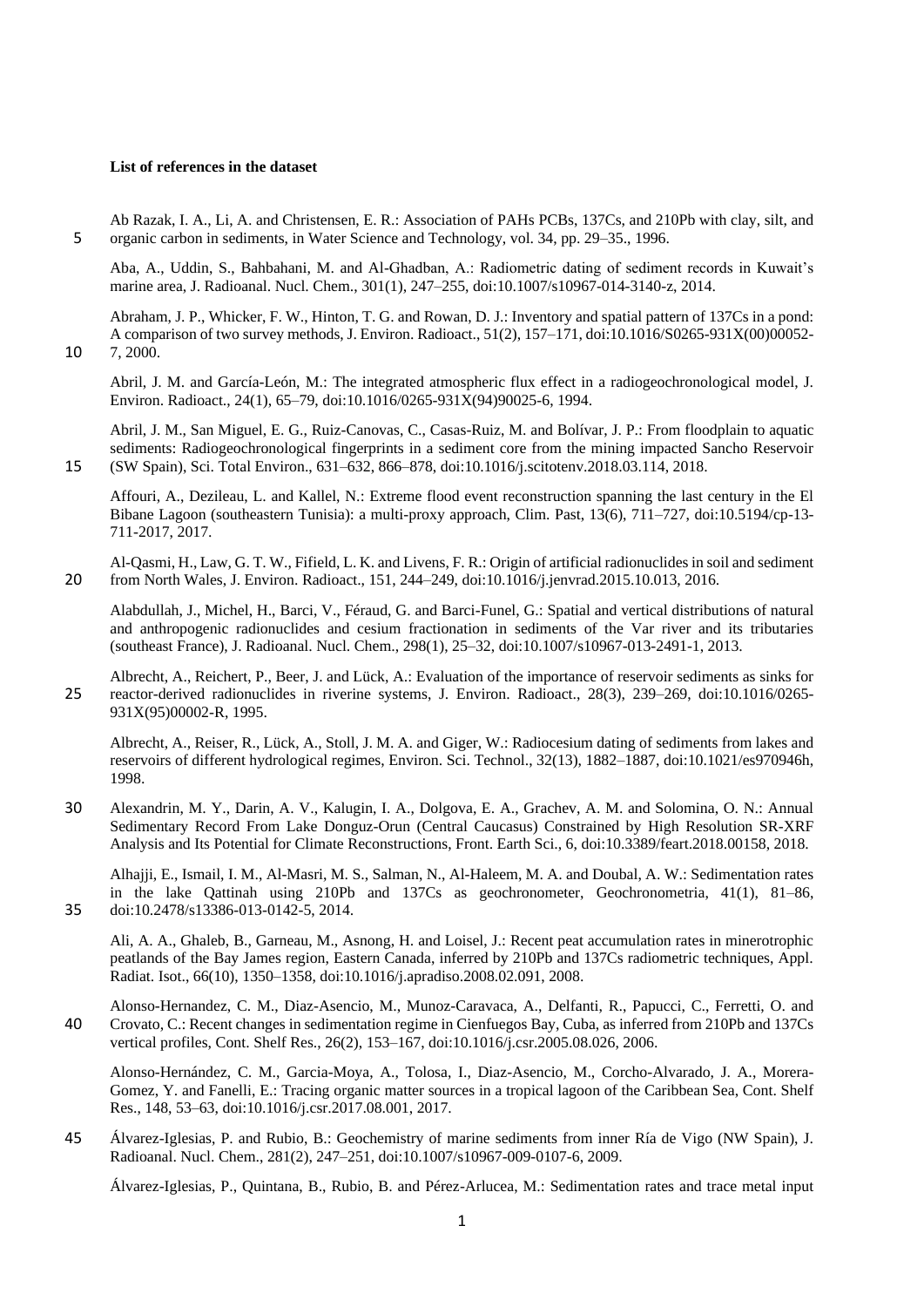history in intertidal sediments from San Simón Bay (Ría de Vigo, NW Spain) derived from 210Pb and 137Cs chronology, J. Environ. Radioact., 98(3), 229–250, doi:10.1016/j.jenvrad.2007.05.001, 2007.

50 Ambers, R. K. R.: Using the sediment record in a western Oregon flood-control reservoir to assess the influence of storm history and logging on sediment yield, J. Hydrol., 244(3–4), 181–200, doi:10.1016/S0022- 1694(01)00331-6, 2001.

Anderson, N. J. and Odgaard, B. V.: Recent palaeolimnology of three shallow Danish lakes, Hydrobiologia, 275– 276(1), 411–422, doi:10.1007/BF00026730, 1994.

55 Andersson, M., Bogen, J., Ottesen, R. T. and Bønsnes, T. E.: Polychlorinated Biphenyls in Urban Lake Sediments and Migration Potential from Urban Stormwater in Bergen, Norway, J. Environ. Eng., 141(11), 04015028, doi:10.1061/(asce)ee.1943-7870.0000957, 2015.

Andrews, J. E., Samways, G. and Shimmield, G. B.: Historical storage budgets of organic carbon, nutrient and contaminant elements in saltmarsh sediments: Biogeochemical context for managed realignment, Humber Estuary, 60 UK, Sci. Total Environ., 405(1–3), 1–13, doi:10.1016/j.scitotenv.2008.07.044, 2008.

Angeli, J. L. F., Venturini, N., Ferreira, P. A. de L. and Figueira, R. C. L.: Recent sedimentation rates in the Caravelas estuary (Bahia, Brazil) using unsupported 210Pb and 137Cs modeling, Radiochim. Acta, 104(7), doi:10.1515/ract-2015-2503, 2016.

Anisfeld, S. C., Tobin, M. J. and Benoit, G.: Sedimentation rates in flow-restricted and restored salt marshes in 65 Long Island Sound, Estuaries, 22(2), 231–244, doi:10.2307/1352980, 1999.

Anjum, R., Gao, J., Tang, Q., He, X., Zhang, X., Long, Y., Shi, Z. and Wang, M.: Linking sedimentary total organic carbon to 210Pbex chronology from Changshou Lake in the Three Gorges Reservoir Region, China, Chemosphere, 174, 243–252, doi:10.1016/j.chemosphere.2017.01.060, 2017.

Appleby, P. G.: Environmental change and atmospheric contamination on Svalbard: Sediment chronology, J. 70 Paleolimnol., 31(4), 433–443, doi:10.1023/B:JOPL.0000022545.73163.ed, 2004.

Appleby, P. G., Dearing, J. A. and Oldfield, F.: Magnetic studies of erosion in a Scottish lake catchment. 1. Core chronology and correlation, Limnol. Oceanogr., 30(6), 1144–1153, doi:10.4319/lo.1985.30.6.1144, 1985.

Appleby, P. G., Richardson, N., Nolan, P. J. and Oldfield, F.: Radiometric dating of the United Kingdom SWAP sites, Philos. Trans. - R. Soc. London, B, 327(1240), 233–238, doi:10.1098/rstb.1990.0057, 1990.

75 Appleby, P. G., Flower, R. J., Mackay, A. W. and Rose, N. L.: Paleolimnological assessment of recent environmental change in Lake Baikal: Sediment chronology, J. Paleolimnol., 20(2), 119–133, doi:10.1023/A:1008099631458, 1998.

Appleby, P. G., Haworth, E. Y., Michel, H., Short, D. B., Laptev, G. and Piliposian, G. T.: The transport and mass balance of fallout radionuclides in Blelham Tarn, Cumbria (UK), J. Paleolimnol., 29(4), 459–473, 80 doi:10.1023/A:1024437426878, 2003.

Arnaud, F., Magand, O., Chapron, E., Bertrand, S., Boës, X., Charlet, F. and Mélières, M. A.: Radionuclide dating (210Pb, 137Cs, 241Am) of recent lake sediments in a highly active geodynamic setting (Lakes Puyehue and Icalma-Chilean Lake District), Sci. Total Environ., 366(2–3), 837–850, doi:10.1016/j.scitotenv.2005.08.013, 2006.

85 Ashwood, T. L. and Olsen, C. R.: Pearl Harbor bombing attack. A contamination legacy revealed in the sedimentary record, Mar. Pollut. Bull., 19(2), 68–71, doi:10.1016/0025-326X(88)90783-7, 1988.

Astakhov, A. S., Dar'in, A. V., Kalugin, I. A. and Aksentov, K. I.: Reconstructing the Frequency of Catastrophic Floods on the Western Coast of the Sea of Japan Based on Sedimentary Proxy, Russ. Meteorol. Hydrol., 44(1), 62–70, doi:10.3103/S1068373919010072, 2019.

90 Aston, S. R. and Rae, J. E.: The deposition of windscale radiocaesium in the Wyre estuary and the measurement of sedimentation rates, Mar. Environ. Res., 7(2), 83–90, doi:10.1016/0141-1136(82)90034-4, 1982.

Audry, S., Schäfer, J., Blanc, G. and Jouanneau, J. M.: Fifty-year sedimentary record of heavy metal pollution (Cd, Zn, Cu, Pb) in the Lot River reservoirs (France), Environ. Pollut., 132(3), 413–426, doi:10.1016/j.envpol.2004.05.025, 2004.

95 Bábek, O., Kielar, O., Lenďáková, Z., Mandlíková, K., Sedláček, J. and Tolaszová, J.: Reservoir deltas and their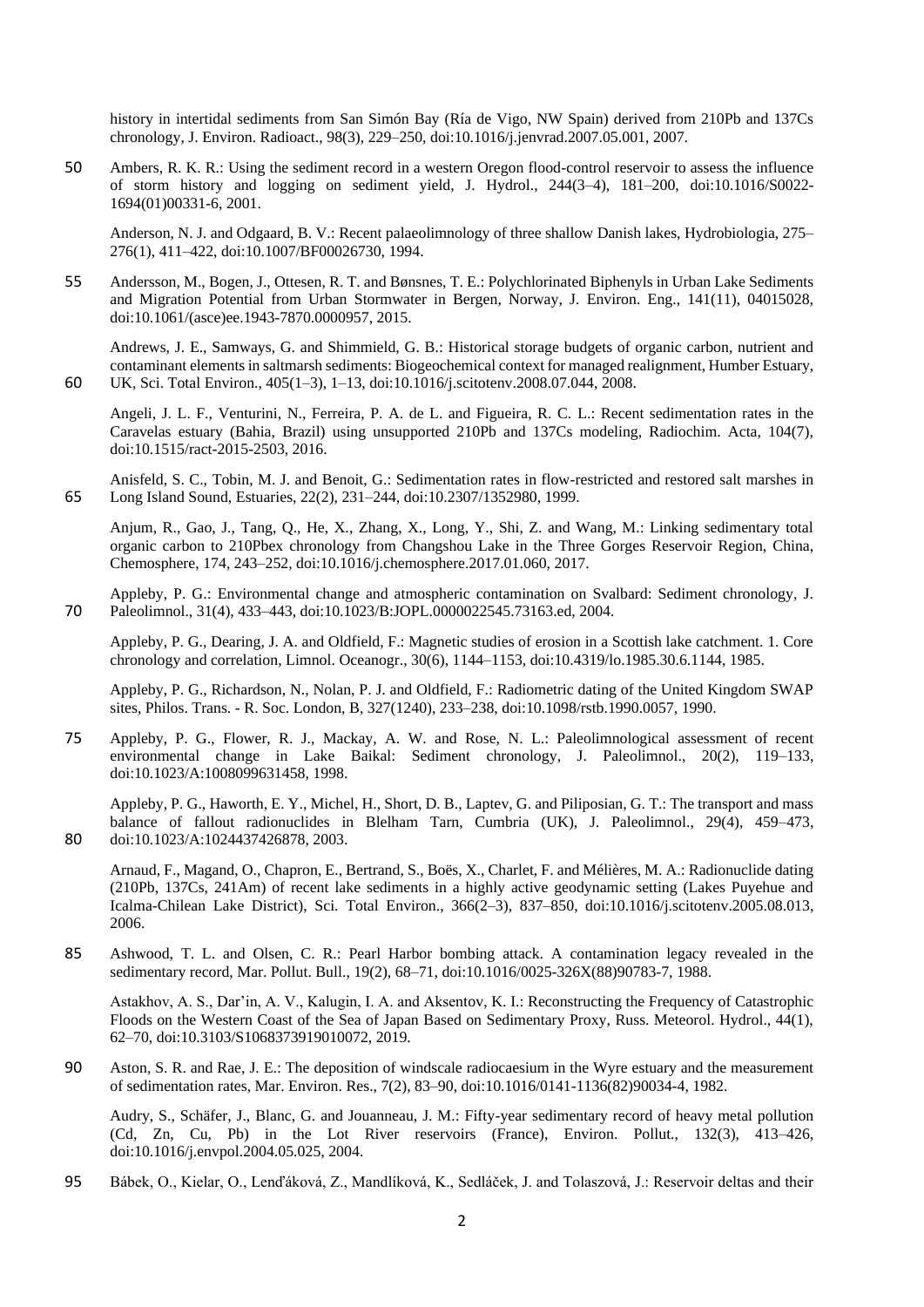role in pollutant distribution in valley-type dam reservoirs: Les Království Dam, Elbe River, Czech Republic, Catena, 184, doi:10.1016/j.catena.2019.104251, 2020.

Baeza, A., Guillén, J., Ontalba Salamanca, M. Á., Rodríguez, A. and Ager, F. J.: Radiological and multi-element analysis of sediments from the Proserpina reservoir (Spain) dating from Roman times, J. Environ. Radioact., 100 100(10), 866–874, doi:10.1016/j.jenvrad.2009.06.020, 2009.

Bai, Z. G., Wan, G. J., Huang, R. G. and Liu, T. S.: A comparison on the accumulation characteristics of 7Be and 137Cs in lake sediments and surface soils in western Yunnan and central Guizhou, China, Catena, 49(3), 253–270, doi:10.1016/S0341-8162(02)00004-8, 2002.

Bao, K., Xia, W., Lu, X. and Wang, G.: Recent atmospheric lead deposition recorded in an ombrotrophic peat bog 105 of Great Hinggan Mountains, Northeast China, from 210Pb and 137Cs dating, J. Environ. Radioact., 101(9), 773– 779, doi:10.1016/j.jenvrad.2010.05.004, 2010.

Bao, K., Wang, G., Xing, W. and Shen, J.: Accumulation of organic carbon over the past 200 years in alpine peatlands, northeast China, Environ. Earth Sci., 73(11), 7489–7503, doi:10.1007/s12665-014-3922-1, 2015.

Barker, P. A., Pates, J. M., Payne, R. J. and Healey, R. M.: Changing nutrient levels in Grasmere, English Lake 110 District, during recent centuries, Freshw. Biol., 50(12), 1971–1981, doi:10.1111/j.1365-2427.2005.01439.x, 2005.

Barlas Şimşek, F. and Çağatay, M. N.: Late Holocene high resolution multi-proxy climate and environmental records from Lake Van, eastern Turkey, Quat. Int., 486, 57–72, doi:10.1016/j.quaint.2017.12.043, 2018.

Barra, R., Cisternas, M., Urrutia, R., Pozo, K., Pacheco, P., Parra, O. and Focardi, S.: First report on chlorinated pesticide deposition in a sediment core from a small lake in central Chile, Chemosphere, 45(6–7), 749–757, 115 doi:10.1016/S0045-6535(01)00146-1, 2001.

Barra, R., Cisternas, M., Suarez, C., Araneda, A., Piñones, O. and Popp, P.: PCBs and HCHs in a salt-marsh sediment record from South-Central Chile: Use of tsunami signatures and 137Cs fallout as temporal markers, Chemosphere, 55(7), 965–972, doi:10.1016/j.chemosphere.2003.12.006, 2004.

Barra, R., Popp, P., Quiroz, R., Treutler, H. C., Araneda, A., Bauer, C. and Urrutia, R.: Polycyclic aromatic 120 hydrocarbons fluxes during the past 50 years observed in dated sediment cores from Andean mountain lakes in central south Chile, in Ecotoxicology and Environmental Safety, vol. 63, pp. 52–60., 2006.

Baskaran, M., Nix, J., Kuyper, C. and Karunakara, N.: Problems with the dating of sediment core using excess 210Pb in a freshwater system impacted by large scale watershed changes, J. Environ. Radioact., 138, 355–363, doi:10.1016/j.jenvrad.2014.07.006, 2014.

125 Baskaran, M., Bianchi, T. S. and Filley, T. R.: Inconsistencies between 14C and short-lived radionuclides-based sediment accumulation rates: Effects of long-term remineralization, J. Environ. Radioact., 174, 10-16, doi:10.1016/j.jenvrad.2016.07.028, 2017.

Battiston, G. A., Degetto, S., Gerbasi, R., Sbrignadello, G. and Tositti, L.: The use of 210Pb and 137Cs in the study of sediment pollution in the Lagoon of Venice, Sci. Total Environ., 77(1), 15–23, doi:10.1016/0048- 130 9697(88)90310-5, 1988.

Battiston, G. A., Degetto, S., Gerbasi, R. and Sbrignadello, G.: Determination of sediment composition and chronology as a tool for environmental impact investigations, Mar. Chem., 26(2), 91–100, doi:10.1016/0304- 4203(89)90054-6, 1989.

Baumann, J., Chaumillon, E., Schneider, J. L., Jorissen, F., Sauriau, P. G., Richard, P., Bonnin, J. and Schmidt, 135 S.: Contrasting sediment records of marine submersion events related to wave exposure, Southwest France, Sediment. Geol., 353, 158–170, doi:10.1016/j.sedgeo.2017.03.009, 2017.

Beasley, T. M. and Jennings, C. D.: Inventories of 239,240pu, 241Am, 137Cs, and 60Co in Columbia River Sediments from Hanford to the Columbia River Estuary, Environ. Sci. Technol., 18(3), 207-212, doi:10.1021/es00121a014, 1984.

140 Beasley, T. M., Carpenter, R. and Jennings, C. D.: Plutonium, 241Am and 137Cs ratios, inventories and vertical profiles in Washington and Oregon continental shelf sediments, Geochim. Cosmochim. Acta, 46(10), 1931–1946, doi:10.1016/0016-7037(82)90131-4, 1982.

Begy, R. C., Simon, H. and Reizer, E.: Efficiency testing of Red Lake protection dam on Rosu stream by 210Pb method, J. Radioanal. Nucl. Chem., 303(3), 2539–2545, doi:10.1007/s10967-014-3684-y, 2015.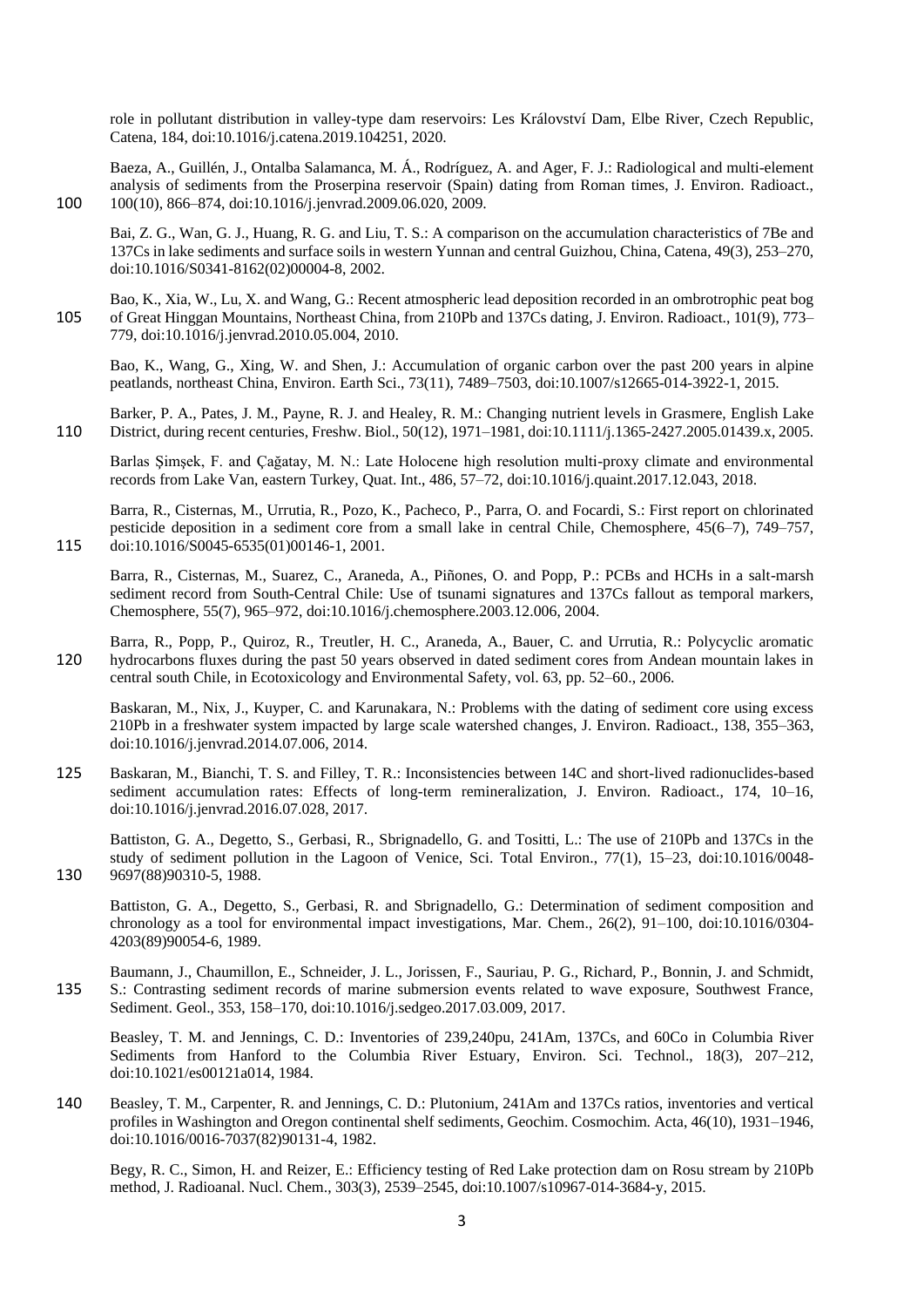145 Begy, R. C., Simon, H., Kelemen, S. and Preoteasa, L.: Investigation of sedimentation rates and sediment dynamics in Danube Delta lake system (Romania) by 210Pb dating method, J. Environ. Radioact., 192, 95–104, doi:10.1016/j.jenvrad.2018.06.010, 2018.

Bellucci, L. G., Frignani, M., Cochran, J. K., Albertazzi, S., Zaggia, L., Cecconi, G. and Hopkins, H.: 210Pb and 137Cs as chronometers for salt marsh accretion in the Venice Lagoon - links to flooding frequency and climate 150 change, J. Environ. Radioact., 97(2–3), 85–102, doi:10.1016/j.jenvrad.2007.03.005, 2007.

Bellucci, L. G., Giuliani, S., Romano, S., Albertazzi, S., Mugnai, C. and Frignani, M.: An integrated approach to the assessment of pollutant delivery chronologies to impacted areas: Hg in the augusta bay (Italy), Environ. Sci. Technol., 46(4), 2040–2046, doi:10.1021/es203054c, 2012.

Benmoussa, T., Amrouni, O., Dezileau, L., Mahé, G. and Abdeljaouad, S.: The sedimentological changes caused 155 by human impact at the artificial channel of Medjerda-River (Coastal zone of Medjerda, Tunisia), Proc. Int. Assoc. Hydrol. Sci., 377, 77–81, doi:10.5194/piahs-377-77-2018, 2018.

Bennett, S. J., Cooper, C. M., Ritchie, J. C., Dunbar, J. A., Allen, P. M., Caldwell, L. W. and McGee, T. M.: Assessing sedimentation issues within aging flood control reservoirs in Oklahoma, J. Am. Water Resour. Assoc., 38(5), 1307–1322, doi:10.1111/jawr.2002.38.5.1307, 2002.

160 Benninger, L. K., Suayah, I. B. and Stanley, D. J.: Manzala lagoon, Nile delta, Egypt: Modern sediment accumulation based on radioactive tracers, Environ. Geol., 34(2–3), 183–193, doi:10.1007/s002540050270, 1998.

Benoit, G. and Rozan, T. F.: 210Pb and 137Cs dating methods in lakes: A retrospective study, J. Paleolimnol., 25(4), 455–465, doi:10.1023/A:1011179318352, 2001.

Benoit, G., Rozan, T. F., Patton, P. C. and Arnold, C. L.: Trace metals and radionuclides reveal sediment sources 165 and accumulation rates in Jordan Cove, Connecticut, Estuaries, 22(1), 65–80, doi:10.2307/1352928, 1999.

Bera, G., Yeager, K. M. and Shiller, A. M.: Whether hurricane Katrina impacted trace metal and dioxin depositional histories in marshes of St. Louis Bay, Mississippi, Sci. Total Environ., 624, 517–529, doi:10.1016/j.scitotenv.2017.12.156, 2018.

Beurskens, J. E. M., Mol, G. A. J., Barreveld, H. L., van Munster, B. and Winkels, H. J.: Geochronology of priority 170 pollutants in a sedimentation area of the rhine river, Environ. Toxicol. Chem., 12(9), 1549–1566, doi:10.1002/etc.5620120905, 1993.

Bigler, C. and Hall, R. I.: Diatoms as quantitative indicators of July temperature: A validation attempt at centuryscale with meteorological data from northern Sweden, Palaeogeogr. Palaeoclimatol. Palaeoecol., 189(3–4), 147– 160, doi:10.1016/S0031-0182(02)00638-7, 2003.

175 Bihari, Á., Karlik, M., Mîndrescu, M., Szalai, Z., Grădinaru, I. and Kern, Z.: Fallout isotope chronology of the near-surface sediment record of Lake Bolătău, J. Environ. Radioact., 181, 32–41, doi:10.1016/j.jenvrad.2017.10.009, 2018.

Black, E. E. and Buesseler, K. O.: Spatial variability and the fate of cesium in coastal sediments near Fukushima, Japan, Biogeosciences, 11(18), 5123–5137, doi:10.5194/bg-11-5123-2014, 2014.

180 Boardman, J. and Foster, I. D. L.: The potential significance of the breaching of small farm dams in the Sneeuberg region, South Africa, J. Soils Sediments, 11(8), 1456–1465, doi:10.1007/s11368-011-0425-5, 2011.

Bol'shiyanov, D. Y., Bakunov, N. A. and Makarov, A. S.: 137Cs in sediments of deep lakes, Lithol. Miner. Resour., 49(2), 177–183, doi:10.1134/S0024490214020023, 2014.

Bonino, G., Castagnoli, G. C., Callegari, E. and Zhu, G. M.: Radiometric and tephroanalysis dating of recent Ionian 185 Sea cores, Nuovo Cim. C, 16(2), 155–162, doi:10.1007/BF02507300, 1993.

Bopp, R. F., Simpson, H. J., Olsen, C. R., Trier, R. M. and Kostyk, N.: Chlorinated Hydrocarbons and Radionuclide Chronologies in Sediments of the Hudson River and Estuary, New York, Environ. Sci. Technol., 16(10), 666–676, doi:10.1021/es00104a008, 1982.

Borghuis, A. M., Steenhuisen, F., Brown, J. E. and Sickel, M.: A "weighted" 137Cs inventory calculation of 190 Reservoir 11, Mayak P.A., Russia with the novel use of remotely sensed information and sample data in a GIS, Sci. Total Environ., 291(1–3), 155–165, doi:10.1016/S0048-9697(01)01096-8, 2002.

Botwe, B. O., Abril, J. M., Schirone, A., Barsanti, M., Delbono, I., Delfanti, R., Nyarko, E. and Lens, P. N. L.: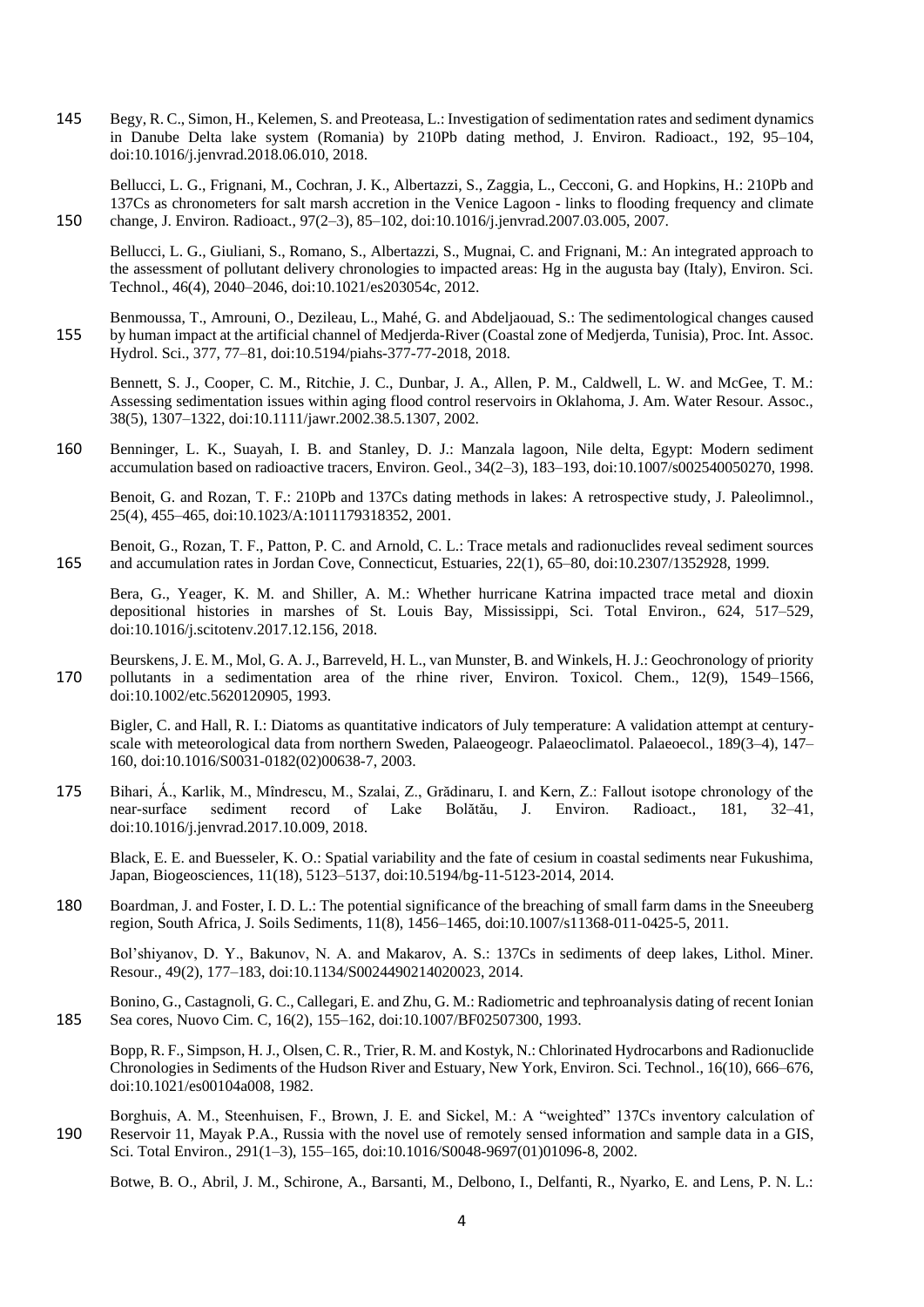Settling fluxes and sediment accumulation rates by the combined use of sediment traps and sediment cores in Tema Harbour (Ghana), Sci. Total Environ., 609, 1114–1125, doi:10.1016/j.scitotenv.2017.07.139, 2017a.

195 Botwe, B. O., Abril, J. M., Schirone, A., Barsanti, M., Delbono, I., Delfanti, R., Nyarko, E. and Lens, P. N. L.: Settling fluxes and sediment accumulation rates by the combined use of sediment traps and sediment cores in Tema Harbour (Ghana), Sci. Total Environ., 609, 1114–1125, doi:10.1016/j.scitotenv.2017.07.139, 2017b.

Boyd, B. M. and Sommerfield, C. K.: Marsh accretion and sediment accumulation in a managed tidal wetland complex of Delaware Bay, Ecol. Eng., 92, 37–46, doi:10.1016/j.ecoleng.2016.03.045, 2016.

200 Brack, K. and Stevens, R. L.: Historical pollution trends in a disturbed, estuarine sedimentary environment, SW Sweden, Environ. Geol., 40(8), 1017–1029, doi:10.1007/s002540100294, 2001.

Bravo, A. G., Loizeau, J. L., Ancey, L., Ungureanu, V. G. and Dominik, J.: Historical record of mercury contamination in sediments from the Babeni Reservoir in the Olt River, Romania., Environ. Sci. Pollut. Res. Int., 16 Suppl 1, doi:10.1007/s11356-008-0057-5, 2009.

205 Brenner, M., Whitmore, T. J. and Schelske, C. L.: Paleolimnological evaluation of historical trophic state conditions in hypereutrophic Lake Thonotosassa, Florida, USA, Hydrobiologia, 331(1–3), 143–152, doi:10.1007/BF00025415, 1996.

Brown, J. E., McDonald, P., Parker, A. and Rae, J. E.: The vertical distribution of radionuclides in a Ribble Estuary saltmarsh: Transport and deposition of radionuclides, J. Environ. Radioact., 43(3), 259–275, doi:10.1016/S0265- 210 931X(98)00041-1, 1999.

Budakoglu, M., Abdelnasser, A., Karaman, M. and Kumral, M.: The rare earth element geochemistry on surface sediments, shallow cores and lithological units of Lake Acigöl basin, Denizli, Turkey, J. Asian Earth Sci., 111, 632–662, doi:10.1016/j.jseaes.2015.05.016, 2015.

Buesseler, K. O. and Benitez, C. R.: Determination of mass accumulation rates and sediment radionuclide 215 inventories in the deep Black Sea, Deep. Res. Part I, 41(11–12), 1605–1615, doi:10.1016/0967-0637(94)90064-7, 1994.

Buesseler, K. O. and Sholkovitz, E. R.: The geochemistry of fallout plutonium in the North Atlantic: I. A pore water study in shelf, slope and deep-sea sediments, Geochim. Cosmochim. Acta, 51(10), 2605–2622, doi:10.1016/0016-7037(87)90143-8, 1987.

220 Buffoni, G., Schirone, A. and Delfanti, R.: A numerical investigation for dating 210Pbex and 137Cs vertical profiles in a coastal area: The Eastern Ligurian Sea, Italy, J. Environ. Radioact., 212, doi:10.1016/j.jenvrad.2019.106122, 2020.

Bush, B., Shane, L. A., Wahlen, M. and Brown, M. P.: Sedimentation of 74 PCB congeners in the upper Hudson River, Chemosphere, 16(4), 733–744, doi:10.1016/0045-6535(87)90008-7, 1987.

225 C., C.-G. and M., R.: Using sediment chemistry to determine the impact of treated wastewater discharge on a natural wetland in New Zealand, Environ. Geol., 40(11–12), 1411–1423, doi:10.1007/s002540100322, 2001.

C. R. Olsen, H. J. Simpson, R. F. B.: A Geochemical Analysis of the Sediments and Sedimentation in the Hudson Estuary, SEPM J. Sediment. Res., Vol. 48, doi:10.1306/212F7496-2B24-11D7-8648000102C1865D, 1978.

Caballero, M., Mora, L., Muñoz, E., Escolero, O., Bonifaz, R., Ruiz, C. and Prado, B.: Anthropogenic influence 230 on the sediment chemistry and diatom assemblages of Balamtetik Lake, Chiapas, Mexico, Environ. Sci. Pollut. Res., 27(14), 15935–15943, doi:10.1007/s11356-019-04581-9, 2020.

Callaway, J. C., DeLaune, R. D. and Patrick, W. H.: Chernobyl 137Cs used to determine sediment accretion rates at selected northern European coastal wetlands, Limnol. Oceanogr., 41(3), 444–450, doi:10.4319/lo.1996.41.3.0444, 1996.

235 Callaway, J. C., Delaune, R. D. and Patrick, W. H.: Heavy metal chronologies in selected coastal wetlands from Northern Europe, Mar. Pollut. Bull., 36(1), 82–96, doi:10.1016/S0025-326X(98)90039-X, 1998.

Canuel, E. A., Lerberg, E. J., Dickhut, R. M., Kuehl, S. A., Bianchi, T. S. and Wakeham, S. G.: Changes in sediment and organic carbon accumulation in a highly-disturbed ecosystem: The Sacramento-San Joaquin River Delta (California, USA), Mar. Pollut. Bull., 59(4–7), 154–163, doi:10.1016/j.marpolbul.2009.03.025, 2009.

240 Cao, L., Ishii, N., Zheng, J., Kagami, M., Pan, S., Tagami, K. and Uchida, S.: Vertical distributions of Pu and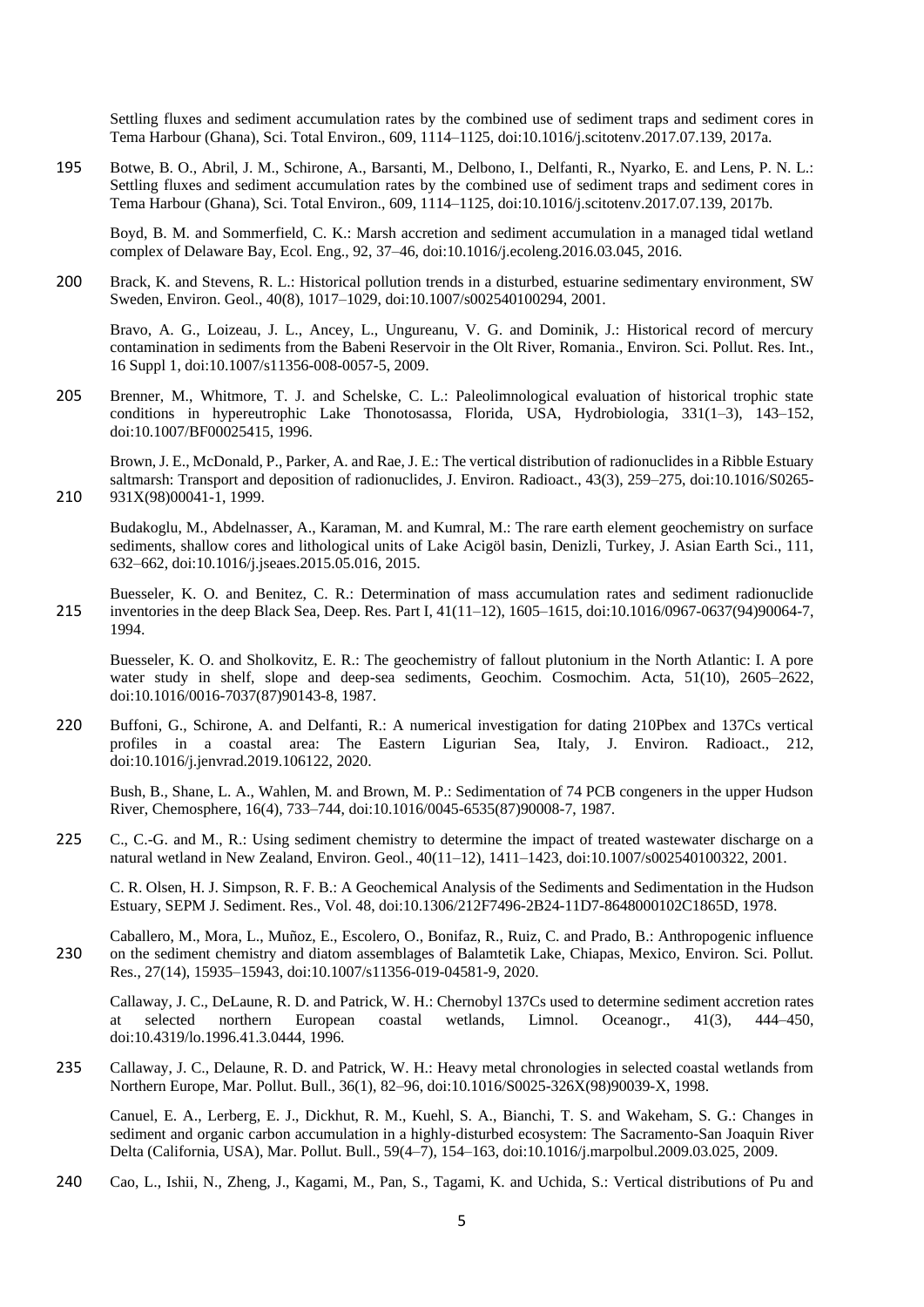radiocesium isotopes in sediments from Lake Inba after the Fukushima Daiichi Nuclear Power Plant accident: Source identification and accumulation, Appl. Geochemistry, 78, 287–294, doi:10.1016/j.apgeochem.2017.01.012, 2017.

Carnero-Bravo, V., Merino-Ibarra, M., Ruiz-Fernández, A. C., Sanchez-Cabeza, J. A. and Ghaleb, B.: Sedimentary 245 record of water column trophic conditions and sediment carbon fluxes in a tropical water reservoir (Valle de Bravo, Mexico), Environ. Sci. Pollut. Res., 22(6), 4680–4694, doi:10.1007/s11356-014-3703-0, 2015.

Carroll, J., Williamson, M., Lerche, I., Karabanov, E. and Williams, D. F.: Geochronology of Lake Baikal from 210Pb and 137Cs radioisotopes, Appl. Radiat. Isot., 50(6), 1105–1119, doi:10.1016/S0969-8043(98)00116-X, 1999.

250 Catallo, W. J., Schlenker, M., Gambrell, R. P. and Shane, B. S.: Toxic Chemicals and Trace Metals from Urban and Rural Louisiana Lakes: Recent Historical Profiles and Toxicological Significance, Environ. Sci. Technol., 29(6), 1436–1445, doi:10.1021/es00006a003, 1995.

Cearreta, A., Irabien, M. J., Ulibarri, I., Yusta, I., Croudace, I. W. and Cundy, A. B.: Recent salt marsh development and natural regeneration of reclaimed areas in the Plentzia Estuary, n. Spain, Estuar. Coast. Shelf 255 Sci., 54(5), 863–886, doi:10.1006/ecss.2001.0862, 2002.

Cenci, R., Muntau, H. and Baudo, R.: Mercury deposition fflstory of pallanza bay, lake maggiore, Italy, Environ. Technol. (United Kingdom), 12(8), 705–712, doi:10.1080/09593339109385059, 1991.

Chamutiová, T., Hamerlík, L., Szarlowicz, K., Pipík, R., Starek, D., Šporka, F., Přidalová, M., Sochuliaková, L. and Bitušík, P.: Historical development of three man-made reservoirs in a mining region: A story told by subfossil 260 chironomids, J. Limnol., doi:10.4081/jlimnol.2018.1798, 2018.

Chanton, J. P., Martens, C. S. and Kipphut, G. W.: Lead-210 sediment geochronology in a changing coastal environment, Geochim. Cosmochim. Acta, 47(10), 1791–1804, doi:10.1016/0016-7037(83)90027-3, 1983.

Chapron, E., Faïn, X., Magand, O., Charlet, L., Debret, M. and Mélières, M. A.: Reconstructing recent environmental changes from proglacial lake sediments in the Western Alps (Lake Blanc Huez, 2543 m a.s.l., 265 Grandes Rousses Massif, France), Palaeogeogr. Palaeoclimatol. Palaeoecol., 252(3-4), 586-600, doi:10.1016/j.palaeo.2007.05.015, 2007.

Charmasson, S., Radakovitch, O., Arnaud, M., Bouisset, P. and Pruchon, A. S.: Long-core profiles of 137Cs, 134Cs, 60Co and 210Pb in sediment near the Rhone River (northwestern Meiterranean Sea), Estuaries, 21(3), 367– 378, doi:10.2307/1352836, 1998.

270 Chen, B., Zheng, Z., Huang, K., Zheng, Y., Zhang, G., Zhang, Q. and Huang, X.: Radionuclide dating of recent sediment and the validation of pollen-environment reconstruction in a small watershed reservoir in southeastern China, Catena, 115, 29–38, doi:10.1016/j.catena.2013.11.010, 2014.

Chen, X., Qiao, Q., McGowan, S., Zeng, L., Stevenson, M. A., Xu, L., Huang, C., Liang, J. and Cao, Y.: Determination of geochronology and sedimentation rates of shallow lakes in the middle Yangtze reaches using 275 210Pb, 137Cs and spheroidal carbonaceous particles, Catena, 174, 546–556, doi:10.1016/j.catena.2018.11.041, 2019.

Chen, Z., Salem, A., Xu, Z. and Zhang, W.: Ecological implications of heavy metal concentrations in the sediments of Burullus Lagoon of Nile Delta, Egypt, Estuar. Coast. Shelf Sci., 86(3), 491–498, doi:10.1016/j.ecss.2009.09.018, 2010.

280 Chi, K. H., Luo, S., Kao, S. J. and Lee, T. Y.: Sources and deposition fluxes of PCDD/Fs in a high-mountain lake in central Taiwan, Chemosphere, 91(2), 150–156, doi:10.1016/j.chemosphere.2012.12.020, 2013.

Chiarenzelli, J., Alexander, C., Scrudato, R., Pagano, J., Falanga, L., Connor, B. and Milligan, M.: Anomalous concentrations and chlorination of polychlorinated biphenyls in sediment downwind of Lake Ontario, J. Great Lakes Res., 28(4), 674–687, doi:10.1016/S0380-1330(02)70613-8, 2002.

285 Chiarenzelli, J. R., Alexander, C., Isley, A., Scrudato, R., Pagano, J. and Ramirez, W.: Polychlorinated biphenyls in nonaccumulating, century-old sediments: Sources, signatures, and mechanism of introduction, Environ. Sci. Technol., 35(14), 2903–2908, doi:10.1021/es010593t, 2001.

Chiba, T., Endo, K., Sugai, T., Haraguchi, T., Kondo, R. and Kubota, J.: Reconstruction of Lake Balkhash levels and precipitation/evaporation changes during the last 2000 years from fossil diatom assemblages, Quat. Int., 397,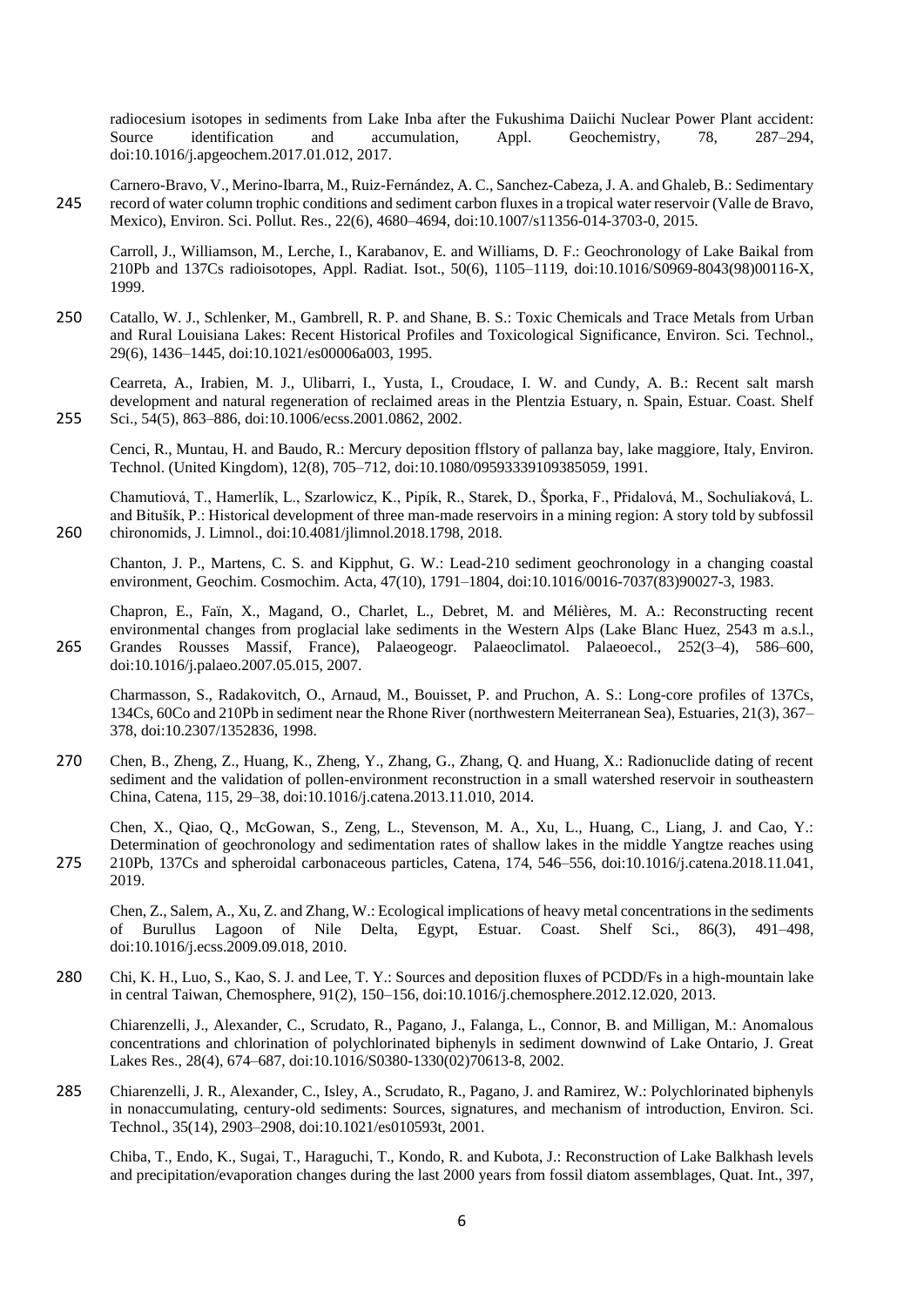290 330–341, doi:10.1016/j.quaint.2015.08.009, 2016.

Chmura, G. L. and Kosters, E. C.: Storm Deposition and 137Cs Accumulation in Fine-grained Marsh Sediments of the Mississippi Delta Plain, Estuar. Coast. Shelf Sci., 39(1), 33–44, doi:10.1006/ecss.1994.1047, 1994.

Christ, A. J., Talaia-Murray, M., Elking, N., Domack, E. W., Leventer, A., Lavoie, C., Brachfeld, S., Yoo, K. C., Gilbert, R., Jeong, S. M., Petrushak, S., Wellner, J., Balco, G., Brachfeld, S., de Batist, M., Domack, E., Gordon,

- 295 A., Haran, A., Henriet, J. P., Huber, B., Ishman, S., Jeong, S., King, M., Lavoie, C., Leventer, A., McCormick, M., Mosley-Thompson, E., Pettit, E., Scambos, T., Smith, C., Thompson, L., Truffer, M., van Dover, C., Vernet, M., Wellner, J., Yu, K. and Zagorodnov, V.: Late Holocene glacial advance and ice shelf growth in Barilari Bay, Graham Land, West Antarctic Peninsula, Bull. Geol. Soc. Am., 127(1–2), 297–315, doi:10.1130/B31035.1, 2015.
- Christensen, E. R. and Karls, J. F.: Unmixing of lead, 137Cs, and PAH records in lake sediments using curve 300 fitting with first-and second-order corrections, Water Res., 30(11), 2543–2558, doi:10.1016/S0043- 1354(96)00136-4, 1996.

Christensen, E. R. and Klein, R. J.: "Unmixing" of 137Cs, Pb, Zn, and Cd Records in Lake Sediments, Environ. Sci. Technol., 25(9), 1627–1637, doi:10.1021/es00021a015, 1991.

Cisternas, M., Araneda, A., Mart $\bigcirc$ nez, P. and P $\bigcirc$ rez, S.: Effects of historical land use on sediment yield from a 305 lacustrine watershed in central Chile, Earth Surf. Process. Landforms, 26(1), 63–76, doi:10.1002/1096- 9837(200101)26:1<63::AID-ESP157>3.0.CO;2-J, 2001.

Clifton, R. J. and Hamilton, E. I.: The application of radioisotopes in the study of estuarine sedimentary processes, "Estuarine, Coast. Shelf Sci., 14(4), 433–446, doi:10.1016/S0272-7714(82)80013-9, 1982.

Cochran, J. K.: Particle mixing rates in sediments of the eastern equatorial Pacific: Evidence from 210Pb, 310 239,240Pu and 137Cs distributions at MANOP sites, Geochim. Cosmochim. Acta, 49(5), 1195–1210, doi:10.1016/0016-7037(85)90010-9, 1985.

Cochran, J. K., Hirschberg, D. J., Wang, J. and Dere, C.: Atmospheric deposition of metals to coastal waters (Long Island Sound, New York U.S.A.): Evidence from saltmarsh deposits, Estuar. Coast. Shelf Sci., 46(4), 503–522, doi:10.1006/ecss.1997.0299, 1998.

315 CONNOR, D., HINTON, T. and BELL, C.: Variance partitioning as a guide for sampling and comparing spatial distributions of Hg and 137Cs in sediments, Sci. Total Environ., 206(2-3), 167-176, doi:10.1016/S0048-9697(97)80007-1, 1997.

Conrad, C. F., Fugate, D., Daus, J., Chisholm-Brause, C. J. and Kuehl, S. A.: Assessment of the historical trace metal contamination of sediments in the Elizabeth River, Virginia, Mar. Pollut. Bull., 54(4), 385–395, 320 doi:10.1016/j.marpolbul.2006.11.005, 2007.

Corcoran, M., Sherif, M. I., Smalley, C., Li, A., Rockne, K. J., Giesy, J. P. and Sturchio, N. C.: Accumulation rates, focusing factors, and chronologies from depth profiles of 210Pb and 137Cs in sediments of the Laurentian Great Lakes, J. Great Lakes Res., 44(4), 693–704, doi:10.1016/j.jglr.2018.05.013, 2018.

De Cort, G., Verschuren, D., Ryken, E., Wolff, C., Renaut, R. W., Creutz, M., Van der Meeren, T., Haug, G., 325 Olago, D. O. and Mees, F.: Multi-basin depositional framework for moisture-balance reconstruction during the last 1300 years at Lake Bogoria, central Kenya Rift Valley, Sedimentology, 65(5), 1667–1696, doi:10.1111/sed.12442, 2018.

Covelli, S., Langone, L., Acquavita, A., Piani, R. and Emili, A.: Historical flux of mercury associated with mining and industrial sources in the Marano and Grado Lagoon (northern Adriatic Sea), Estuar. Coast. Shelf Sci., 113, 7– 330 19, doi:10.1016/j.ecss.2011.12.038, 2012.

Coxon, T. M., Odhiambo, B. K. and Giancarlo, L. C.: The impact of urban expansion and agricultural legacies on trace metal accumulation in fluvial and lacustrine sediments of the lower Chesapeake Bay basin, USA, Sci. Total Environ., 568, 402–414, doi:10.1016/j.scitotenv.2016.06.022, 2016.

Cruces, F., Urrutia, R., Parra, O., Araneda, A., Treutler, H., Bertrand, S., Fagel, N., Torres, L., Barra, R. and 335 Chirinos, L.: Changes in diatom assemblages in an Andean lake in response to a recent volcanic event, Arch. fur Hydrobiol., 165(1), 23–35, doi:10.1127/0003-9136/2006/0165-0023, 2006.

Cuellar-Martinez, T., Ruiz-Fernández, A. C., Sanchez-Cabeza, J. A. and Alonso-Rodríguez, R.: Sedimentary record of recent climate impacts on an insular coastal lagoon in the Gulf of California, Quat. Sci. Rev., 160, 138–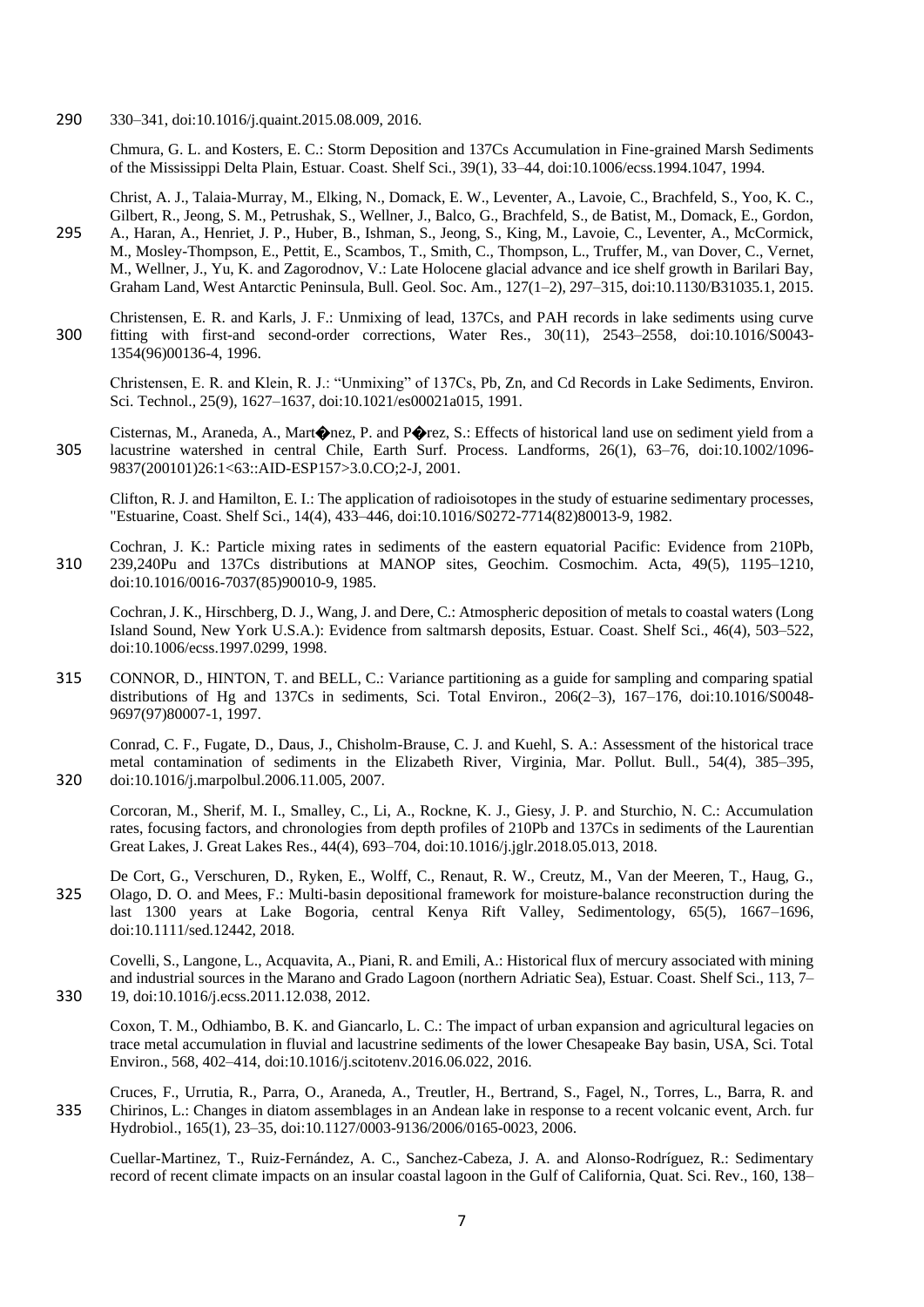149, doi:10.1016/j.quascirev.2017.01.002, 2017.

340 Cundy, A. B., Croudace, I. W., Thomson, J. and Lewis, J. T.: Reliability of salt marshes as "geochemical recorders" of pollution input: A case study from contrasting estuaries in southern England, Environ. Sci. Technol., 31(4), 1093–1101, doi:10.1021/es960622d, 1997.

Cundy, A. B., Croudace, I. W., Warwick, P. E., Oh, J. S. and Haslett, S. K.: Accumulation of COGEMA-La Haguederived reprocessing wastes in French salt marsh sediments, Environ. Sci. Technol., 36(23), 4990–4997, 345 doi:10.1021/es020098c, 2002.

Davis, A., De Curnou, P. and Eary, L. E.: Discriminating between sources of arsenic in the sediments of a tidal waterway, Tacoma, Washington, Environ. Sci. Technol., 31(7), 1985–1991, doi:10.1021/es9607906, 1997.

Dayal, R., Okubo, A., Duedall, I. W. and Ramamoorthy, A.: Radionuclide redistribution mechanisms at the 2800 m Atlantic nuclear waste disposal site, Deep Sea Res. Part A, Oceanogr. Res. Pap., 26(12), doi:10.1016/0198- 350 0149(79)90002-5, 1979.

Dearing, J. A.: Lake sediments used to quantify the erosional response to land use change in southern Sweden., Oikos, 50(1), 60–78, doi:10.2307/3565402, 1987.

Debret, M., Chapron, E., Desmet, M., Rolland-Revel, M., Magand, O., Trentesaux, A., Bout-Roumazeille, V., Nomade, J. and Arnaud, F.: North western Alps Holocene paleohydrology recorded by flooding activity in Lake 355 Le Bourget, France, Quat. Sci. Rev., 29(17–18), 2185–2200, doi:10.1016/j.quascirev.2010.05.016, 2010.

Denommee, K. C., Bentley, S. J. and Harazim, D.: Mechanisms of muddy clinothem progradation on the Southwest Louisiana Chenier Plain inner shelf, Geo-Marine Lett., 38(3), 273–285, doi:10.1007/s00367-017-0525- 3, 2018.

Dhivert, E., Grosbois, C., Coynel, A., Lefèvre, I. and Desmet, M.: Influences of major flood sediment inputs on 360 sedimentary and geochemical signals archived in a reservoir core (Upper Loire Basin, France), CATENA, 126, 75–85, doi:10.1016/j.catena.2014.10.030, 2015.

Díaz-Asencio, M., Alonso-Hernández, C. M., Bolanos-Álvarez, Y., Gómez-Batista, M., Pinto, V., Morabito, R., Hernández-Albernas, J. I., Eriksson, M. and Sanchez-Cabeza, J. A.: One century sedimentary record of Hg and Pb pollution in the Sagua estuary (Cuba) derived from 210Pb and 137Cs chronology, Mar. Pollut. Bull., 59(4–7), 365 108–115, doi:10.1016/j.marpolbul.2009.02.010, 2009.

Dincer Kırman, Z., Sericano, J. L., Wade, T. L., Bianchi, T. S., Marcantonio, F. and Kolker, A. S.: Composition and depth distribution of hydrocarbons in Barataria Bay marsh sediments after the Deepwater Horizon oil spill, Environ. Pollut., 214, 101–113, doi:10.1016/j.envpol.2016.03.071, 2016.

DOMINIK, J., MANGINI, A. and MÜLLER, G.: Determination of recent deposition rates in Lake Constance with 370 radioisotopic methods, Sedimentology, 28(5), 653–677, doi:10.1111/j.1365-3091.1981.tb01927.x, 1981.

Dong, X., Sayer, C. D., Bennion, H., Maberly, S. C., Yang, H. and Battarbee, R. W.: Identifying sediment discontinuities and solving dating puzzles using monitoring and palaeolimnological records, Front. Earth Sci., 10(4), 621–633, doi:10.1007/s11707-016-0578-z, 2016.

Druffel, E. R. M., Williams, P. M., Livingston, H. D. and Koide, M.: Variability of natural and bomb-produced 375 radionuclide distributions in abyssal red clay sediments, Earth Planet. Sci. Lett., 71(2), 205–214, doi:10.1016/0012-821X(84)90087-6, 1984.

Du, P. and Walling, D. E.: Using 210Pb measurements to estimate sedimentation rates on river floodplains, J. Environ. Radioact., 103(1), 59–75, doi:10.1016/j.jenvrad.2011.08.006, 2012.

Duliu, O. G., Dinescu, L. C., Dinescu, M. C., Dorcioman, R. D., Mihãilescu, N. G. and Vanghelie, I. S.: Some 380 considerations concerning 137Cs vertical profile in the Danube Delta: Matita lake core, Sci. Total Environ., 188(1), 9–14, doi:10.1016/0048-9697(96)05130-3, 1996.

Durham, R. W. and Oliver, B. G.: History of Lake Ontario Contamination from the Niagara River by Sediment Radiodating and Chlorinated Hydrocarbon Analysis, J. Great Lakes Res., 9(2), 160–168, doi:10.1016/S0380- 1330(83)71885-X, 1983.

385 Eades, L. J., Farmer, J. G., MacKenzie, A. B., Kirika, A. and Bailey-Watts, A. E.: Stable lead isotopic characterisation of the historical record of environmental lead contamination in dated freshwater lake sediment cores from northern and central Scotland, Sci. Total Environ., 292(1–2), 55–67, doi:10.1016/S0048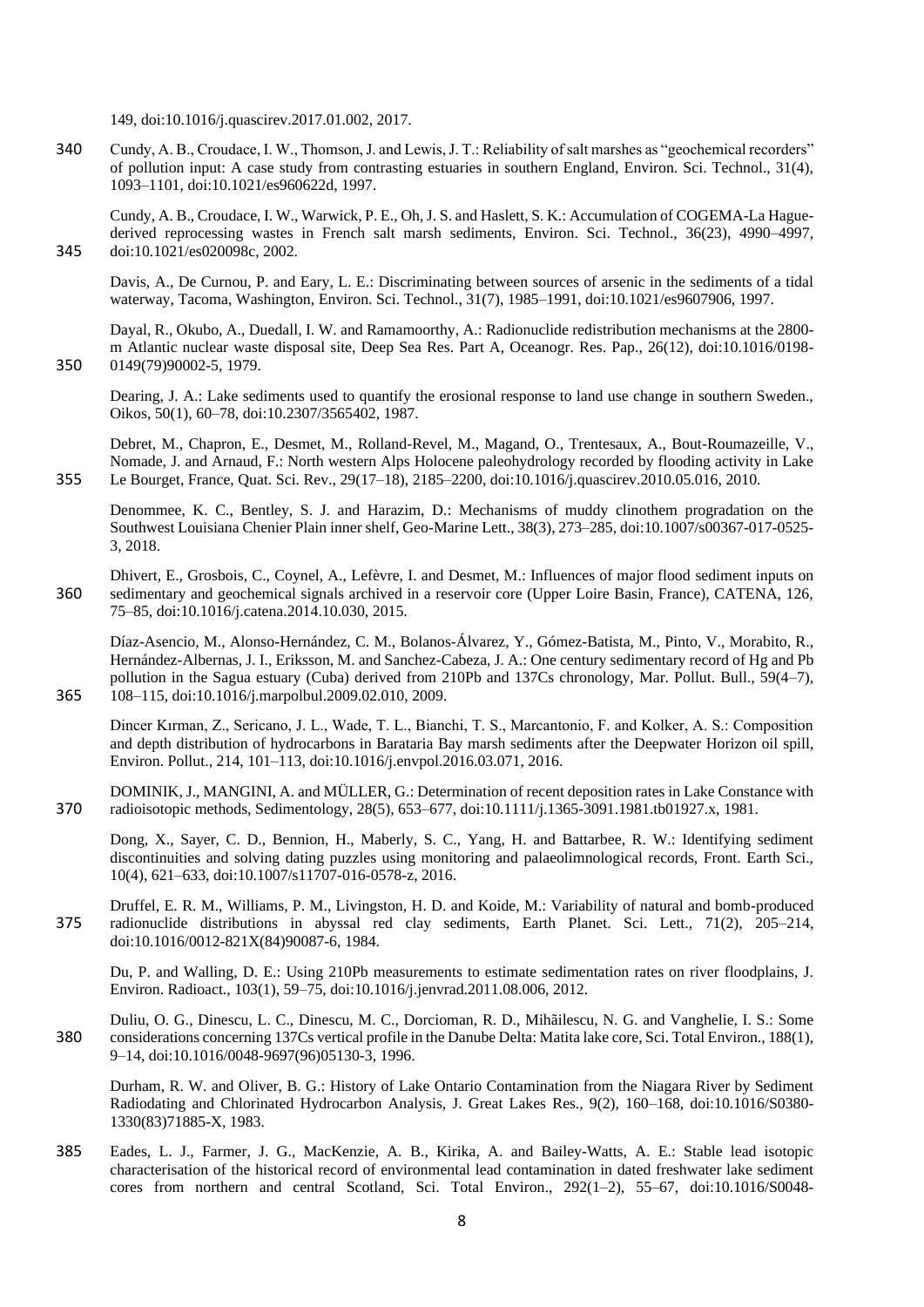9697(02)00026-8, 2002.

Edgington, D. N., Klump, J. V., Robbins, J. A., Kusner, Y. S., Pampura, V. D. and Sandimirov, I. V.: 390 Sedimentation rates, residence times and radionuclide inventories in Lake Baikal from 137Cs and 210Pb in sediment cores, Nature, 350(6319), 601–604, doi:10.1038/350601a0, 1991.

Eisenreich, S. J., Capel, P. D., Robbins, J. A. and Bourbonniere, R.: Accumulation and diagenesis of chlorinated hydrocarbons in lacustrine sediments, Environ. Sci. Technol., 23(9), 1116–1126, doi:10.1021/es00067a009, 1989.

Elbert, J., Wartenburger, R., von Gunten, L., Urrutia, R., Fischer, D., Fujak, M., Hamann, Y., Greber, N. D. and 395 Grosjean, M.: Late Holocene air temperature variability reconstructed from the sediments of Laguna Escondida,<br>Patagonia. Chile (45°30'S). Palaeogeogr. Palaeogeolimatol. Palaeogeol.. 369. 482–492. Patagonia, Chile (45°30'S), Palaeogeogr. Palaeoclimatol. doi:10.1016/j.palaeo.2012.11.013, 2013.

Eleftheriou, G., Tsabaris, C., Papageorgiou, D. K., Patiris, D. L., Androulakaki, E. G. and Pappa, F. K.: Radiometric dating of sediment cores from aquatic environments of north-east Mediterranean, J. Radioanal. Nucl. 400 Chem., 316(2), 655–671, doi:10.1007/s10967-018-5802-8, 2018.

ENGSTROM, D. R., SWAIN, E. B. and KINGSTON, J. C.: A palaeolimnological record of human disturbance from Harvey's Lake, Vermont: geochemistry, pigments and diatoms, Freshw. Biol., 15(3), 261–288, doi:10.1111/j.1365-2427.1985.tb00200.x, 1985.

Erickson, M. J., Barnes, C. R., Henderson, M. R., Romagnoli, R. and Firstenberg, C. E.: Geomorphology-Based 405 Interpretation of Sedimentation Rates from Radiodating, Lower Passaic River, New Jersey, USA, Integr. Environ. Assess. Manag., 3(2), 166, doi:10.1897/IEAM\_2005-074.1, 2007.

Evans, J. E., Levine, N. S., Roberts, S. J., Gottgens, J. F. and Newman, D. M.: Assessment using GIS and sediment routing of the proposed removal of Ballville Dam, Sandusky River, Ohio, J. Am. Water Resour. Assoc., 38(6), 1549–1565, doi:10.1111/j.1752-1688.2002.tb04364.x, 2002.

- 410 Farmer, J. G., MacKenzie, A. B., Graham, M. C., Macgregor, K. and Kirika, A.: Development of recent chronologies and evaluation of temporal variations in Pb fluxes and sources in lake sediment and peat cores in a remote, highly radiogenic environment, Cairngorm Mountains, Scottish Highlands, Geochim. Cosmochim. Acta, 156, 25–49, doi:10.1016/j.gca.2015.02.003, 2015.
- Fedotov, A. P., Phedorin, M. A., Enushchenko, I. V., Vershinin, K. E., Melgunov, M. S. and Khodzher, T. V.: A 415 reconstruction of the thawing of the permafrost during the last 170years on the Taimyr Peninsula (East Siberia, Russia), Glob. Planet. Change, 98–99, 139–152, doi:10.1016/j.gloplacha.2012.09.002, 2012.

Ferreira, P. A. de L., Figueira, R. C. L., Siegle, E., Asp Neto, N. E., Martins, C. de C., Schettini, C. A. F., Maciel, P. M., García-Rodriguez, F. and Mahiques, M. M. de: Using a cesium-137 ( 137 Cs) sedimentary fallout record in the South Atlantic Ocean as a supporting tool for defining the Anthropocene, Anthropocene, 14, 34–45, 420 doi:10.1016/j.ancene.2016.06.002, 2016.

Findlay, D. L., Kling, H. J., Rönicke, H. and Findlay, W. J.: A paleolimnological study of eutrophied Lake Arendsee (Germany), J. Paleolimnol., 19(1), 41–54, doi:10.1023/A:1007906611087, 1998.

Foster, I. D. L. and Lees, J. A.: Changing headwater suspended sediment yields in the LOIS catchments over the last century: A paleolimnological approach, Hydrol. Process., 13(7), 1137–1153, doi:10.1002/(SICI)1099-425 1085(199905)13:7<1137::AID-HYP794>3.0.CO;2-M, 1999.

Foster, I. D. L., Dearing, J. A., Simpson, A., Carter, A. D. and Appleby, P. G.: Lake catchment based studies of erosion and denudation in the merevale catchment, Warwickshire, U.K., Earth Surf. Process. Landforms, 10(1), 45–68, doi:10.1002/esp.3290100108, 1985.

Foucher, A., Evrard, O., Chabert, C., Cerdan, O., Lefèvre, I., Vandromme, R. and Salvador-Blanes, S.: Erosional 430 response to land abandonment in rural areas of Western Europe during the Anthropocene: A case study in the Massif-Central, France, Agric. Ecosyst. Environ., 284, 106582, doi:10.1016/j.agee.2019.106582, 2019.

Foucher, A., Evrard, O., Huon, S., Curie, F., Lefèvre, I., Vaury, V., Cerdan, O., Vandromme, R. and Salvador-Blanes, S.: Regional trends in eutrophication across the Loire river basin during the 20th century based on multiproxy paleolimnological reconstructions, Agric. Ecosyst. Environ., 301, doi:10.1016/j.agee.2020.107065, 2020.

435 Fox, M. E. and Joshi, S. R.: The Fate of Pentachlorophenol in the Bay of Quinte, Lake Ontario, J. Great Lakes Res., 10(2), 190–196, doi:10.1016/S0380-1330(84)71825-9, 1984.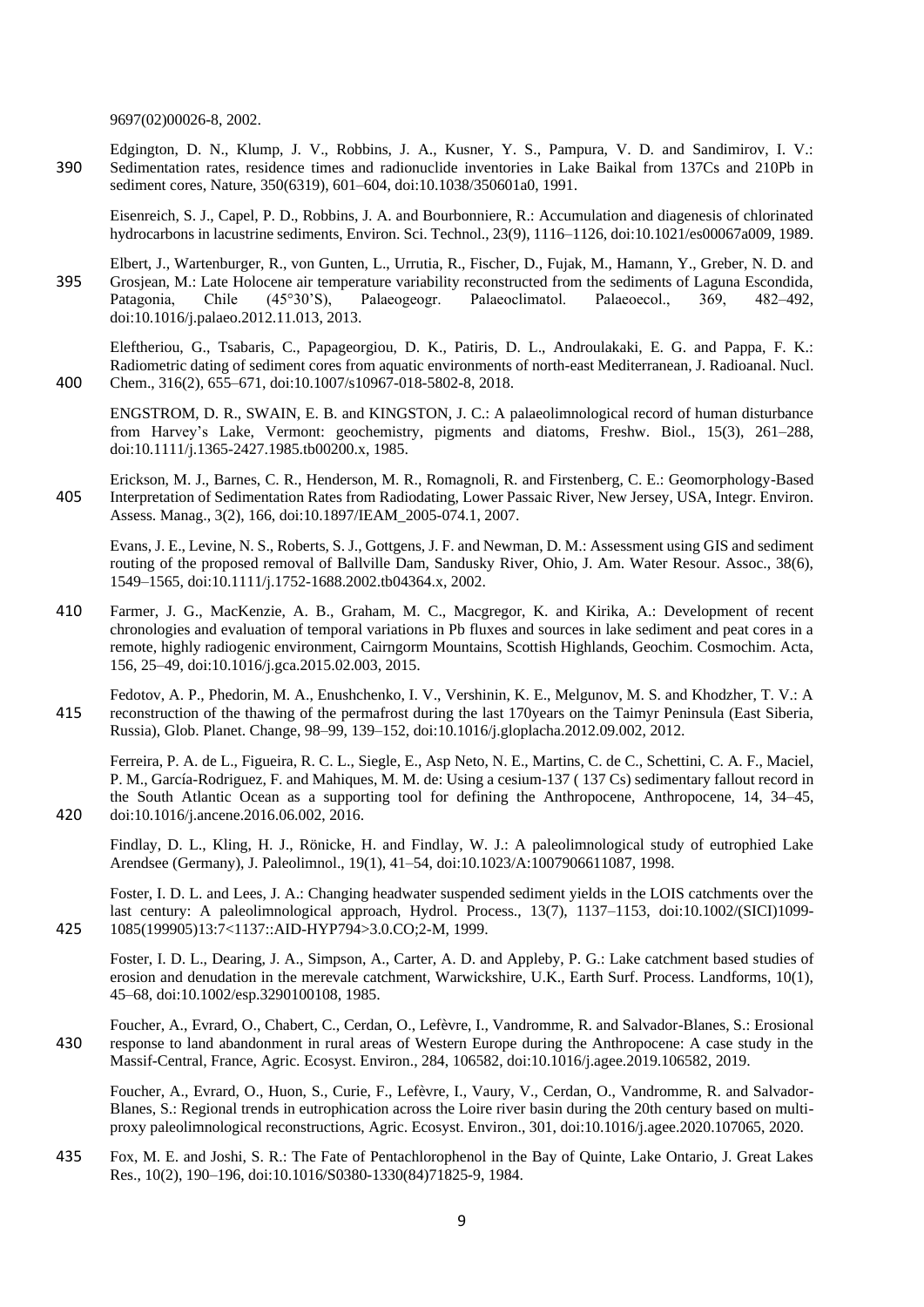Francescangeli, F., Armynot du Chatelet, E., Billon, G., Trentesaux, A. and Bouchet, V. M. P.: Palaeo-ecological quality status based on foraminifera of Boulogne-sur-Mer harbour (Pas-de-Calais, Northeastern France) over the last 200 years, Mar. Environ. Res., 117, 32–43, doi:10.1016/j.marenvres.2016.04.002, 2016.

440 Frielinghaus, M.: Soil translocation by water erosion from agricultural cropland into wet depressions (morainic kettle holes), Soil Tillage Res., 46(1–2), 23–30, doi:10.1016/s0167-1987(97)00075-5, 1998.

Frignani, M., Bellucci, L. G., Langone, L. and Muntau, H.: Metal fluxes to the sediments of the northern Venice Lagoon, Mar. Chem., 58(3–4), 275–292, doi:10.1016/S0304-4203(97)00055-8, 1997.

Frignani, M., Bellucci, L. G., Carraro, C. and Favotto, M.: Accumulation of polychlorinated dibenzo-p-dioxins 445 and dibenzofurans in sediments of the Venice Lagoon and the industrial area of Porto Marghera, Mar. Pollut. Bull., 42(7), 544–553, doi:10.1016/S0025-326X(00)00197-1, 2001.

Frignani, M., Bellucci, L. G., Favotto, M. and Albertazzi, S.: Polycyclic aromatic hydrocarbons in sediments of the Venice Lagoon, in Hydrobiologia, vol. 494, pp. 283–290., 2003.

Frignani, M., Bellucci, L. G., Favotto, M. and Albertazzi, S.: Pollution historical trends as recorded by sediments 450 at selected sites of the Venice Lagoon, Environ. Int., 31(7 SPEC. ISS.), 1011–1022, doi:10.1016/j.envint.2005.05.011, 2005.

Fuller, C. C., Van Geen, A., Baskaran, M. and Anima, R.: Sediment chronology in San Francisco Bay, California, defined by 210Pb, 234Th, 137Cs, and 239,240Pu, Mar. Chem., 64(1–2), 7–27, doi:10.1016/S0304- 4203(98)00081-4, 1999.

455 Fung, Y. S. and Lo, C. K.: Determination of heavy metal profiles in dated sediment cores from Sai Kung Bay, Hong Kong, Environ. Int., 23(3), 317–335, doi:10.1016/S0160-4120(97)00034-2, 1997.

Gäbler, H. E. and Suckow, A.: Chronology of anthropogenic heavy-metal fluxes and Pb isotope ratios derived from radiometrically dated lake sediments in northern Germany, Water. Air. Soil Pollut., 144(1–4), 243–262, doi:10.1023/A:1022952232495, 2003.

460 Gallagher, D., Mcgee, E. J., Mitchell, P. I., Alfimov, V., Aldahan, A. and Possnert, G.: Retrospective search for evidence of the 1957 Windscale fire in NE Ireland using 129I and other long-lived nuclides, Environ. Sci. Technol., 39(9), 2927–2935, doi:10.1021/es049049l, 2005.

Garcia-Ordiales, E., Cienfuegos, P., Roqueñí, N., Covelli, S., Flor-Blanco, G., Fontolan, G. and Loredo, J.: Historical accumulation of potentially toxic trace elements resulting from mining activities in estuarine salt 465 marshes sediments of the Asturias coastline (northern Spain), Environ. Sci. Pollut. Res., 26(4), 3115–3128, doi:10.1007/s11356-017-0449-5, 2019.

Garcia-Orellana, J., Pates, J. M., Masqué, P., Bruach, J. M. and Sanchez-Cabeza, J. A.: Distribution of artificial radionuclides in deep sediments of the Mediterranean Sea, Sci. Total Environ., 407(2), 887–898, doi:10.1016/j.scitotenv.2008.09.018, 2009.

470 Van Geen, A. and Luoma, S. N.: The impact of human activities on sediments of San Francisco Bay, California: An overview, Mar. Chem., 64(1–2), 1–6, doi:10.1016/S0304-4203(98)00080-2, 1999.

Gehrels, W. R., Marshall, W. A., Gehrels, M. J., Larsen, G., Kirby, J. R., Eiríksson, J., Heinemeier, J. and Shimmield, T.: Rapid sea-level rise in the North Atlantic Ocean since the first half of the nineteenth century, Holocene, 16(7), 949–965, doi:10.1177/0959683606hl986rp, 2006.

475 Gerlach, M. J., Engelhart, S. E., Kemp, A. C., Moyer, R. P., Smoak, J. M., Bernhardt, C. E. and Cahill, N.: Reconstructing Common Era relative sea-level change on the Gulf Coast of Florida, Mar. Geol., 390, 254–269, doi:10.1016/j.margeo.2017.07.001, 2017.

Gerritse, R. G., Wallbrink, P. J. and Murray, A. S.: Accumulation of phosphorus and heavy metals in the Peel-Harvey Estuary in Western Australia: Results of a preliminary study, Estuar. Coast. Shelf Sci., 47(6), 679–693, 480 doi:10.1006/ecss.1998.0392, 1998.

Gharibreza, M., Raj, J. K., Yusoff, I., Othman, Z., Tahir, W. Z. W. M. and Ashraf, M. A.: Sedimentation rates in Bera Lake (Peninsular Malaysia) using 210Pb and 137Cs radioisotopes, Geosci. J., 17(2), 211–220, doi:10.1007/s12303-013-0013-3, 2013.

Gobeil, C., Tessier, A. and Couture, R. M.: Upper mississippi pb as a mid-1800s chronostratigraphic marker in 485 sediments from seasonally anoxic lakes in eastern canada, Geochim. Cosmochim. Acta, 113, 125–135,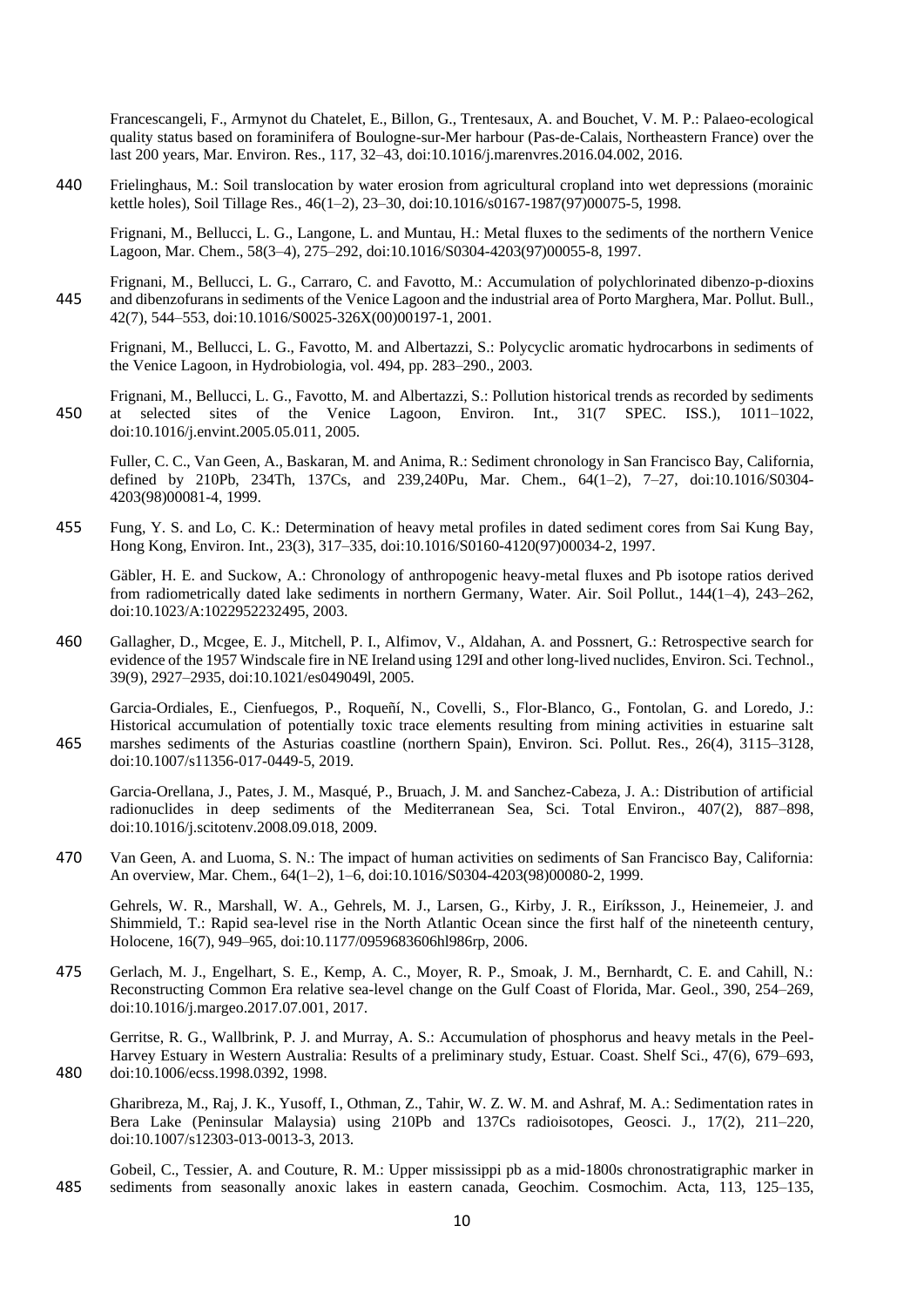doi:10.1016/j.gca.2013.02.023, 2013.

Goff, J. R., Whitehead, N. E. and Ditchburn, R. G.: 210Pb chronology from Wellington Harbour, New Zealand, New Zeal. J. Mar. Freshw. Res., 32(2), 181–186, doi:10.1080/00288330.1998.9516818, 1998.

Di Gregorio, D. E., Fernández Niello, J. O., Huck, H., Somacal, H. and Curutchet, G.: 210Pb dating of sediments 490 in a heavily contaminated drainage channel to the La Plata estuary in Buenos Aires, Argentina, Appl. Radiat. Isot., 65(1), 126–130, doi:10.1016/j.apradiso.2006.06.008, 2007.

Greiner, M. and Hershner, C.: Analysis of wetland total phosphorus retention and watershed structure, Wetlands, 18(1), 142–149, doi:10.1007/BF03161451, 1998.

Grenfell, H. R., Hayward, B. W., Nomura, R. and Sabaa, A. T.: A foraminiferal proxy record of 20th century sea-495 level rise in the Manukau Harbour, New Zealand, Mar. Freshw. Res., 63(4), 370–384, doi:10.1071/MF11208, 2012.

Grousset, F. E., Jouanneau, J. M., Castaing, P., Lavaux, G. and Latouche, C.: A 70 year record of contamination from industrial activity along the Garonne River and its tributaries (SW France), Estuar. Coast. Shelf Sci., 48(3), 401–414, doi:10.1006/ecss.1998.0435, 1999.

500 Gu, J., Chen, Z. and Salem, A.: Post-Aswan dam sedimentation rate of lagoons of the Nile Delta, Egypt, Environ. Earth Sci., 64(7), 1807–1813, doi:10.1007/s12665-011-0983-2, 2011.

Gu, S. H., Kralovec, A. C., Christensen, E. R. and Van Camp, R. P.: Source apportionment of PAHs in dated sediments from the Black River, Ohio, Water Res., 37(9), 2149–2161, doi:10.1016/S0043-1354(02)00584-5, 2003.

505 Guan, Y., Zang, S. and Xiao, H.: The vertical variation of nutrients in a sediment core of Delong Lake reveals the anthropogenic effect, Ecotoxicology, 23(4), 480–485, doi:10.1007/s10646-014-1198-6, 2014.

Guan, Y., Sun, S., Sun, S., Wang, H., Ruan, X., Liu, Z., Terrasi, F., Gialanella, L. and Shen, H.: Distribution and sources of plutonium along the coast of Guangxi, China, Nucl. Instruments Methods Phys. Res. Sect. B Beam Interact. with Mater. Atoms, 437, 61–65, doi:10.1016/j.nimb.2018.09.047, 2018.

510 Guerra, R., Pasteris, A., Righi, S. and Ok, G.: Historical record of polychlorinated biphenyls (PCBs) in the continental shelf of the Korea Strait, Chemosphere, 237, 124438, doi:10.1016/j.chemosphere.2019.124438, 2019.

Guilizzoni, P., Massaferro, J., Lami, A., Piovano, E. L., Guevara, S. R., Formica, S. M., Daga, R., Rizzo, A. and Gerli, S.: Palaeolimnology of Lake Hess (Patagonia, Argentina): Multi-proxy analyses of short sediment cores, Hydrobiologia, 631(1), 289–302, doi:10.1007/s10750-009-9818-5, 2009.

515 Gulin, S. B.: Recent changes of biogenic carbonate deposition in anoxic sediments of the Black Sea: Sedimentary record and climatic implication, Mar. Environ. Res., 49(4), 319–328, doi:10.1016/S0141-1136(99)00074-4, 2000.

Von Gunten, H. R., Sturm, M. and Moser, R. N.: 200-year record of metals in lake sediments and natural background concentrations, Environ. Sci. Technol., 31(8), 2193–2197, doi:10.1021/es960616h, 1997.

GUPPY, S. F. and HAPPEY‐WOOD, C. M.: Chemistry of sediments from two linked lakes in North Wales, 520 Freshw. Biol., 8(5), 401–413, doi:10.1111/j.1365-2427.1978.tb01463.x, 1978.

Guyard, H., Chapron, E., St-Onge, G., Anselmetti, F. S., Arnaud, F., Magand, O., Francus, P. and Mélières, M.- A.: High-altitude varve records of abrupt environmental changes and mining activity over the last 4000 years in the Western French Alps (Lake Bramant, Grandes Rousses Massif), Quat. Sci. Rev., 26(19–21), 2644–2660, doi:10.1016/j.quascirev.2007.07.007, 2007.

- 525 Hamilton, T. F., Ballestra, S., Baxter, M. S., Gastaud, J., Osvath, I., Parsi, P., Povinec, P. P. and Scott, E. M.: Radiometric investigations of Kara Sea sediments and preliminary radiological assessment related to dumping of radioactive wastes in the Arctic Seas, J. Environ. Radioact., 25(1–2), 113–134, doi:10.1016/0265-931X(94)90011- 6, 1994.
- Hancock, G. J., Leslie, C., Everett, S. E., Tims, S. G., Brunskill, G. J. and Haese, R.: Plutonium as a chronomarker 530 in Australian and New Zealand sediments: A comparison with 137Cs, J. Environ. Radioact., 102(10), 919–929, doi:10.1016/j.jenvrad.2009.09.008, 2011.

Hanna, A. J. M., Allison, M. A., Bianchi, T. S., Marcantonio, F. and Goff, J. A.: Late Holocene sedimentation in a high Arctic coastal setting: Simpson Lagoon and Colville Delta, Alaska, Cont. Shelf Res., 74, 11–24,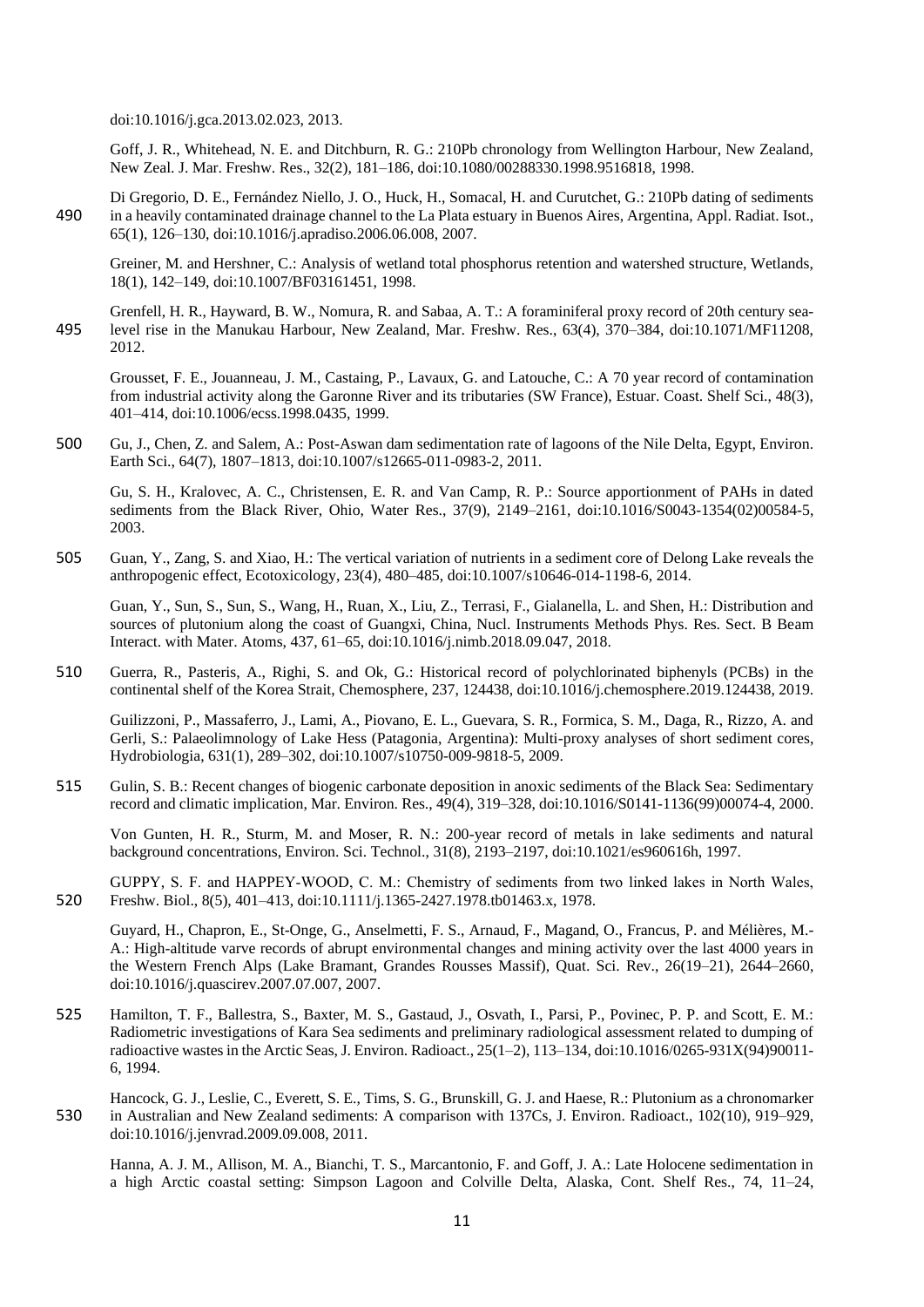doi:10.1016/j.csr.2013.11.026, 2014.

535 Hansen, A. M.: Lake sediment cores as indicators of historical metal(loid) accumulation - A case study in Mexico, Appl. Geochemistry, 27(9), 1745–1752, doi:10.1016/j.apgeochem.2012.02.010, 2012.

Hansson, S. V., Kaste, J. M., Olid, C. and Bindler, R.: Incorporation of radiometric tracers in peat and implications for estimating accumulation rates, Sci. Total Environ., 493, 170–177, doi:10.1016/j.scitotenv.2014.05.088, 2014.

Hardaway, C., Sheu, W. J., Meriwether, J. R., Sneddon, J. and Beck, J. N.: The Effect of Diagenetic Processes on 540 the Radiochronology of Soft Sediments Using 210Pb and 137Cs, Microchem. J., 58(1), 127–134, doi:10.1006/mchj.1997.1534, 1998.

Hasholt, B., Walling, D. E. and Owens, P. N.: Sedimentation in arctic proglacial lakes: Mittivakkat Glacier, southeast Greenland, Hydrol. Process., 14(4), 679–699, doi:10.1002/(SICI)1099-1085(200003)14:4<679::AID-HYP966>3.0.CO;2-E, 2000.

545 Hausmann, S., Lotter, A. F., van Leeuwen, J. F. N., Ohlendorf, C., Lemcke, G., Grönlund, E. and Sturm, M.: Interactions of climate and land use documented in the varved sediments of Seebergsee in the Swiss Alps, Holocene, 12(3), 279–289, doi:10.1191/0959683602hl544rp, 2002.

He, Q. and Walling, D. E.: Rates of Overbank Sedimentation on the Floodplains of British Lowland Rivers Documented Using Fallout 137 Cs, Geogr. Ann. Ser. A, Phys. Geogr., 78(4), 223, doi:10.2307/521042, 1996.

550 He, Q., Walling, D. E. and Owens, P. N.: Interpreting the 137Cs profiles observed in several small lakes and reservoirs in southern England, Chem. Geol., 129(1–2), 115–131, doi:10.1016/0009-2541(95)00149-2, 1996.

Heldal, H. E., Varskog, P. and Foyn, L.: Distribution of selected anthropogenic radionuclides (137Cs, 238Pu, 239,240Pu and 241Am) in marine sediments with emphasis on the Spitsbergen-Bear Island area, Sci. Total Environ., 293(1–3), 233–245, doi:10.1016/S0048-9697(02)00041-4, 2002.

555 Hermanson, M. H.: Chronology and Sources of Anthropogenic Trace Metals in Sediments from Small, Shallow Arctic Lakes, Environ. Sci. Technol., 25(12), 2059–2064, doi:10.1021/es00024a011, 1991.

Hermanson, M. H., Christensen, E. R., Buser, D. J. and Chen, L. M.: Polychlorinated Biphenyls in Dated Sediment Cores from Green Bay and Lake Michigan, J. Great Lakes Res., 17(1), 94–108, doi:10.1016/S0380- 1330(91)71345-2, 1991.

560 Higgins, S. A., Jaffe, B. E. and Fuller, C. C.: Reconstructing sediment age profiles from historical bathymetry changes in San Pablo Bay, California, Estuar. Coast. Shelf Sci., 73(1–2), 165–174, changes in San Pablo Bay, California, Estuar. Coast. doi:10.1016/j.ecss.2006.12.018, 2007.

Ho, H. H., Swennen, R., Cappuyns, V., Vassilieva, E., Neyens, G., Rajabali, M. and Van Tran, T.: Assessment on Pollution by Heavy Metals and Arsenic Based on Surficial and Core Sediments in the Cam River Mouth, Haiphong 565 Province, Vietnam, Soil Sediment Contam. An Int. J., 22(4), 415–432, doi:10.1080/15320383.2013.733445, 2013a.

Ho, H. H., Swennen, R., Cappuyns, V., Vassilieva, E., Neyens, G., Rajabali, M. and Tran, T. Van: Geogene Versus Anthropogene Origin of Trace Metals in Sediments in Cua Luc Estuary and Ha Long Bay, Vietnam, Estuaries and Coasts, 36(1), 203–219, doi:10.1007/s12237-012-9562-3, 2013b.

570 Hong, G. H., Lee, S. H., Kim, S. H., Chung, C. S. and Baskaran, M.: Sedimentary fluxes of 90Sr, 137Cs, 239,240Pu and 210Pb in the East Sea (Sea of Japan), in Science of the Total Environment, vol. 237–238, pp. 225–240., 1999.

Hongve, D., Blakar, I. A. and Brittain, J. E.: Radiocaesium in the sediments of Øvre Heimdalsvatn, a Norwegian subalpine lake, J. Environ. Radioact., 27(1), 1–11, doi:10.1016/0265-931X(94)00014-N, 1995.

Horvatinčić, N., Sironić, A., Barešić, J., Bronić, I. K., Nikolov, J., Todorović, N., Hansman, J. and Krmar, M.: 575 Isotope analyses of the lake sediments in the Plitvice Lakes, Croatia, Cent. Eur. J. Phys., 12(10), 707–713, doi:10.2478/s11534-014-0490-7, 2014.

Hosono, T., Alvarez, K. and Kuwae, M.: Lead isotope ratios in six lake sediment cores from Japan Archipelago: Historical record of trans-boundary pollution sources, Sci. Total Environ., 559, 24–37, doi:10.1016/j.scitotenv.2016.03.138, 2016.

580 Hou, X. L., Fogh, C. L., Kucera, J., Andersson, K. G., Dahlgaard, H. and Nielsen, S. P.: Iodine-129 and Caesium-137 in Chernobyl contaminated soil and their chemical fractionation, Sci. Total Environ., 308(1–3), 97–109,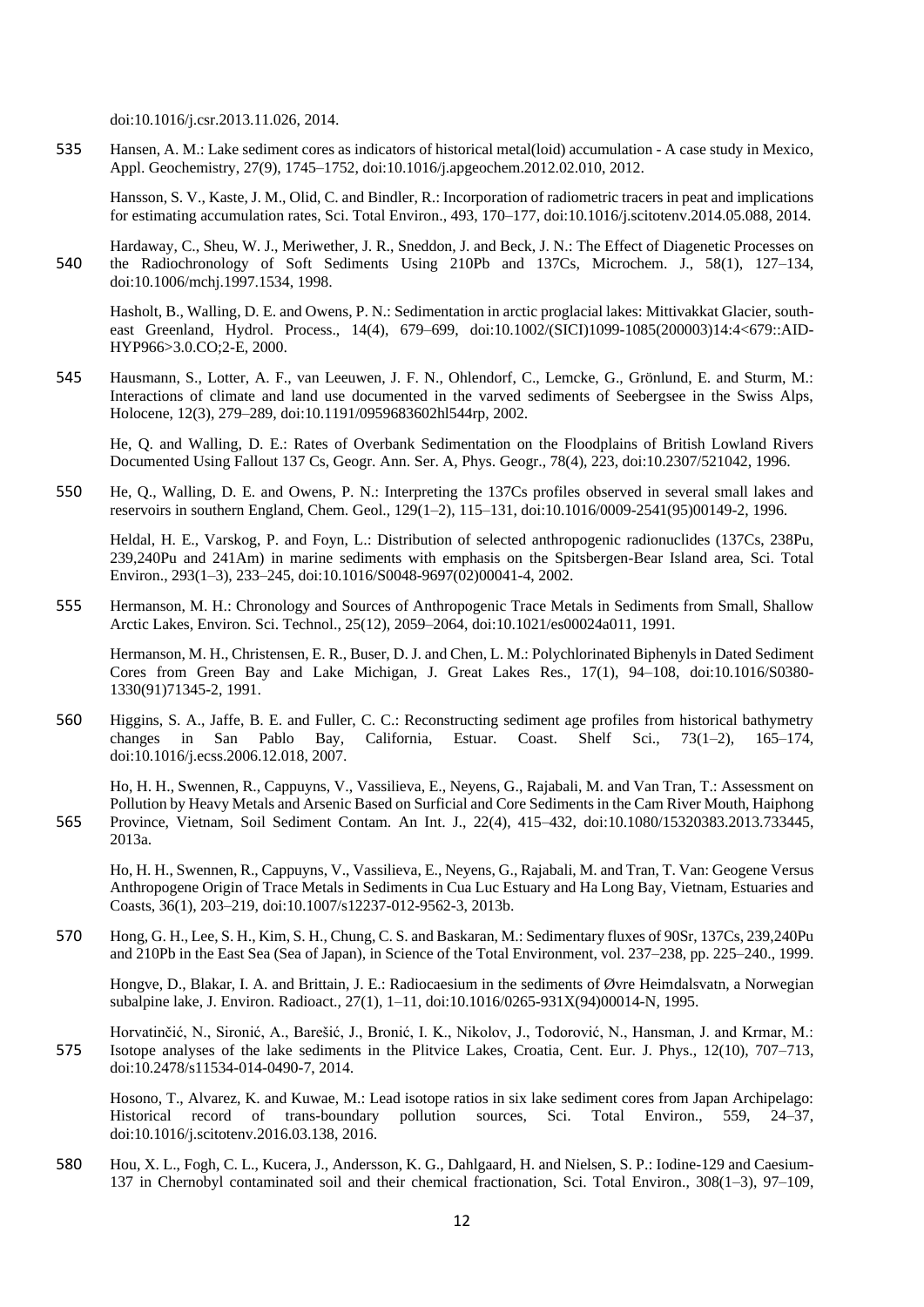doi:10.1016/S0048-9697(02)00546-6, 2003.

Huang, C., Zhang, L., Li, Y., Lin, C., Huang, T., Zhang, M., Zhu, A. xing, Yang, H. and Wang, X.: Carbon and nitrogen burial in a plateau lake during eutrophication and phytoplankton blooms, Sci. Total Environ., 616–617, 585 296–304, doi:10.1016/j.scitotenv.2017.10.320, 2018.

Hughes, A. O., Olley, J. M., Croke, J. C. and Webster, I. T.: Determining floodplain sedimentation rates using 137Cs in a low fallout environment dominated by channel- and cultivation-derived sediment inputs, central Queensland, Australia, J. Environ. Radioact., 100(10), 858–865, doi:10.1016/j.jenvrad.2009.06.011, 2009.

Huh, C. A. and Chen, H. Y.: History of lead pollution recorded in East China Sea sediments, Mar. Pollut. Bull., 590 38(7), 545–549, doi:10.1016/S0025-326X(98)00111-8, 1999.

Hülse, P. and Bentley, S. J.: A 210Pb sediment budget and granulometric record of sediment fluxes in a subarctic deltaic system: The Great Whale River, Canada, Estuar. Coast. Shelf Sci., 109, 41–52, doi:10.1016/j.ecss.2012.05.019, 2012.

Huntley, S. L., Bonnevie, N. L. and Wenning, R. J.: Polycyclic aromatic hydrocarbon and petroleum hydrocarbon 595 contamination in sediment from the Newark Bay estuary, New Jersey, Arch. Environ. Contam. Toxicol., 28(1), 93–107, doi:10.1007/BF00213974, 1995.

Huntley, S. L., Carlson-Lynch, H., Johnson, G. W., Paustenbach, D. J. and Finley, B. L.: Identification of historical PCDD/F sources in Newark Bay Estuary subsurface sediments using polytopic vector analysis and radioisotope dating techniques, Chemosphere, 36(6), 1167–1185, doi:10.1016/S0045-6535(97)10008-X, 1998.

600 Hutchinson, S. M. and Prandle, D.: Siltation in the Saltmarsh of the Dee Estuary Derived from 137Cs Analysis of Shallow Cores, Estuar. Coast. Shelf Sci., 38(5), 471–478, doi:10.1006/ecss.1994.1032, 1994.

Hutri, K. L., Mattila, J., Ikäheimonen, T. T. and Vartti, V. P.: Artificial radionuclides 90Sr and 241Am in the sediments of the Baltic Sea: Total and spatial inventories and some temporal trends, Mar. Pollut. Bull.,  $70(1-2)$ , 210–218, doi:10.1016/j.marpolbul.2013.03.007, 2013.

605 Irizuki, T., Ito, H., Sako, M., Yoshioka, K., Kawano, S., Nomura, R. and Tanaka, Y.: Anthropogenic impacts on meiobenthic Ostracoda (Crustacea) in the moderately polluted Kasado Bay, Seto Inland Sea, Japan, over the past 70 years, Mar. Pollut. Bull., 91(1), 149–159, doi:10.1016/j.marpolbul.2014.12.013, 2015.

Irlweck, K.: Depth distribution of137cesium,90strontium and210lead in sediments of lake Mondsee, Austria, J. Radioanal. Nucl. Chem. Lett., 93(2), 115–124, doi:10.1007/BF02167811, 1985.

610 Ishii, Y. and Hori, K.: Formation and infilling of oxbow lakes in the Ishikari lowland, northern Japan, Quat. Int., 397, 136–146, doi:10.1016/j.quaint.2015.06.016, 2016.

Jaakkola, T., Tolonen, K., Huttunen, P. and Leskinen, S.: The use of fallout 137Cs and 239,240Pu for dating of lake sediments, in Paleolimnology, pp. 15–19, Springer Netherlands, Dordrecht., 1983.

Jaegler, H., Pointurier, F., Diez-Fernández, S., Gourgiotis, A., Isnard, H., Hayashi, S., Tsuji, H., Onda, Y., Hubert, 615 A., Laceby, J. P. and Evrard, O.: Reconstruction of uranium and plutonium isotopic signatures in sediment accumulated in the Mano Dam reservoir, Japan, before and after the Fukushima nuclear accident, Chemosphere, 225, 849–858, doi:10.1016/j.chemosphere.2019.03.064, 2019.

Jenns, N., Heppell, C. M., Burt, T. P., Walden, J. and Foster, I. D. L.: Investigating contemporary and historical sediment inputs to Slapton Higher Ley: An analysis of the robustness of source ascription methods when applied 620 to lake sediment data, Hydrol. Process., 16(17), 3467–3486, doi:10.1002/hyp.1110, 2002.

Jha, S. K., Chavan, S. B., Pandit, G. G. and Sadasivan, S.: Geochronology of Pb and Hg pollution in a coastal marine environment using global fallout 137Cs, in Journal of Environmental Radioactivity, vol. 69, pp. 145–157, Elsevier Ltd., 2003.

Jia, X., Luo, W., Wu, X., Wei, H., Wang, B., Phyoe, W. and Wang, F.: Historical record of nutrients inputs into 625 the Xin'an Reservoir and its potential environmental implication, Environ. Sci. Pollut. Res., 24(25), 20330–20341, doi:10.1007/s11356-017-9537-9, 2017.

Johnson-Pyrtle, A. and Scott, M. R.: Distribution of 137Cs in the Lena River Estuary-Laptev Sea system, Mar. Pollut. Bull., 42(10), 912–926, doi:10.1016/S0025-326X(00)00237-X, 2001.

Johnson-Pyrtle, A., Scott, M. R., Laing, T. E. and Smol, J. P.: 137Cs distribution and geochemistry of Lena River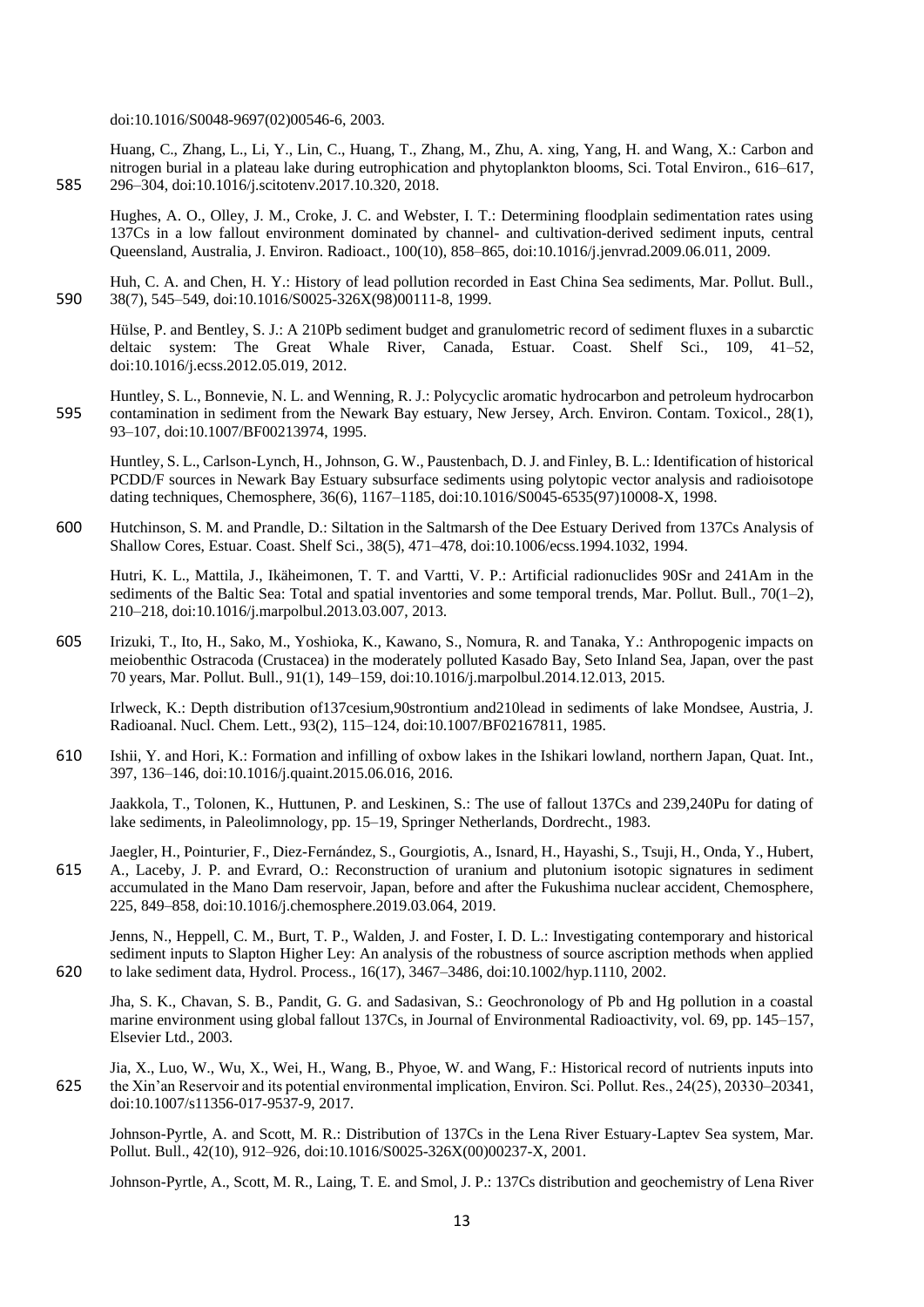630 (Siberia) drainage basin lake sediments, Sci. Total Environ., 255(1–3), 145–159, doi:10.1016/S0048- 9697(00)00466-6, 2000.

Jordan, P., Rippey, B. and John Anderson, N.: The 20th century whole-basin trophic history of an inter-drumlin lake in an agricultural catchment, Sci. Total Environ., 297(1–3), 161–173, doi:10.1016/S0048-9697(02)00135-3, 2002.

635 Joshi, S. R.: Recent sedimentation rates and 210Pb fluxes in Georgian Bay and Lake Huron, Sci. Total Environ., 41(3), 219–233, doi:10.1016/0048-9697(85)90143-3, 1985.

Joshi, S. R. and Fox, M. E.: The210Pb and137Cs profiles in sediment cores from Bay of Quinte, Lake Ontario, J. Radioanal. Nucl. Chem. Artic., 90(1), 207–215, doi:10.1007/BF02037335, 1985.

Joshi, S. R. and McNeely, R.: Detection of fallout155Eu and207Bi in a210Pb-dated lake sediment core, J. 640 Radioanal. Nucl. Chem. Artic., 122(1), 183–191, doi:10.1007/BF02037177, 1988.

Joshi, S. R. and Mudroch, A.: Direct determination of geochronologically useful radionuclides in sediments by low-energy photon analysis, Nucl. Inst. Methods Phys. Res. A, 263(2–3), 529–536, doi:10.1016/0168- 9002(88)90998-9, 1988.

Jouanneau, J.-M., Castaing, P., Grousset, F., Buat-Ménard, P. and Pedemay, P.: Enregistrement sédimentaire et 645 chronologie (137Cs) d'une contamination en cadmium dans l'estuaire de la Gironde (France), Comptes Rendus l'Académie des Sci. - Ser. IIA - Earth Planet. Sci., 329(4), 265–270, doi:10.1016/S1251-8050(99)80245-6, 1999.

Kada, J. and Heit, M.: The inventories of anthropogenic Ph, Zn, As, Cd, and the radionuclides 137Cs and excess 210Pb in lake sediments of the Adirondack region, USA, Hydrobiologia, 246(3), 231–241, doi:10.1007/BF00005700, 1992.

650 Kadlec, R. H. and Robbins, J. A.: Sedimentation and sediment accretion in Michigan coastal wetlands (U.S.A.), Chem. Geol., 44(1–3), 119–150, doi:10.1016/0009-2541(84)90070-6, 1984.

Kaplan, D. I., Hinton, T. G. and Knox, A. S.: Cesium-137 partitioning to wetland sediments and uptake by plants, J. Radioanal. Nucl. Chem., 264(2), 393–399, doi:10.1007/s10967-005-0727-4, 2005.

Karlsen, A. W., Cronin, T. M., Ishmans, S. E., Willard, D. A., Kerhin, R., Holmes, C. W. and Marot, M.: Historical 655 trends in Chesapeake Bay dissolved oxygen based on benthic foraminifera from sediment cores, Estuaries, 23(4), 488–508, doi:10.2307/1353141, 2000.

Kastner, S., Enters, D., Ohlendorf, C., Haberzettl, T., Kuhn, G., Lücke, A., Mayr, C., Reyss, J. L., Wastegård, S. and Zolitschka, B.: Reconstructing 2000years of hydrological variation derived from laminated proglacial sediments of Lago del Desierto at the eastern margin of the South Patagonian Ice Field, Argentina, Glob. Planet. 660 Change, 72(3), 201–214, doi:10.1016/j.gloplacha.2010.04.007, 2010.

Katajisto, T.: Copepod eggs survive a decade in the sediments of the Baltic Sea, Hydrobiologia, 320(1–3), 153– 159, doi:10.1007/bf00016816, 1996.

Kato, H., Onda, Y. and Tanaka, Y.: Using 137Cs and 210Pbex measurements to estimate soil redistribution rates on semi-arid grassland in Mongolia, Geomorphology, 114(4), 508–519, doi:10.1016/j.geomorph.2009.08.009, 665 2010.

Kempf, P., Moernaut, J., Van Daele, M., Vermassen, F., Vandoorne, W., Pino, M., Urrutía, R., Schmidt, S., Garrett, E. and De Batist, M.: The sedimentary record of the 1960 tsunami in two coastal lakes on Isla de Chiloé, south central Chile, Sediment. Geol., 328, 73–86, doi:10.1016/j.sedgeo.2015.08.004, 2015.

Kenney, W. F., Brenner, M., Arnold, T. E., Curtis, J. H. and Schelske, C. L.: Sediment cores from shallow lakes 670 preserve reliable, informative paleoenvironmental archives despite hurricane-force winds, Ecol. Indic., 60, 963– 969, doi:10.1016/j.ecolind.2015.08.046, 2016.

Ketterer, M. E., Wetzel, W. C., Layman, R. R., Matisoff, G. and Bonniwell, E. C.: Isotopic studies of sources of uranium in sediments of the Ashtabula River, Ohio, U.S.A., Environ. Sci. Technol., 34(6), 966–972, doi:10.1021/es981314d, 2000.

675 KHALILI VAVDARE, S., SEDGHI, H. and SARRAF, A.: DETERMINATION OF SEDIMENTATION RATE IN ANZALI LAGOON OF NORTHERN IRAN USING 137Cs TRACER TECHNIQUE, Appl. Ecol. Environ. Res., 17(1), 1337–1347, doi:10.15666/aeer/1701\_13371347, 2019.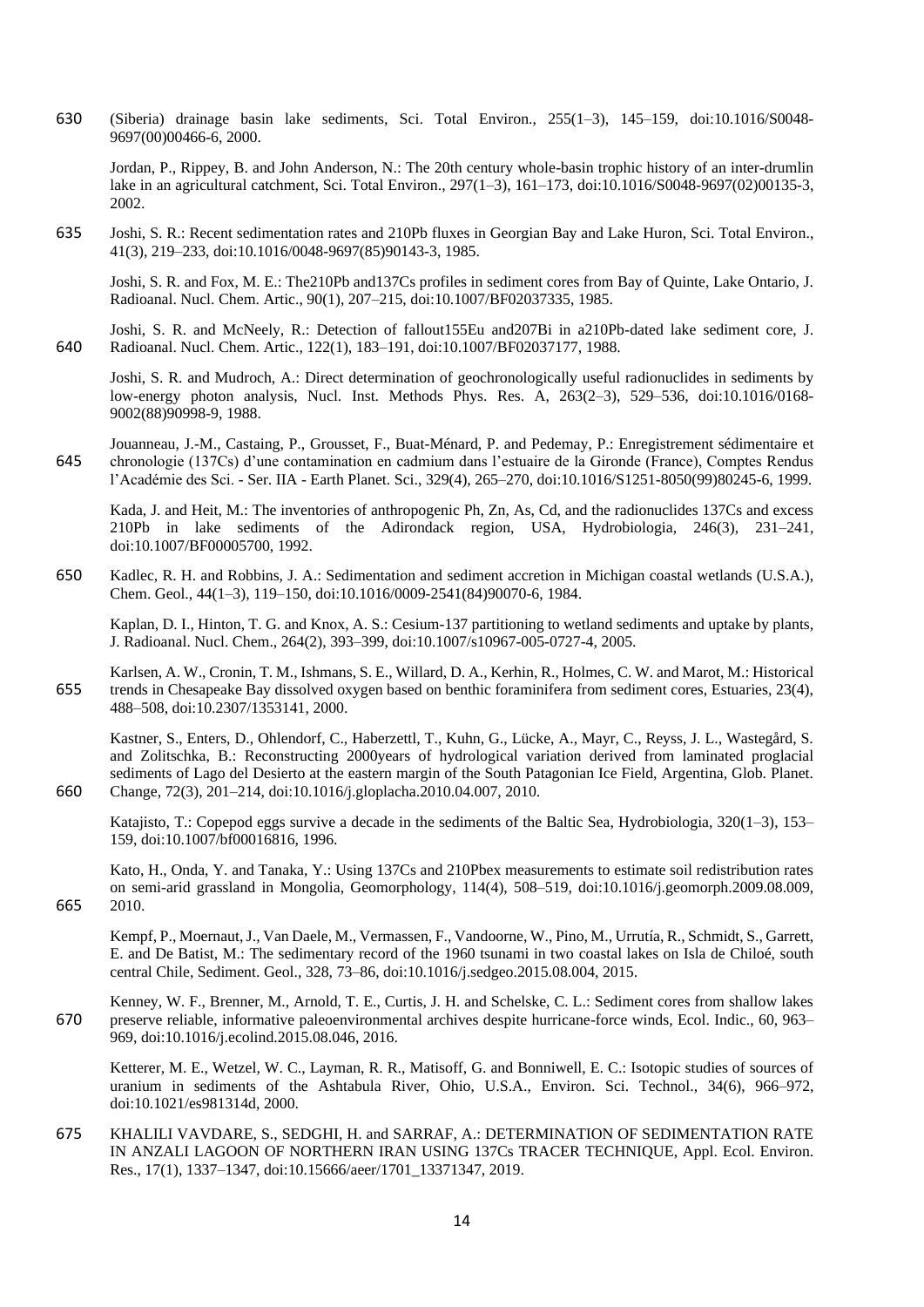Khan, N. S., Vane, C. H., Engelhart, S. E., Kendrick, C. and Horton, B. P.: The application of δ13C, TOC and C/N geochemistry of mangrove sediments to reconstruct Holocene paleoenvironments and relative sea levels, Puerto 680 Rico, Mar. Geol., 415, doi:10.1016/j.margeo.2019.105963, 2019.

Kim, G., Hussain, N., Chureh, T. M. and Carey, W. L.: The fallout isotope 207Bi in a Delaware salt marsh: a comparison with 210Pb and 137Cs as a geochronological tool, Sci. Total Environ., 196(1), 31–41, doi:10.1016/S0048-9697(96)05385-5, 1997.

Klaminder, J., Appleby, P., Crook, P. and Renberg, I.: Post-deposition diffusion of 137Cs in lake sediment: 685 Implications for radiocaesium dating, Sedimentology, 59(7), 2259–2267, doi:10.1111/j.1365-3091.2012.01343.x, 2012.

Kleeberg, A., Neyen, M., Schkade, U. K., Kalettka, T. and Lischeid, G.: Sediment cores from kettle holes in NE Germany reveal recent impacts of agriculture, Environ. Sci. Pollut. Res., 23(8), 7409–7424, doi:10.1007/s11356- 015-5989-y, 2016.

690 Klubi, E., Abril, J. M., Nyarko, E., Laissaoui, A. and Benmansour, M.: Radioecological assessment and radiometric dating of sediment cores from dynamic sedimentary systems of Pra and Volta estuaries (Ghana) along the Equatorial Atlantic, J. Environ. Radioact., 178–179, 116–126, doi:10.1016/j.jenvrad.2017.08.001, 2017.

Kotti, F., Dezileau, L., Mahé, G., Habaieb, H., Bentkaya, M., Dieulin, C. and Amrouni, O.: Etude de l'impact des barrages sur la réduction des transports sédimentaires jusqu'à la mer par approche paléohydrologique dans la basse 695 vallée de la Medjerda, Proc. Int. Assoc. Hydrol. Sci., 377, 67–76, doi:10.5194/piahs-377-67-2018, 2018.

Kralj, D., Romic, D., Romic, M., Cukrov, N., Mlakar, M., Kontrec, J., Barisic, D. and Sirac, S.: Geochemistry of stream sediments within the reclaimed coastal floodplain as indicator of anthropogenic impact (River Neretva, Croatia), J. Soils Sediments, 16(4), 1150–1167, doi:10.1007/s11368-015-1194-3, 2016.

Krom, M. D., Carbo, P., Clerici, S., Cundy, A. B. and Davies, I. M.: Sources and timing of trace metal 700 contamination to sediments in remote sealochs, N.W. Scotland, Estuar. Coast. Shelf Sci., 83(2), 239–251, doi:10.1016/j.ecss.2009.03.028, 2009.

Kudo, A., Mahara, Y., Santry, D. C., Suzuki, T., Miyahara, S., Sugahara, M., Zheng, J. and Garrec, J. P.: Plutonium mass balance released from the Nagasaki A-Bomb and the applicability for future environmental research, Appl. Radiat. Isot., 46(11), 1089–1098, doi:10.1016/0969-8043(95)00152-4, 1995.

705 Kumar, A., Rout, S., Chopra, M. K., Mishra, D. G., Singhal, R. K., Ravi, P. M. and Tripathi, R. M.: Modeling of 137Cs migration in cores of marine sediments of Mumbai Harbor Bay, J. Radioanal. Nucl. Chem., 301(2), 615– 626, doi:10.1007/s10967-014-3116-z, 2014.

Kumata, H., Sanada, Y., Takada, H. and Ueno, T.: Historical trends of N-cyclohexyl-2-benzothiazolamine, 2-(4 morpholinyl)benzothiazole, and other anthropogenic contaminants in the urban reservoir sediment core, Environ. 710 Sci. Technol., 34(2), 246–253, doi:10.1021/es990738k, 2000.

Kurz, A. Y., Blum, J. D., Washburn, S. J. and Baskaran, M.: Changes in the mercury isotopic composition of sediments from a remote alpine lake in Wyoming, USA, Sci. Total Environ., 669, 973–982, doi:10.1016/j.scitotenv.2019.03.165, 2019.

Laissaoui, A., Mas, J. L., Hurtado, S., Ziad, N., Villa, M. and Benmansour, M.: Radionuclide activities and metal 715 concentrations in sediments of the Sebou Estuary, NW Morocco, following a flooding event, Environ. Monit. Assess., 185(6), 5019–5029, doi:10.1007/s10661-012-2922-4, 2013.

Laissaoui, A., Mejjad, N., Ziad, N., Ait Bouh, H., El Hammoumi, O., Benkdad, A. and Fekri, A.: Evidence for a recent increase in delivery of atmospheric 210Pb to Oualidia lagoon, coastal Morocco, Environ. Monit. Assess., 190(11), doi:10.1007/s10661-018-7046-z, 2018.

720 Lan, B., Zhang, D. and Yang, Y.: Lacustrine sediment chronology defined by 137Cs, 210Pb and 14C and the hydrological evolution of Lake Ailike during 1901–2013, northern Xinjiang, China, Catena, 161, 104–112, doi:10.1016/j.catena.2017.10.020, 2018.

Larsen, J., Appleby, P. G., Christensen, G. N., Berg, T. and Eide, I.: Historical and geographical trends in sediment chronology from lakes and marine sites along the Norwegian Coast, Water. Air. Soil Pollut., 206(1–4), 237–250, 725 doi:10.1007/s11270-009-0099-4, 2010.

Latour, D., Salençon, M.-J., Reyss, J.-L. and Giraudet, H.: SEDIMENTARY IMPRINT OF MICROCYSTIS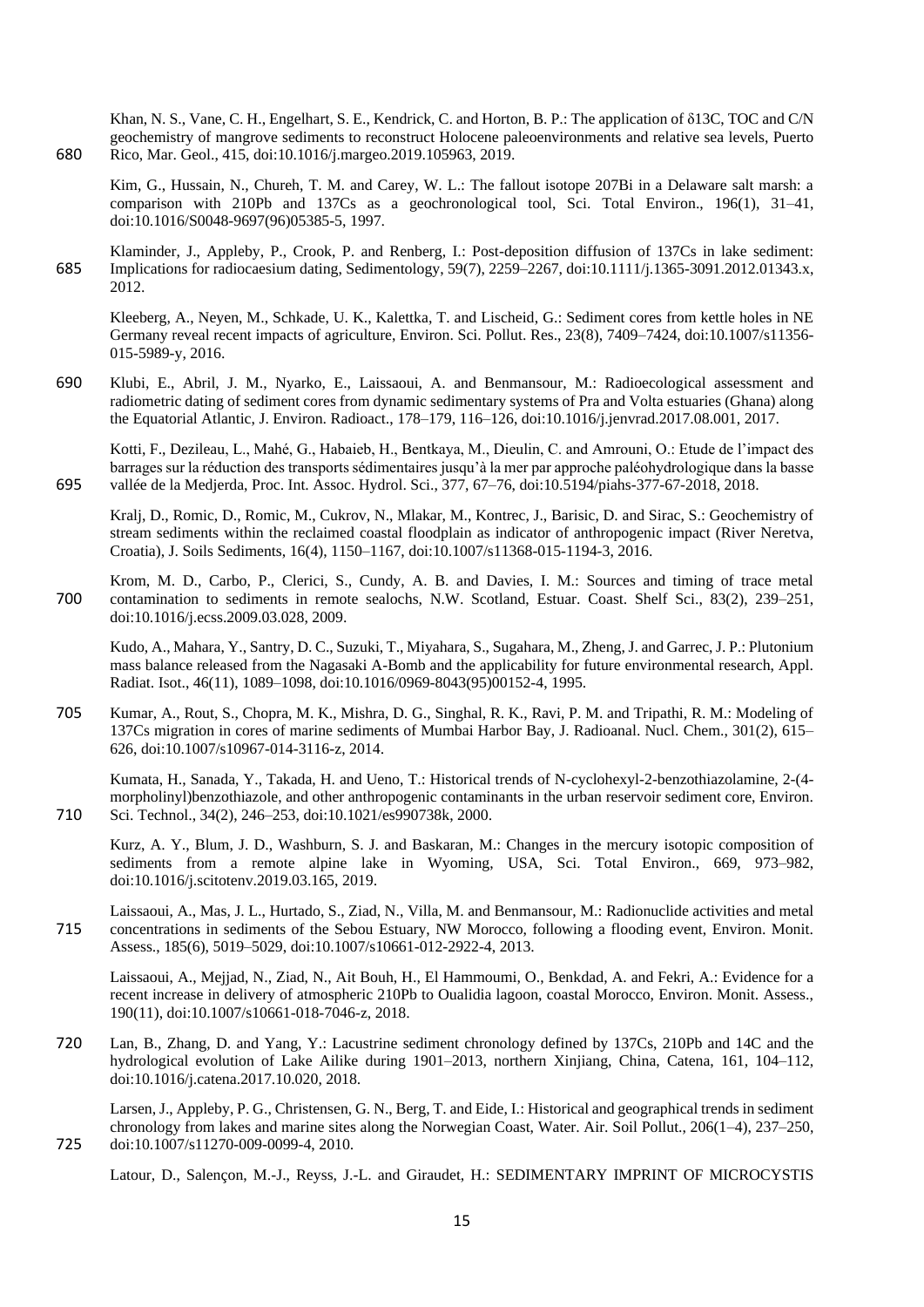AERUGINOSA (CYANOBACTERIA) BLOOMS IN GRANGENT RESERVOIR (LOIRE, FRANCE), J. Phycol., 43(3), 417–425, doi:10.1111/j.1529-8817.2007.00343.x, 2007.

Latuso, K. D., Keim, R. F., King, S. L., Weindorf, D. C. and DeLaune, R. D.: Sediment deposition and sources 730 into a Mississippi River floodplain lake; Catahoula Lake, Louisiana, Catena, 156, 290–297, doi:10.1016/j.catena.2017.04.020, 2017.

Lavrieux, M., Schubert, C. J., Hofstetter, T., Eglinton, T. I., Hajdas, I., Wacker, L. and Dubois, N.: From medieval land clearing to industrial development: 800 years of human-impact history in the Joux Valley (Swiss Jura), Holocene, 27(10), 1443–1454, doi:10.1177/0959683617693892, 2017.

735 Lee, S. H., Povinec, P. P., Chisholm, J. R. M., Levy, I., Miquel, J. C. and Oh, J. S.: Distribution of natural and anthropogenic radionuclides in northwest Mediterranean coastal sediments, J. Environ. Radioact., 172, 145–159, doi:10.1016/j.jenvrad.2017.03.018, 2017.

Lee, S. V. and Cundy, A. B.: Heavy metal contamination and mixing processes in sediments from the Humber Estuary, Eastern England, Estuar. Coast. Shelf Sci., 53(5), 619–636, doi:10.1006/ecss.2000.0713, 2001.

740 Lehu, R., Lallemand, S., Ratzov, G., Babonneau, N., Hsu, S. K., Lin, A. T. and Dezileau, L.: An attempt to reconstruct 2700 years of seismicity using deep-sea turbidites offshore eastern Taiwan, Tectonophysics, 692, 309– 324, doi:10.1016/j.tecto.2016.04.030, 2016.

LENT, R.: MERCURY ACCUMULATION IN DEVILS LAKE, NORTH DAKOTA – EFFECTS OF ENVIRONMENTAL VARIATION IN CLOSED-BASIN LAKES ON MERCURY CHRONOLOGIES, Water. 745 Air. Soil Pollut., 98(3–4), 275–296, doi:10.1023/A:1026415001754, 1997.

Lent, R. M., Lyons, W. B., Showers, W. J. and Johannesson, K. H.: Late holocene paleoclimatic and paleobiologic records from sediments of Devils Lake, North Dakota, J. Paleolimnol., 13(3), 193–207, doi:10.1007/BF00682764, 1995.

Lewis, G. P., Taylor, B. E., Pinder, J. E. and Dixon, P. M.: Apparent decline of the sediment 137Cs inventory of 750 an abandoned reactor cooling reservoir: Export or uncertainty?, J. Environ. Radioact., 49(3), 293–306, doi:10.1016/S0265-931X(99)00127-7, 2000.

Li, A., Ab Razak, I. A., Ni, F., Gin, M. F. and Christensen, E. R.: Polycyclic aromatic hydrocarbons in the sediments of the Milwaukee Harbor Estuary, Wisconsin, U.S.A., Water. Air. Soil Pollut., 101(1–4), 417–434, doi:10.1023/A:1004901522267, 1998.

755 Li, A., Beek, T. aus der, Schubert, M., Yu, Z., Schiedek, T. and Schüth, C.: Sedimentary archive of Polycyclic Aromatic Hydrocarbons and perylene sources in the northern part of Taihu Lake, China, Environ. Pollut., 246, 198–206, doi:10.1016/j.envpol.2018.11.112, 2019a.

Li, C., Le Roux, G., Sonke, J., van Beek, P., Souhaut, M., Van der Putten, N. and De Vleeschouwer, F.: Recent 210Pb, 137Cs and 241Am accumulation in an ombrotrophic peatland from Amsterdam Island (Southern Indian 760 Ocean), J. Environ. Radioact., 175–176, 164–169, doi:10.1016/j.jenvrad.2017.05.004, 2017a.

Li, H. C., Wang, J., Sun, J. J., Chou, C. Y., Li, H. K., Xia, Y. Y., Zhao, H. Y., Yang, Q. N. and Kashyap, S.: Study of Jinchuan Mire in NE China I: AMS 14C, 210Pb and 137Cs dating on peat cores, Quat. Int., 528, 9–17, doi:10.1016/j.quaint.2019.07.020, 2019b.

Li, K., Liu, E., Zhang, E., Li, Y., Shen, J. and Liu, X.: Historical variations of atmospheric trace metal pollution 765 in Southwest China: Reconstruction from a 150-year lacustrine sediment record in the Erhai Lake, J. Geochemical Explor., 172, 62–70, doi:10.1016/j.gexplo.2016.10.009, 2017b.

Liang, K., Hu, X., Li, S., Huang, C. and Tang, Y.: Anthropogenic effect on deposition dynamics of lake sediments based on 137Cs and 210Pbex techniques in Jiuzhaigou National Nature Reserve, China, Chinese Geogr. Sci., 24(2), 180–190, doi:10.1007/s11769-014-0665-6, 2014.

770 Liao, H., Bu, W., Zheng, J., Wu, F. and Yamada, M.: Vertical Distributions of Radionuclides ( 239+240 Pu, 240 Pu/ 239 Pu, and 137 Cs) in Sediment Cores of Lake Bosten in Northwestern China, Environ. Sci. Technol., 48(7), 3840–3846, doi:10.1021/es405364m, 2014.

de Lima Ferreira, P. A., Siegle, E., Schettini, C. A. F., de Mahiques, M. M. and Figueira, R. C. L.: Statistical validation of the model of diffusion-convection (MDC) of 137Cs for the assessment of recent sedimentation rates 775 in coastal systems, J. Radioanal. Nucl. Chem., 303(3), 2059–2071, doi:10.1007/s10967-014-3622-z, 2015.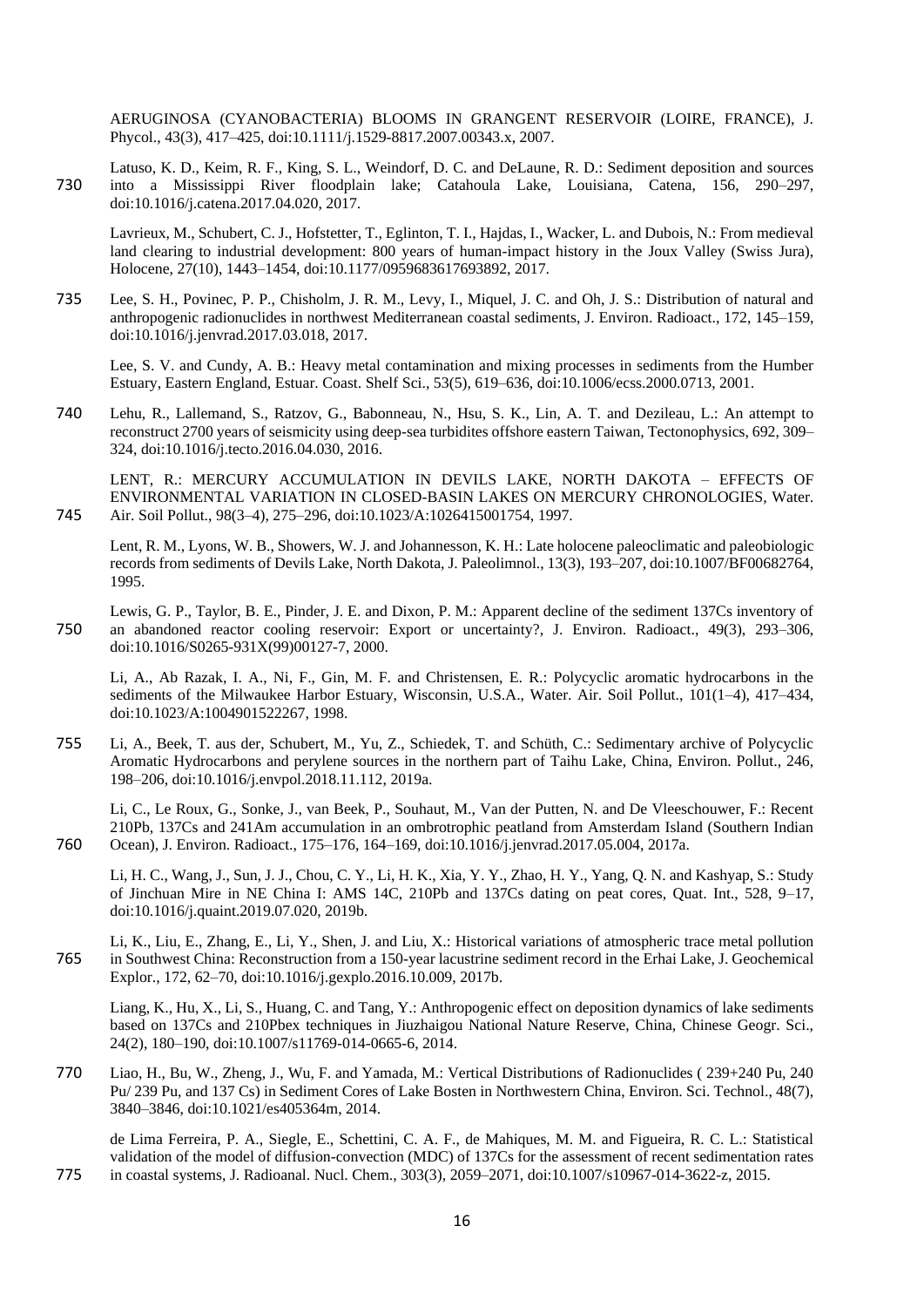Lin, T., Qin, Y., Zheng, B., Li, Y., Zhang, L. and Guo, Z.: Sedimentary record of polycyclic aromatic hydrocarbons in a reservoir in Northeast China, Environ. Pollut., 163, 256–260, doi:10.1016/j.envpol.2012.01.005, 2012.

Lirer, F., Sprovieri, M., Ferraro, L., Vallefuoco, M., Capotondi, L., Cascella, A., Petrosino, P., Insinga, D. D., Pelosi, N., Tamburrino, S. and Lubritto, C.: Integrated stratigraphy for the Late Quaternary in the eastern 780 Tyrrhenian Sea, Quat. Int., 292, 71–85, doi:10.1016/j.quaint.2012.08.2055, 2013.

Liu, S., Narentuya, Xia, B., Chu, G. and Tian, M.: Using 210Pb uns and 137Cs to date recent sediment cores from the Badain Jaran Desert, Inner Mongolia, China, Quat. Geochronol., 12, 30–39, the Badain Jaran Desert, Inner Mongolia, China, Quat. Geochronol., 12, 30–39, doi:10.1016/j.quageo.2012.06.001, 2012.

Liu, Z., Zheng, J., Pan, S. and Gao, J.: Anthropogenic plutonium in the North Jiangsu tidal flats of the Yellow Sea 785 in China, Environ. Monit. Assess., 185(8), 6539–6551, doi:10.1007/s10661-012-3045-7, 2013a.

Liu, Z., Pan, S., Yin, Y., Ma, R., Gao, J., Xia, F. and Yang, X.: Reconstruction of the historical deposition environment from 210Pb and 137Cs records at two tidal flats in China, Ecol. Eng., 61(PA), 303-315, doi:10.1016/j.ecoleng.2013.09.029, 2013b.

Livingston, H. D. and Bowen, V. T.: Pu and137Cs in coastal sediments, Earth Planet. Sci. Lett., 43(1), 29–45, 790 doi:10.1016/0012-821X(79)90153-5, 1979.

Lo, C. K. and Fung, Y. S.: Heavy metal pollution profiles of dated sediment cores from hebe haven, Hong Kong, Water Res., 26(12), 1605–1619, doi:10.1016/0043-1354(92)90160-6, 1992.

Loizeau, J. L., Dominik, J., Luzzi, T. and Vernet, J. P.: Sediment core correlation and mapping of sediment accumulation rates in Lake Geneva (Switzerland, France) using volume magnetic susceptibility, J. Great Lakes 795 Res., 23(4), 391–402, doi:10.1016/S0380-1330(97)70921-3, 1997.

Loso, M., Finney, B., Johnson, R. and Sinnott, R.: Evaluating evidence for historical anadromous Salmon runs in Eklutna Lake, Alaska, Arctic, 70(3), 259–272, doi:10.14430/arctic4665, 2017.

Lotter, A. F., Sturm, M., Teranes, J. L. and Wehrli, B.: Varve formation since 1885 and high-resolution varve analyses in hypertrophic Baldeggersee (Switzerland), Aquat. Sci., 59(4), 304–325, doi:10.1007/BF02522361, 800 1997.

LU, X. and MATSUMOTO, E.: Implications of excess 210Pb and 137Cs in sediment cores from Mikawa Bay, Japan, J. Environ. Sci., 21(5), 707–712, doi:10.1016/S1001-0742(08)62328-1, 2009a.

LU, X. and MATSUMOTO, E.: Implications of excess 210Pb and 137Cs in sediment cores from Mikawa Bay, Japan, J. Environ. Sci., 21(5), 707–712, doi:10.1016/S1001-0742(08)62328-1, 2009b.

805 Lukšiene, B., Maceika, E., Tarasiuk, N., Koviazina, E., Filistovič, V., Buivydas, Š. and Puzas, A.: On peculiarities of vertical distribution of 239,240Pu, 238Pu and 137Cs activity concentrations and their ratios in lake sediments and soils, J. Radioanal. Nucl. Chem., 300(1), 277–286, doi:10.1007/s10967-014-3026-0, 2014.

M. Fox, W., S. Johnson, M., Jones, S. R., Leah, R. T. and Copplestone, D.: The use of sediment cores from stable and developing salt marshes to reconstruct historical contamination profiles in the Mersey Estuary, UK, Mar. 810 Environ. Res., 47(4), 311–329, doi:10.1016/S0141-1136(98)00123-8, 1999.

Ma, L., Wu, J. and Abuduwaili, J.: Climate and environmental changes over the past 150 years inferred from the sediments of Chaiwopu Lake, central Tianshan Mountains, northwest China, Int. J. Earth Sci., 102(3), 959–967, doi:10.1007/s00531-012-0838-4, 2013.

Macdonald, R. W., Macdonald, D. M., O'Brien, M. C. and Gobeil, C.: Accumulation of heavy metals (Pb, Zn, Cu, 815 Cd), carbon and nitrogen in sediments from Strait of Georgia, B.C., Canada, Mar. Chem., 34(1–2), 109–135, doi:10.1016/0304-4203(91)90017-Q, 1991.

MacKenzie, A., Webber, S., Watts, A. and Tonks, A.: Historical deposits of Alexandrium catenella resting cysts in the sediments of Queen Charlotte Sound, New Zealand, New Zeal. J. Mar. Freshw. Res., 50(2), 195–208, doi:10.1080/00288330.2015.1110187, 2016.

820 Mackenzie, A. B. and Scott, R. D.: Radiocaesium and plutonium in intertidal sediments from southern Scotland, Nature, 299(5884), 613–616, doi:10.1038/299613a0, 1982.

MacKenzie, A. B., Cook, G. T., McDonald, P. and Jones, S. R.: The influence of mixing timescales and redissolution processes on the distribution of radionuclides in northeast Irish Sea sediments, J. Environ. Radioact.,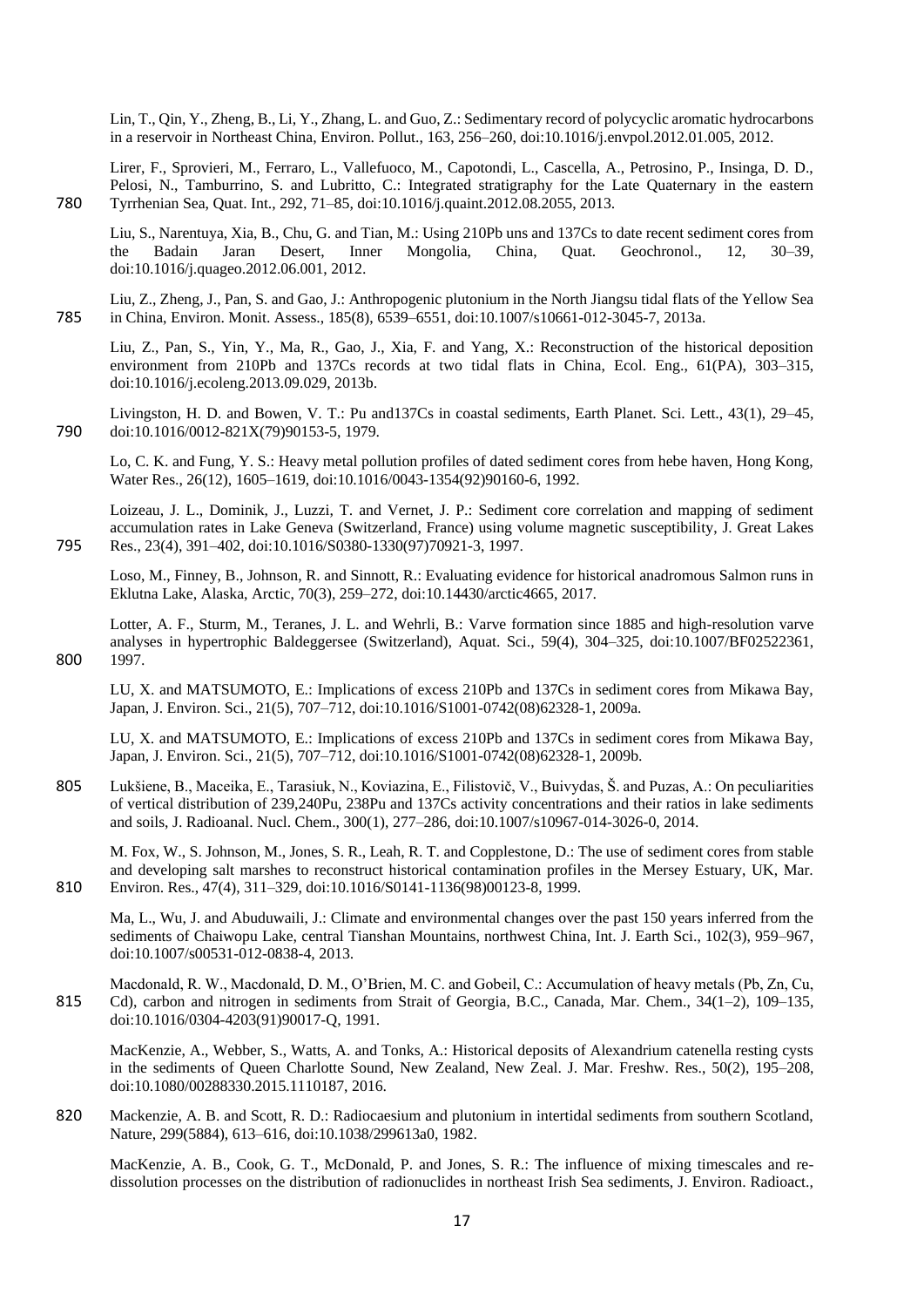39(1), 35–53, doi:10.1016/S0265-931X(97)00044-1, 1998.

825 Madsen, A. T., Murray, A. S., Andersen, T. J., Pejrup, M. and Breuning-Madsen, H.: Optically stimulated luminescence dating of young estuarine sediments: a comparison with 210Pb and 137Cs dating, Mar. Geol., 214(1–3), 251–268, doi:10.1016/j.margeo.2004.10.034, 2005.

Mahara, Y. and Kudo, A.: Plutonium released by the Nagasaki A-bomb: Mobility in the environment, Appl. Radiat. Isot., 46(11), 1191–1201, doi:10.1016/0969-8043(95)00161-6, 1995.

830 Mahu, E., Nyarko, E., Hulme, S., Swarzenski, P., Asiedu, D. K. and Coale, K. H.: Geochronology and historical deposition of trace metals in three tropical estuaries in the Gulf of Guinea, Estuar. Coast. Shelf Sci., 177, 31–40, doi:10.1016/j.ecss.2016.05.007, 2016.

Marčiulioniene, D., Mažeika, J., Lukšiene, B., Jefanova, O., Mikalauskiene, R. and Paškauskas, R.: Anthropogenic radionuclide fluxes and distribution in bottom sediments of the cooling basin of the Ignalina Nuclear Power Plant, 835 J. Environ. Radioact., 145, 48–57, doi:10.1016/j.jenvrad.2015.03.007, 2015.

Marsdem, O. J., Abrahamsen, L., Brayan, N. D., Day Philip, J., Fifield, K., Gent, C., Goodal, P. S., Morris, K. and Livens, F. R.: Transport and accumulation of actinide elements in the near-shore environment: Field and modelling studies, Sedimentology, 53(1), 237–248, doi:10.1111/j.1365-3091.2005.00761.x, 2006.

Martinez, A., Schnoebelen, D. J. and Hornbuckle, K. C.: Polychlorinated biphenyl congeners in sediment cores 840 from the Upper Mississippi River, Chemosphere, 144, 1943–1949, doi:10.1016/j.chemosphere.2015.10.090, 2016.

Martins, C. C., Bícego, M. C., Mahiques, M. M., Figueira, R. C. L., Tessler, M. G. and Montone, R. C.: Depositional history of sedimentary linear alkylbenzenes (LABs) in a large South American industrial coastal area (Santos Estuary, Southeastern Brazil), Environ. Pollut., 158(11), 3355–3364, doi:10.1016/j.envpol.2010.07.040, 2010.

845 Martins, V., Figueira, R. C. L., França, E. J., Ferreira, P. A. de L., Martins, P., Santos, J. F., Dias, J. A., Laut, L. L. M., Monge Soares, A. M., Silva, E. F. da and Rocha, F.: Sedimentary processes on the NW Iberian Continental Shelf since the Little Ice Age, Estuar. Coast. Shelf Sci., 102–103, 48–59, doi:10.1016/j.ecss.2012.03.004, 2012.

Matisoff, G.: Activities and geochronology of 137Cs in lake sediments resulting from sediment resuspension, J. Environ. Radioact., 167, 222–234, doi:10.1016/j.jenvrad.2016.11.015, 2017.

850 Matsuoka, K.: Eutrophication process recorded in dinoflagellate cyst assemblages - A case of Yokohama Port, Tokyo Bay, Japan, Sci. Total Environ., 231(1), 17–35, doi:10.1016/S0048-9697(99)00087-X, 1999.

Matter, M., Anselmetti, F. S., Jordanoska, B., Wagner, B., Wessels, M. and Wüest, A.: Carbonate sedimentation and effects of eutrophication observed at the Kališta subaquatic springs in Lake Ohrid (Macedonia), Biogeosciences, 7(11), 3755–3767, doi:10.5194/bg-7-3755-2010, 2010.

855 Matthai, C., Birch, G. F., Jenkinson, A. and Heijnis, H.: Physical resuspension and vertical mixing of sediments on a high energy continental margin (Sydney, Australia), J. Environ. Radioact., 52(1), 67–89, doi:10.1016/S0265- 931X(00)00104-1, 2001.

McDonald, C. P. and Urban, N. R.: Sediment radioisotope dating across a stratigraphic discontinuity in a miningimpacted lake, J. Environ. Radioact., 92(2), 80–95, doi:10.1016/j.jenvrad.2006.09.009, 2007.

860 McLean, R. I. and Summers, J. K.: Evaluation of transport and storage of 60Co, 134Cs, 137Cs and 65Zn by river sediments in the lower susquehanna river, Environ. Pollut., 63(2), 137–153, doi:10.1016/0269-7491(90)90064-J, 1990.

McMinn, A., Hallegraeff, G. M., Thomson, P., Jenkinson, A. V. and Heijnis, H.: Cyst and radionucleotide evidence for the recent introduction of the toxic dinoflagellate Gymnodinium catenatum into Tasmanian waters, Mar. Ecol. 865 Prog. Ser., 161, 165–172, doi:10.3354/meps161165, 1997.

Meena, N. K., Prakasam, M., Bhushan, R., Sarkar, S., Diwate, P. and Banerji, U.: Last-five-decade heavy metal pollution records from the Rewalsar Lake, Himachal Pradesh, India, Environ. Earth Sci., 76(1), doi:10.1007/s12665-016-6303-0, 2017.

Melieres, M. A., Pourchet, M., Pinglot, J. F., Bouchez, R. and Piboule, M.: Chernobyl 134Cs, 137Cs, and 210Pb 870 in high mountain lake sediment: Measurements and modeling of mixing process, J. Geophys. Res., 93(D6), 7055– 5061, doi:10.1029/jd093id06p07055, 1988.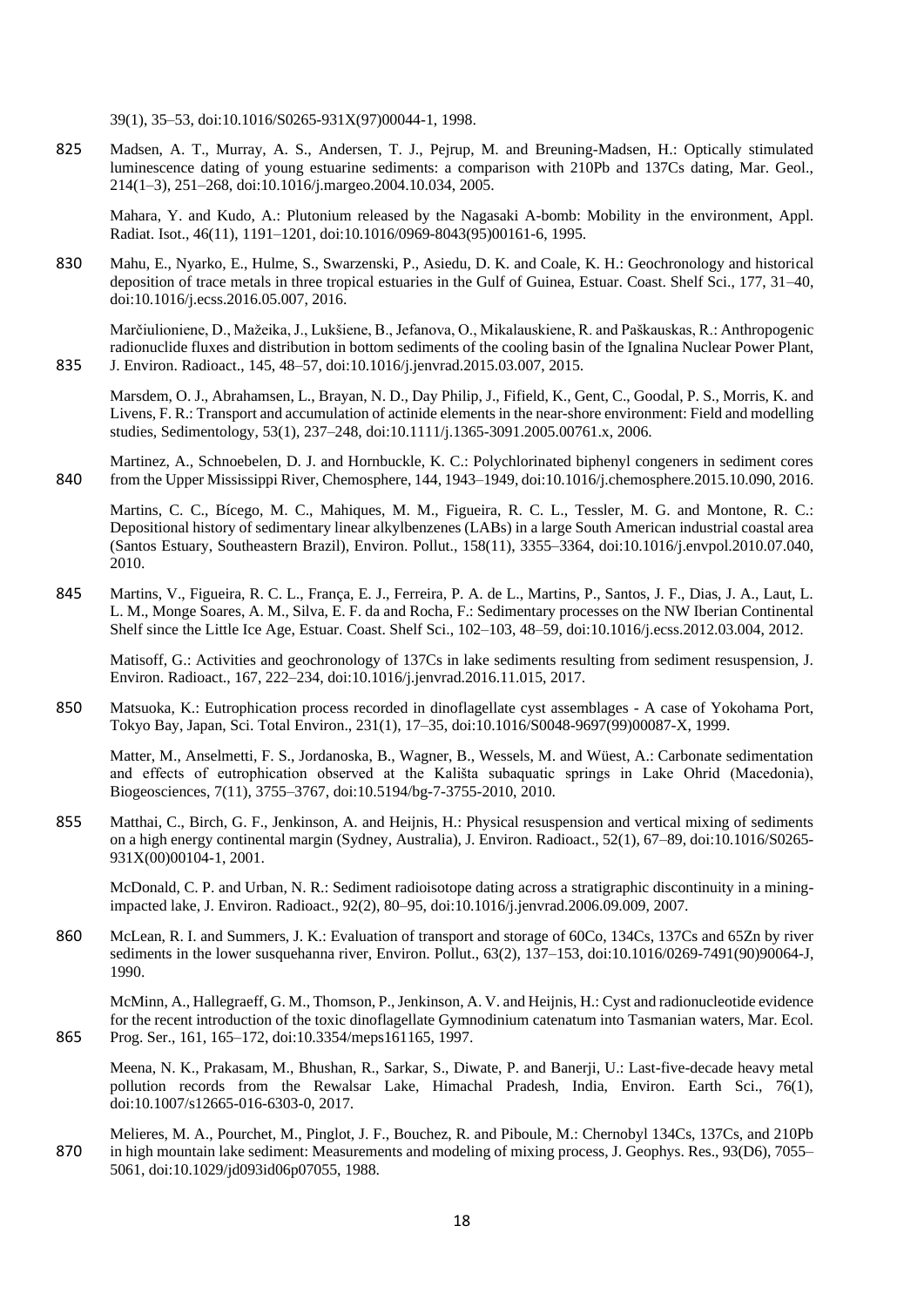Méndez-García, C., Renteria-Villalobos, M., García-Tenorio, R. and Montero-Cabrera, M. E.: Uranium series isotopes concentration in sediments at San Marcos and Luis L. Leon reservoirs, Chihuahua, Mexico, pp. 83–92, American Institute of Physics., 2014.

875 Van Metre, P. C., Callender, E. and Fuller, C. C.: Historical trends in organochlorine compounds in river basins identified using sediment cores from reservoirs, Environ. Sci. Technol., 31(8), 2339–2344, doi:10.1021/es960943p, 1997.

Van Metre, P. C., Wilson, J. T., Callender, E. and Fuller, C. C.: Similar rates of decrease of persistent, hydrophobic and particle- reactive contaminants in riverine systems, Environ. Sci. Technol., 32(21), 3312–3317, 880 doi:10.1021/es9801902, 1998.

Miao, A., Chu, Z. and Li, Y.: Three Gorges Dam controls sediment coarsening of the mud patch on the inner East China Sea shelf, J. Ocean Univ. China, 15(3), 414–422, doi:10.1007/s11802-016-2798-y, 2016.

Michelutti, N., Blais, J. M., Liu, H., Keatley, B. E., Douglas, M. S. V., Mallory, M. L. and Smol, J. P.: A test of the possible influence of seabird activity on the 210Pb flux in high Arctic ponds at Cape Vera, Devon Island, 885 Nunavut: Implications for radiochronology, J. Paleolimnol., 40(3), 783–791, doi:10.1007/s10933-008-9198-2, 2008.

Miguel, S., Bolívar, J. P. and García-Tenorio, R.: Mixing, sediment accumulation and focusing using 210Pb and 137Cs, J. Paleolimnol., 29(1), 1–11, doi:10.1023/A:1022864615111, 2003.

Miller, H., Croudace, I. W., Bull, J. M., Cotterill, C. J., Dix, J. K. and Taylor, R. N.: A 500 Year Sediment Lake 890 Record of Anthropogenic and Natural Inputs to Windermere (English Lake District) Using Double-Spike Lead Isotopes, Radiochronology, and Sediment Microanalysis, Environ. Sci. Technol., 48(13), 7254–7263, doi:10.1021/es5008998, 2014.

Milzer, G., Giraudeau, J., Schmidt, S., Eynaud, F. and Faust, J.: Qualitative and quantitative reconstructions of surface water characteristics and recent hydrographical changes in the Trondheimsfjord, central Norway, Clim. 895 Past, 10(1), 305–323, doi:10.5194/cp-10-305-2014, 2014.

Mîndrescu, M., Németh, A., Grădinaru, I., Bihari, Á., Németh, T., Fekete, J., Bozsó, G. and Kern, Z.: Bolătău sediment record - Chronology, microsedimentology and potential for a high resolution multimillennial paleoenvironmental proxy archive, Quat. Geochronol., 32, 11–20, doi:10.1016/j.quageo.2015.10.007, 2016.

Minoura, K., Yamada, T., Hirano, S. ichi and Sugihara, S.: Movement of radiocaesium fallout released by the 2011 900 Fukushima nuclear accident, Nat. Hazards, 73(3), 1843–1862, doi:10.1007/s11069-014-1171-y, 2014.

Miralles, J., Radakovitch, O., Cochran, J. K., Véron, A. and Masqué, P.: Multitracer study of anthropogenic contamination records in the Camargue, Southern France, Sci. Total Environ., 320(1), 63–72, doi:10.1016/S0048- 9697(03)00443-1, 2004.

Mitchell, P. I., Condren, O. M., Leon Vintro, L. and McMahon, C. A.: Trends in plutonium, americium and 905 radiocaesium accumulation and long- term bioavailability in the western Irish Sea mud basin, J. Environ. Radioact., 44(2–3), 223–251, doi:10.1016/S0265-931X(98)00135-0, 1999.

Moon, D. S., Hong, G. H., Kim, Y. Il, Baskaran, M., Chung, C. S., Kim, S. H., Lee, H. J., Lee, S. H. and Povinec, P. P.: Accumulation of anthropogenic and natural radionuclides in bottom sediments of the Northwest Pacific Ocean, Deep. Res. Part II Top. Stud. Oceanogr., 50(17–21), 2649–2673, doi:10.1016/S0967-0645(03)00140-1, 910 2003.

Morellón, M., Anselmetti, F. S., Ariztegui, D., Brushulli, B., Sinopoli, G., Wagner, B., Sadori, L., Gilli, A. and Pambuku, A.: Human-climate interactions in the central Mediterranean region during the last millennia: The laminated record of Lake Butrint (Albania), Quat. Sci. Rev., 136, 134–152, doi:10.1016/j.quascirev.2015.10.043, 2016.

915 Morris, J. L., Derose, R. J. and Brunelle, A. R.: Long-term landscape changes in a subalpine spruce-fir forest in central Utah, USA, For. Ecosyst., 2(1), doi:10.1186/s40663-015-0057-0, 2015.

Morris, K., Butterworth, J. C. and Livens, F. R.: Evidence for the remobilization of Sellafield waste radionuclides in an intertidal salt marsh, West Cumbria, U.K., Estuar. Coast. Shelf Sci., 51(5), 613–625, doi:10.1006/ecss.2000.0705, 2000.

920 Mundschenk, H.: Occurrence and behaviour of radionuclides in the Moselle river - Part IV: Deposition of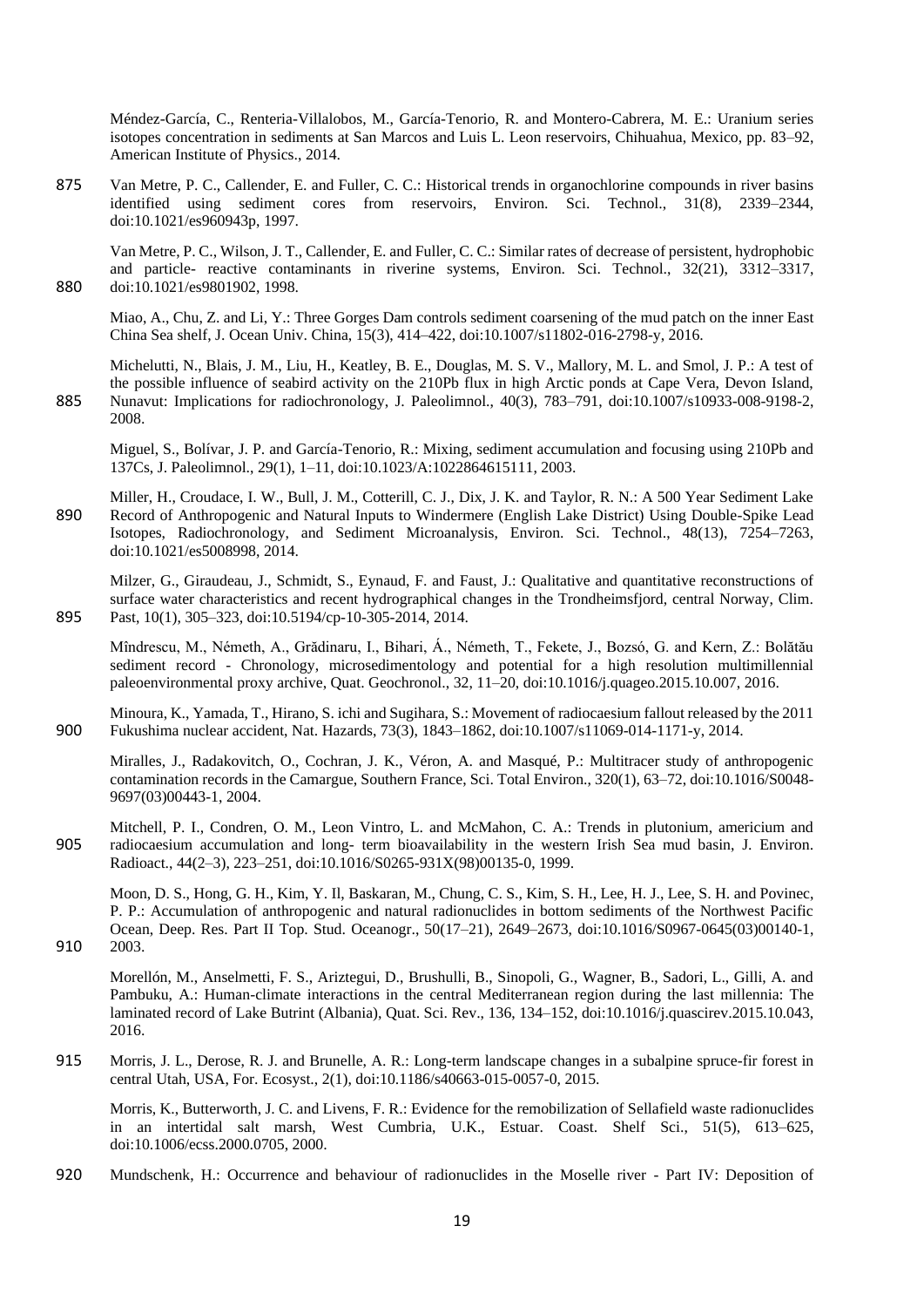radioactive particulate matter in high-sedimentation areas, J. Environ. Radioact., 32(3), 193–212, doi:10.1016/0265-931X(95)00060-N, 1996.

M�ller, G., Dominik, J., Reuther, R., Malisch, R., Schulte, E., Acker, L. and Irion, G.: Sedimentary record of environmental pollution in the Western Baltic Sea, Naturwissenschaften, 67(12), 595–600, 925 doi:10.1007/BF00396539, 1980.

Navas, A., Valero-Garcés, B., Gaspar, L. and Palazón, L.: Radionuclides and stable elements in the sediments of the Yesa Reservoir, Central Spanish Pyrenees, J. Soils Sediments, 11(6), 1082–1098, doi:10.1007/s11368-011- 0401-0, 2011.

Navas, A., López-Vicente, M., Gaspar, L., Palazón, L. and Quijano, L.: Establishing a tracer-based sediment 930 budget to preserve wetlands in Mediterranean mountain agroecosystems (NE Spain), Sci. Total Environ., 496, 132–143, doi:10.1016/j.scitotenv.2014.07.026, 2014.

Navratil, O., Evrard, O., Esteves, M., Ayrault, S., Lefèvre, I., Legout, C., Reyss, J. L., Gratiot, N., Nemery, J., Mathys, N., Poirel, A. and Bonté, P.: Core-derived historical records of suspended sediment origin in a mesoscale mountainous catchment: The River Bléone, French Alps, J. Soils Sediments, 12(9), 1463–1478, 935 doi:10.1007/s11368-012-0565-2, 2012.

Ndzangou, S. O., Richer-Laflèche, M. and Houle, D.: Sources and Evolution of Anthropogenic Lead in Dated Sediments from Lake Clair, Québec, Canada, J. Environ. Qual., 34(3), 1016–1025, doi:10.2134/jeq2003.0421, 2005.

Neumann, T., Stögbauer, A., Walpersdorf, E., Stüben, D. and Kunzendorf, H.: Stable isotopes in recent sediments 940 of Lake Arendsee, NE Germany: Response to eutrophication and remediation measures, Palaeogeogr. Palaeoclimatol. Palaeoecol., 178(1–2), 75–90, doi:10.1016/S0031-0182(01)00403-5, 2002.

Nie, Y., Xu, L., Liu, X. and Emslie, S. D.: Radionuclides in ornithogenic sediments as evidence for recent warming in the Ross Sea region, Antarctica, Sci. Total Environ., 557–558, 248–256, doi:10.1016/j.scitotenv.2016.03.046, 2016.

945 Nikitina, D. L., Kemp, A. C., Horton, B. P., Vane, C. H., van de Plassche, O. and Engelhart, S. E.: Storm erosion during the past 2000years along the north shore of Delaware Bay, USA, Geomorphology, 208, 160–172, doi:10.1016/j.geomorph.2013.11.022, 2014.

Nyberg, J., Kuijpers, A., Malmgren, B. A. and Kunzendorf, H.: Late Holocene changes in precipitation and hydrography recorded in marine sediments from the northeastern Caribbean Sea, Quat. Res., 56(1), 87–102, 950 doi:10.1006/qres.2001.2249, 2001.

O'Reilly, J., León Vintró, L., Mitchell, P. I., Donohue, I., Leira, M., Hobbs, W. and Irvine, K.: 210Pb-dating of a lake sediment core from Lough Carra (Co. Mayo, western Ireland): Use of paleolimnological data for chronology validation below the 210Pb dating horizon, J. Environ. Radioact., 102(5), 495–499, doi:10.1016/j.jenvrad.2010.09.003, 2011.

955 Oenema, O. and DeLaune, R. D.: Accretion rates in salt marshes in the Eastern Scheldt, South-west Netherlands, Estuar. Coast. Shelf Sci., 26(4), 379–394, doi:10.1016/0272-7714(88)90019-4, 1988.

Oguri, K., Harada, N. and Tadai, O.: Excess 210Pb and 137Cs concentrations, mass accumulation rates, and sedimentary processes on the Bering Sea continental shelf, Deep. Res. Part II Top. Stud. Oceanogr., 61–64, 193– 204, doi:10.1016/j.dsr2.2011.03.007, 2012.

960 Oldfield, F., Appleby, P. G. and Thompson, R.: Palaeoecological Studies of Lakes in the Highlands of Papua New Guinea: I. The Chronology of Sedimentation, J. Ecol., 68(2), 457, doi:10.2307/2259416, 1980.

Oldfield, F., Richardson, N., Appleby, P. G. and Yu, L.: 241Am and 137Cs activity in fine grained saltmarsh sediments from parts of the N.E. Irish sea shoreline, J. Environ. Radioact., 19(1), 1-24, doi:10.1016/0265-931X(93)90055-C, 1993.

965 Oldfield, F., Wake, R., Boyle, J., Jones, R., Nolan, S., Gibbs, Z., Appleby, P., Fisher, E. and Wolff, G.: The late-Holocene history of Gormire Lake (NE England) and its catchment: A multiproxy reconstruction of past human impact, Holocene, 13(5), 677–690, doi:10.1191/0959683603hl654rp, 2003.

Olszewski, G., Andersson, P., Lindahl, P. and Eriksson, M.: On the distribution and inventories of radionuclides in dated sediments around the Swedish coast, J. Environ. Radioact., 186, 142–151,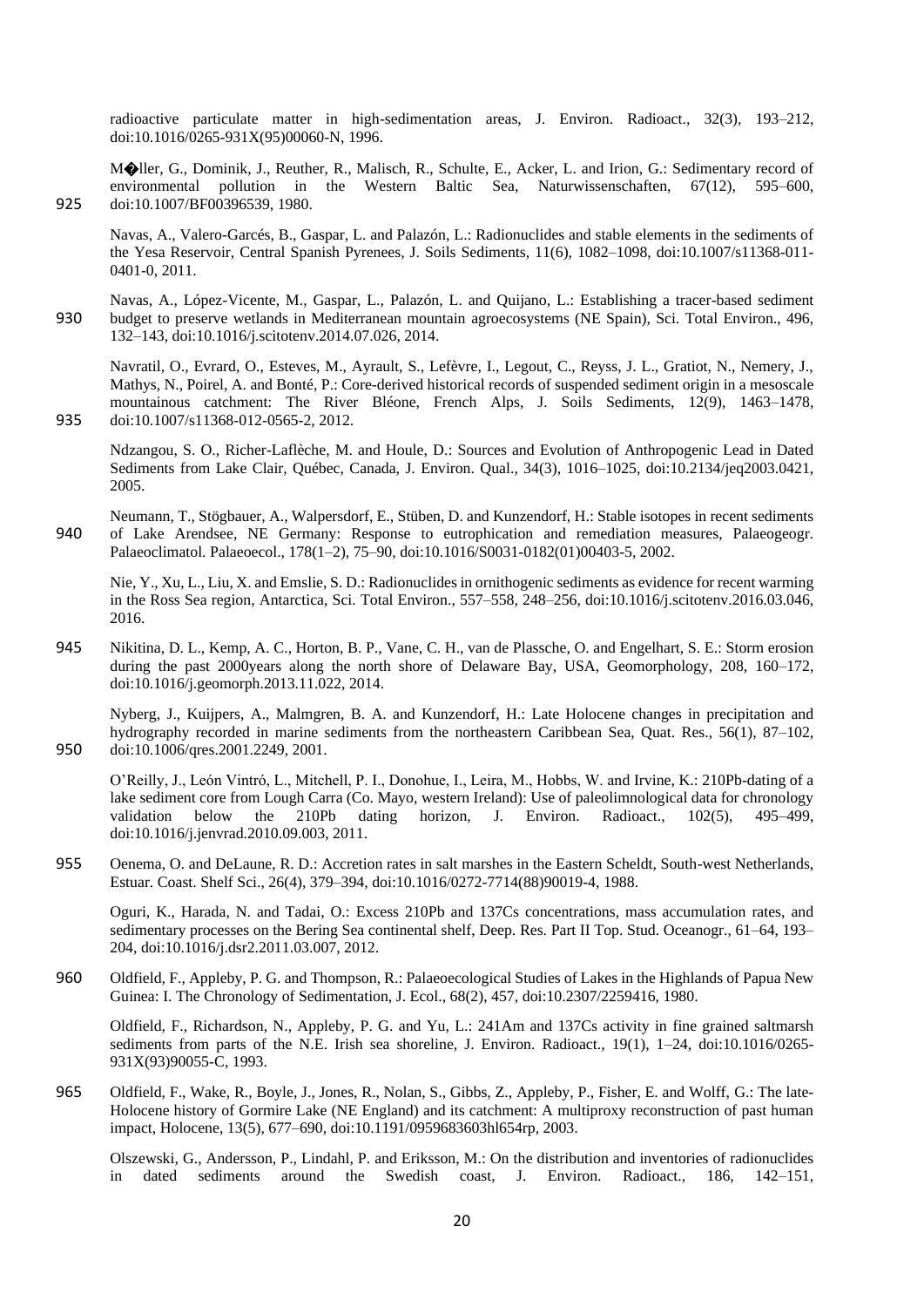970 doi:10.1016/j.jenvrad.2017.09.025, 2018.

Omokheyeke, O., Sikoki, F. D., Laissaoui, A., Akpuluma, D., Onyagbodor, P. O., Benkdad, A. and Benmansour, M.: Sediment geochronology and spatio-temporal and vertical distributions of radionuclides in the Upper Bonny Estuary (South Nigeria), Geochronometria, 41(4), 369–376, doi:10.2478/s13386-013-0164-z, 2014.

Owens, P. N. and Walling, D. E.: Changes in sediment sources and floodplain deposition rates in the catchment of 975 the River Tweed, Scotland, over the last 100 years: The impact of climate and land use change, Earth Surf. Process. Landforms, 27(4), 403–423, doi:10.1002/esp.327, 2002.

Owens, P. N., Walling, D. E., He, Q., Shanahan, J. and Foster, I. D. L.: Utilisation d'une technique de mesure par le césium-137 pour l'établissement du bilan sédimentaire du bassin versant "Start", dans le Devon (Royaume-Uni), Hydrol. Sci. J., 42(3), 405–423, doi:10.1080/02626669709492037, 1997.

980 Owens, P. N., Walling, D. E. and Leeks, G. J. L.: Use of floodplain sediment cores to investigate recent historical changes in overbank sedimentation rates and sediment sources in the catchment of the River Ouse, Yorkshire, UK, Catena, 36(1–2), 21–47, doi:10.1016/S0341-8162(99)00010-7, 1999.

Page, M. J., Trustrum, N. A. and DeRose, R. C.: A high resolution record of storm-induced erosion from lake sediments, New Zealand, J. Paleolimnol., 11(3), 333–348, doi:10.1007/BF00677993, 1994.

- 985 Papaefthymiou, H., Athanasopoulos, D., Papatheodorou, G., Iatrou, M., Geraga, M., Christodoulou, D., Kordella, S., Fakiris, E. and Tsikouras, B.: Uranium and other natural radionuclides in the sediments of a Mediterranean fjord-like embayment, Amvrakikos Gulf (Ionian Sea), Greece, J. Environ. Radioact., 122, 43–54, doi:10.1016/j.jenvrad.2013.02.020, 2013.
- Pappa, F. K., Tsabaris, C., Patiris, D. L., Eleftheriou, G., Ioannidou, A., Androulakaki, E. G., Kokkoris, M. and 990 Vlastou, R.: Temporal investigation of radionuclides and heavy metals in a coastal mining area at Ierissos Gulf, Greece, Environ. Sci. Pollut. Res., 26(26), 27457–27469, doi:10.1007/s11356-019-05921-5, 2019.

Parry, L. E., Charman, D. J. and Blake, W. H.: Comparative dating of recent peat deposits using natural and anthropogenic fallout radionuclides and Spheroidal Carbonaceous Particles (SCPs) at a local and landscape scale, Quat. Geochronol., 15, 11–19, doi:10.1016/j.quageo.2013.01.002, 2013.

995 Parsons, M. J., Long, D. T. and Yohn, S. S.: Assessing the natural recovery of a lake contaminated with Hg using estimated recovery rates determined by sediment chronologies, Appl. Geochemistry, 25(11), 1676–1687, doi:10.1016/j.apgeochem.2010.08.015, 2010.

Parsons, M. L., Dortch, Q., Turner, R. E. and Rabalais, N. R.: Reconstructing the development of eutrophication in Louisiana salt marshes, in Limnology and Oceanography, vol. 51, pp. 534–544, American Society of Limnology 1000 and Oceanography Inc., 2006.

Pavlova, P. A., Zennegg, M., Anselmetti, F. S., Schmid, P., Bogdal, C., Steinlin, C., Jäggi, M. and Schwikowski, M.: Release of PCBs from Silvretta glacier (Switzerland) investigated in lake sediments and meltwater, Environ. Sci. Pollut. Res., 23(11), 10308–10316, doi:10.1007/s11356-015-5854-z, 2016.

Pawłowska, J., Zajączkowski, M., Szczuciński, W., Zaborska, A., Kucharska, M., Jernas, P. E. and Forwick, M.: 1005 The influence of Coriolis force driven water circulation on the palaeoenvironment of Hornsund (S Spitsbergen) over the last century, Boreas, 46(4), 737–749, doi:10.1111/bor.12249, 2017.

Pedersen, J. B. T., Bartholdy, J. and Christiansen, C.: 137Cs in the Danish Wadden Sea: contrast between tidal flats and salt marshes, J. Environ. Radioact., 97(1), 42–56, doi:10.1016/j.jenvrad.2007.03.002, 2007.

Pempkowiak, J.: Enrichment factors of heavy metals in the Southern Baltic surface sediments dated with 210Pb 1010 and 137Cs, Environ. Int., 17(5), 421–428, doi:10.1016/0160-4120(91)90275-U, 1991.

Pempkowiak, J., Kozuch, J. and Szymelfenig, M.: Meiobenthic organisms as indicators of mixing processes in the Baltic surface sediments, Mar. Ecol., 17(1–3), 175–179, doi:10.1111/j.1439-0485.1996.tb00498.x, 1996.

Pempkowiak, J., Piotrowska-Szypryt, M. and Kozuch, J.: Rates of diagenetic changes of humic substances in Baltic surface sediments, in Environment International, vol. 24, pp. 589–594, Elsevier Sci Ltd., 1998.

1015 Pempkowiak, J., Tylmann, W., Staniszewski, A. and Gołebiewski, R.: Lignin depolymerization products as biomarkers of the organic matter sedimentary record in 210Pb-137Cs-dated lake sediments, Org. Geochem., 37(11), 1452–1464, doi:10.1016/j.orggeochem.2006.07.005, 2006.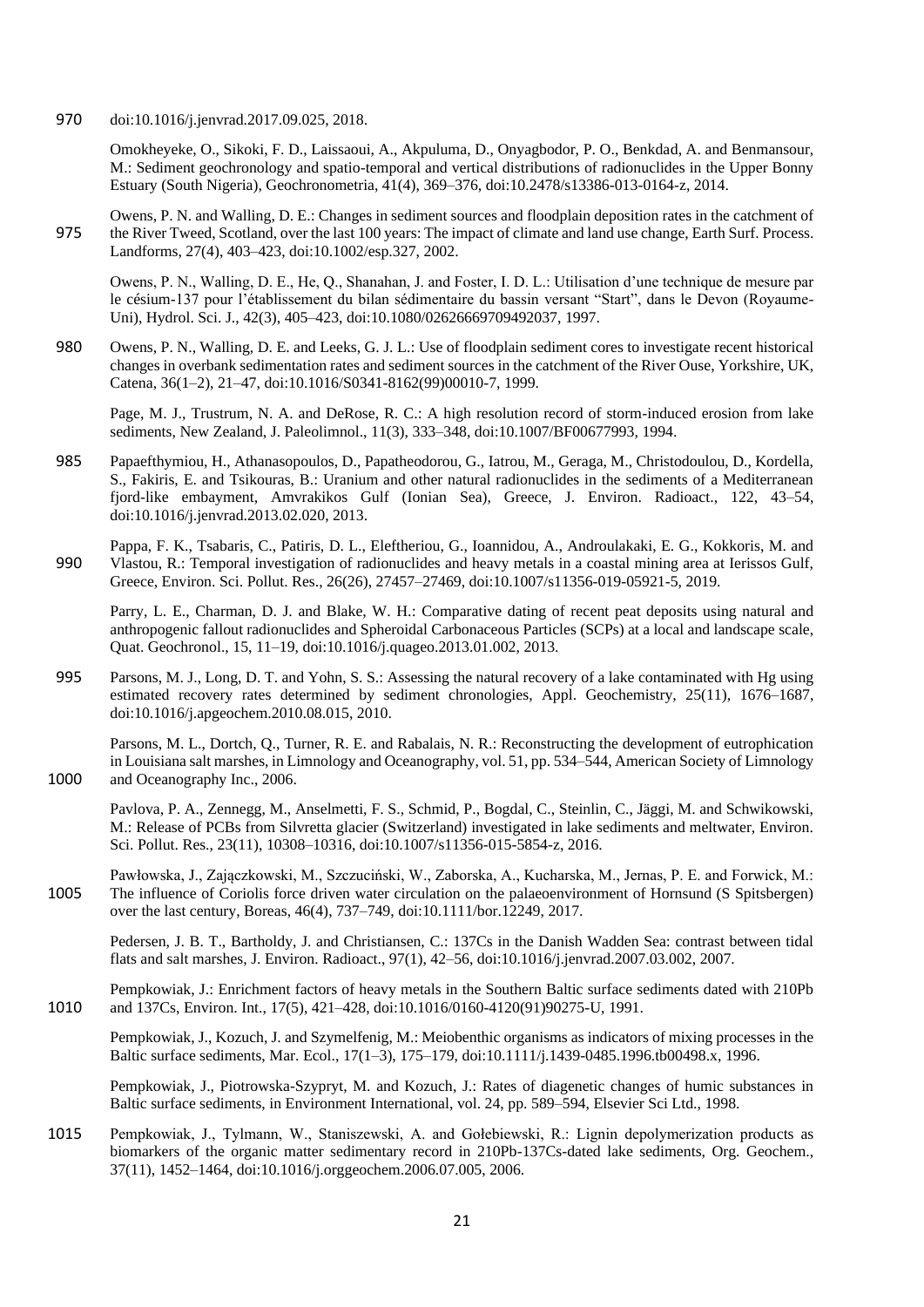Perner, K., Leipe, T., Dellwig, O., Kuijpers, A., Mikkelsen, N., Andersen, T. J. and Harff, J.: Contamination of arctic Fjord sediments by Pb-Zn mining at Maarmorilik in central West Greenland, Mar. Pollut. Bull., 60(7), 1065– 1020 1073, doi:10.1016/j.marpolbul.2010.01.019, 2010.

Petit, D., Thomas, M. and Lamberts, L.: Origin of heavy metal fluxes to the Meuse river in southern Belgium using 210Pb-dated water-meadow sediments, J. Environ. Radioact., 5(4), 303–316, doi:10.1016/0265-931X(87)90005- 1, 1987.

Pfahl, S., Sirocko, F., Seelos, K., Dietrich, S., Walter, A. and Wernli, H.: A new windstorm proxy from lake 1025 sediments: A comparison of geological and meteorological data from western Germany for the period 1965-2001, J. Geophys. Res. Atmos., 114(18), doi:10.1029/2008JD011643, 2009.

Pinder, J. E., Bowling, J. W., Lide, R. F. and Beatty, L. M.: The distribution of 137Cs in sediments of the littoral zone of a former reactor cooling pond, J. Environ. Radioact., 28(1), 57–71, doi:10.1016/0265-931X(94)00045-X, 1995.

1030 Pourchet, M., Pinglot, J. F. and Mélières, M. A.: Cesium 137 and lead 210 in alpine lake sediments: Measurements and modeling of mixing processes, J. Geophys. Res., 94(C9), 12761, doi:10.1029/JC094iC09p12761, 1989.

Pratte, S., Bao, K., Shen, J., De Vleeschouwer, F. and Le Roux, G.: Centennial records of cadmium and lead in NE China lake sediments, Sci. Total Environ., 657, 548–557, doi:10.1016/j.scitotenv.2018.11.407, 2019.

Putyrskaya, V., Klemt, E., Röllin, S., Astner, M. and Sahli, H.: Dating of sediments from four Swiss prealpine 1035 lakes with 210Pb determined by gamma-spectrometry: Progress and problems, J. Environ. Radioact., 145, 78–94, doi:10.1016/j.jenvrad.2015.03.028, 2015.

Qiang, M., Chen, F., Zhang, J., Zu, R., Jin, M., Zhou, A. and Xiao, S.: Grain size in sediments from Lake Sugan: A possible linkage to dust storm events at the northern margin of the Qinghai-Tibetan Plateau, Environ. Geol., 51(7), 1229–1238, doi:10.1007/s00254-006-0416-9, 2007.

1040 Rada, R. G., Wiener, J. G., Bailey, P. A. and Powell, D. E.: Recent influxes of metals into Lake Pepin, a natural lake on the Upper Mississippi River, Arch. Environ. Contam. Toxicol., 19(5), 712–716, doi:10.1007/BF01183989, 1990.

Radakovitch, O., Charmasson, S., Arnaud, M. and Bouisset, P.: 210Pb and caesium accumulation in the Rhone delta sediments, Estuar. Coast. Shelf Sci., 48(1), 77–92, doi:10.1006/ecss.1998.0405, 1999.

1045 Rai, S. P., Kumar, V. and Kumar, B.: Sedimentation rate and pattern of a Himalayan foothill lake using 137Cs and 210Pb, Hydrol. Sci. J., 52(1), 181–191, doi:10.1623/hysj.52.1.181, 2007.

Rasmussen, P. and John Anderson, N.: Natural and anthropogenic forcing of aquatic macrophyte development in a shallow Danish lake during the last 7000 years, J. Biogeogr.,  $32(11)$ , 1993–2005, doi:10.1111/j.1365-2699.2005.01352.x, 2005.

1050 Reavie, E. D., Smol, J. P., Carignan, R. and Lorrain, S.: Diatom paleolimnology of two fluvial lakes in the St. Lawrence River: A reconstruction of environmental changes during the last century, J. Phycol., 34(3), 446–456, doi:10.1046/j.1529-8817.1998.340446.x, 1998.

Reavie, E. D., Robbins, J. A., Stoermer, E. F., Douglas, M. S., Emmert, G. E., Morehead, N. R. and Mudroch, A.: Paleolimnology of a fluvial lake downstream of Lake Superior and the industrialized region of Sault Saint Marie, 1055 Can. J. Fish. Aquat. Sci., 62(11), 2586–2608, doi:10.1139/f05-170, 2005.

Reyss, J. L., Mangeret, A., Courbet, C., Bassot, S., Alcalde, G., Thouvenot, A. and Guillevic, J.: Estimation of sedimentation rates based on the excess of radium 228 in granitic reservoir sediments, J. Environ. Radioact., 162– 163, 8–13, doi:10.1016/j.jenvrad.2016.04.032, 2016.

Ribeiro Guevara, S., Rizzo, A., Sánchez, R. and Arribére, M.: 210Pb fluxes in sediment layers sampled from 1060 Northern Patagonia lakes, J. Radioanal. Nucl. Chem., 258(3), 583–595, doi:10.1023/B:JRNC.0000011755.39838.6c, 2003.

Richardson, K. N. D., Hatten, J. A. and Wheatcroft, R. A.: 1500 years of lake sedimentation due to fire, earthquakes, floods and land clearance in the Oregon Coast Range: geomorphic sensitivity to floods during timber harvest period, Earth Surf. Process. Landforms, 43(7), 1496–1517, doi:10.1002/esp.4335, 2018.

1065 Rizzo, S., Basile, S., Caruso, A., Cosentino, C., Tranchina, L. and Brai, M.: Dating of a sediment core by 210Pbex method and Pb pollution chronology in the Palermo Gulf (Italy), Water. Air. Soil Pollut., 202(1–4), 109–120,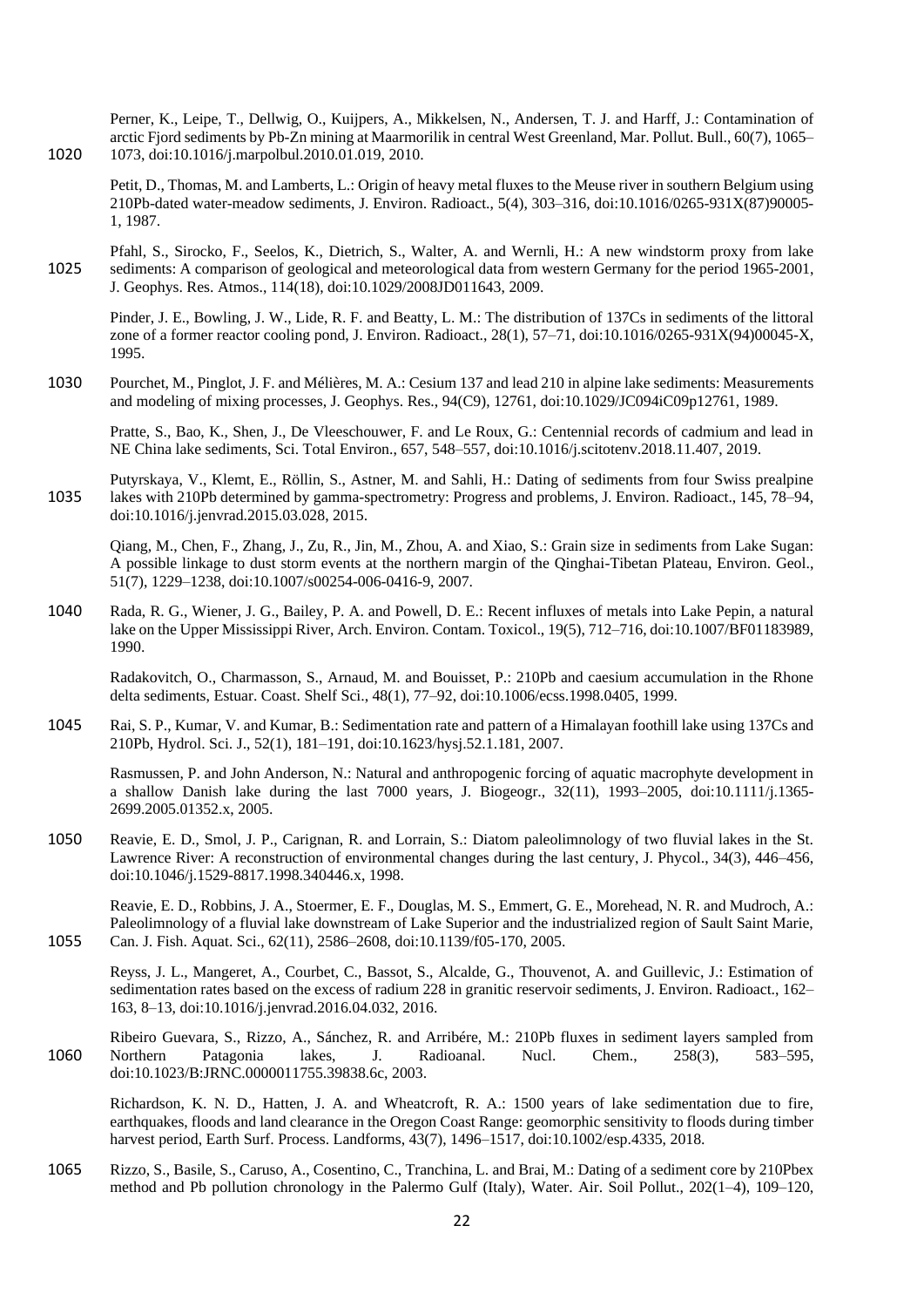doi:10.1007/s11270-008-9961-z, 2009.

Robbins, J. A. and Jasinski, A. W.: Chernobyl fallout radionuclides in Lake Sniardwy, Poland, J. Environ. Radioact., 26(2), 157–184, doi:10.1016/0265-931X(94)00005-H, 1995.

1070 Robbins, J. A., Krezoski, J. R. and Mozley, S. C.: Radioactivity in sediments of the Great Lakes: Post-depositional redistribution by deposit-feeding organisms, Earth Planet. Sci. Lett., 36(2), 325–333, doi:10.1016/0012- 821X(77)90217-5, 1977.

Robbins, J. A., Edgington, D. N. and Kemp, A. L. W.: Comparative 210Pb, 137Cs, and pollen geochronologies of sediments from Lakes Ontario and Erie, Quat. Res., 10(2), 256–278, doi:10.1016/0033-5894(78)90105-9, 1978.

1075 Romano, E., Bergamin, L., Croudace, I. W., Ausili, A., Maggi, C. and Gabellini, M.: Establishing geochemical background levels of selected trace elements in areas having geochemical anomalies: The case study of the Orbetello lagoon (Tuscany, Italy), Environ. Pollut., 202, 96–103, doi:10.1016/j.envpol.2015.03.017, 2015.

Rosen, M. R. and Van Metre, P. C.: Assessment of multiple sources of anthropogenic and natural chemical inputs to a morphologically complex basin, Lake Mead, USA, Palaeogeogr. Palaeoclimatol. Palaeoecol., 294(1–2), 30– 1080 43, doi:10.1016/j.palaeo.2009.03.017, 2010.

Rostan, J. C., Juget, J. and Brun, A. M.: Sedimentation rates measurements in former channels of the upper Rhone river using Chernobyl 137Cs and 134Cs as tracers, Sci. Total Environ., 193(3), 251–262, doi:10.1016/S0048- 9697(96)05348-X, 1997.

Rowell, H. C., Bopp, R. F., Peng, F., Velinsky, D. J. and Bloomfield, J. A.: Annually laminated sediments from 1085 Onondaga Lake, New York (USA) provide a basis for high-resolution studies of lake degradation and recovery, J. Paleolimnol., 53(1), 107–121, doi:10.1007/s10933-014-9811-5, 2015a.

Rowell, H. C., Bopp, R. F., Peng, F., Velinsky, D. J. and Bloomfield, J. A.: Annually laminated sediments from Onondaga Lake, New York (USA) provide a basis for high-resolution studies of lake degradation and recovery, J. Paleolimnol., 53(1), 107–121, doi:10.1007/s10933-014-9811-5, 2015b.

1090 Ruiz-Fernandez, A. C.: Chronology of recent sedimentation and geochemical characteristics of sediments in Alvarado Lagoon, Veracruz (southwestern gulf of Mexico), Ciencias Mar., 40(4), 291–303, doi:10.7773/cm.v40i4.2473, 2014.

Ruiz-Fernandez, A. C., Hillaire-Marcel, C., Ghaleb, B., Paez-Osuna, F. and Soto-Jimenez, M.: Isotopic constraints (210Pb, 228Th) on the sedimentary dynamics of contaminated sediments from a subtropical coastal lagoon (NW 1095 Mexico), Environ. Geol., 41(1–2), 74–89, doi:10.1007/s002540100341, 2001.

Ruiz-Fernández, A. C., Páez-Osuna, F., Urrutia-Fucugauchi, J. and Preda, M.: 210Pb geochronology of sediment accumulation rates in Mexico City Metropolitan Zone as recorded at Espejo de los Lirios lake sediments, Catena, 61(1), 31–48, doi:10.1016/j.catena.2005.01.003, 2005.

Ruiz-Fernández, A. C., Hillaire-Marcel, C., de Vernal, A., Machain-Castillo, M. L., Vásquez, L., Ghaleb, B., 1100 Aspiazu-Fabián, J. A. and Páez-Osuna, F.: Changes of coastal sedimentation in the Gulf of Tehuantepec, South Pacific Mexico, over the last 100 years from short-lived radionuclide measurements, Estuar. Coast. Shelf Sci., 82(3), 525–536, doi:10.1016/j.ecss.2009.02.019, 2009.

Ruiz-Fernández, A. C., Maanan, M., Sanchez-Cabeza, J. A., Bernal, L. H. P., Mendoza, P. L. and Limoges, A.: Cronología de la sedimentación reciente y caracterización geoquímica de los sedimentos de la laguna de Alvarado, 1105 Veracruz (suroeste del golfo de México), Ciencias Mar., 40(4), 291–303, doi:10.7773/cm.v40i4.2473, 2014.

Sabatier, P., Dezileau, L., Condomines, M., Briqueu, L., Colin, C., Bouchette, F., Le Duff, M. and Blanchemanche, P.: Reconstruction of paleostorm events in a coastal lagoon (Hérault, South of France), Mar. Geol., 251(3–4), 224– 232, doi:10.1016/j.margeo.2008.03.001, 2008.

Sabatier, P., Dezileau, L., Blanchemanche, P., Siani, G., Condomines, M., Bentaleb, I. and Piquès, G.: Holocene 1110 variations of radiocarbon reservoir ages in a mediterranean lagoonal system, Radiocarbon, 52(1), 91–102, doi:10.1017/S0033822200045057, 2010.

Sabatier, P., Poulenard, J., Fanget, B., Reyss, J.-L., Develle, A.-L., Wilhelm, B., Ployon, E., Pignol, C., Naffrechoux, E., Dorioz, J.-M., Montuelle, B. and Arnaud, F.: Long-term relationships among pesticide applications, mobility, and soil erosion in a vineyard watershed, Proc. Natl. Acad. Sci., 111(44), 15647–15652, 1115 doi:10.1073/pnas.1411512111, 2014.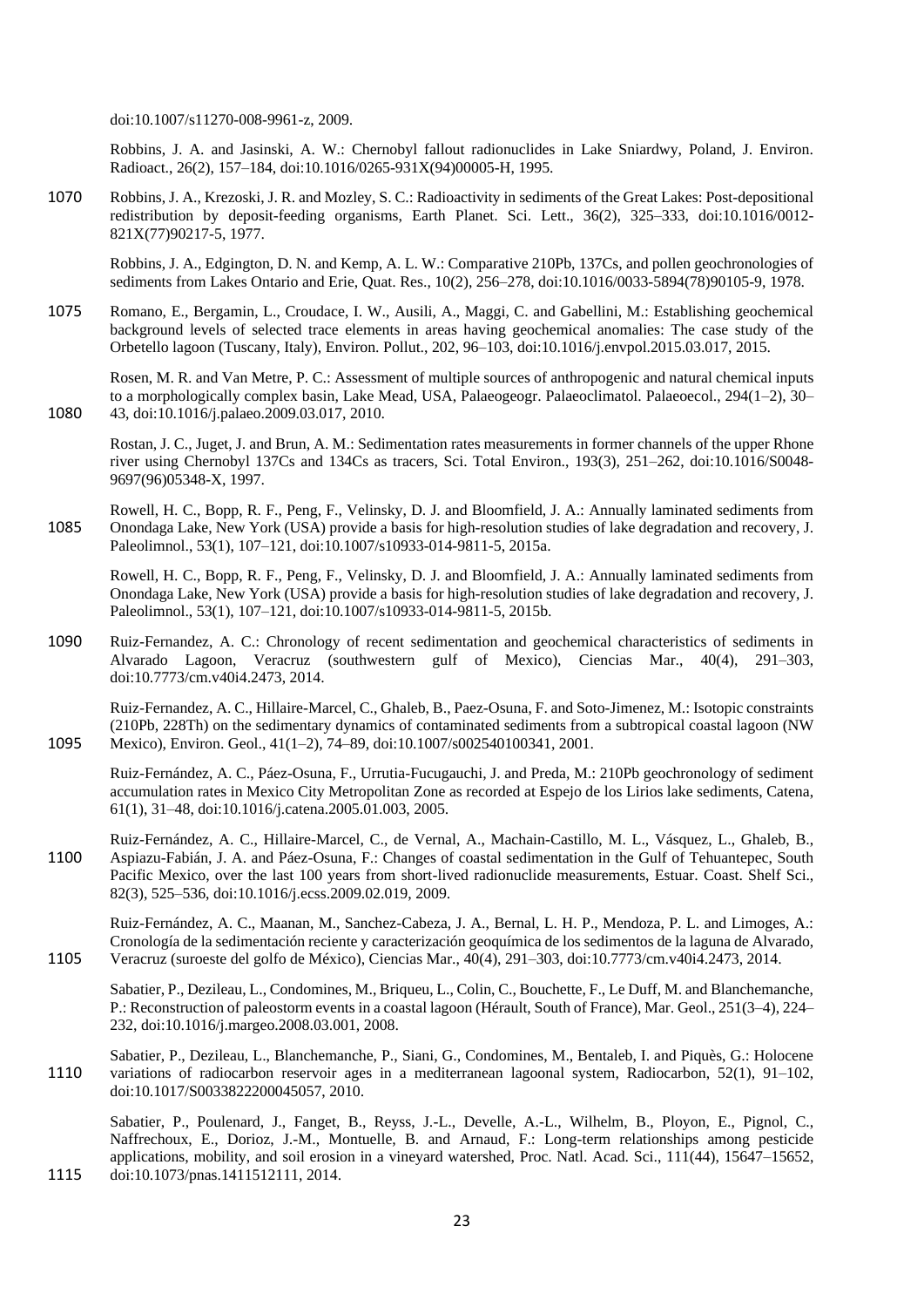Sanada, Y., Matsunaga, T., Yanase, N., Nagao, S., Amano, H., Takada, H. and Tkachenko, Y.: Accumulation and potential dissolution of Chernobyl-derived radionuclides in river bottom sediment, Appl. Radiat. Isot., 56(5), 751– 760, doi:10.1016/S0969-8043(01)00274-3, 2002.

Sanchez-Cabeza, J. A., Masqué, P., Ani-Ragolta, I., Merino, J., Frignani, M., Alvisi, F., Palanques, A. and Puig, 1120 P.: Sediment accumulation rates in the southern Barcelona continental margin (NW Mediterranean Sea) derived from 210Pb and 137Cs chronology, Prog. Oceanogr., 44(1–3), 313–332, doi:10.1016/S0079-6611(99)00031-2, 1999.

Sanders, C. J., Santos, I. R., Silva-Filho, E. V. and Patchineelam, S. R.: Mercury flux to estuarine sediments, derived from Pb-210 and Cs-137 geochronologies (Guaratuba Bay, Brazil), Mar. Pollut. Bull., 52(9), 1085–1089, 1125 doi:10.1016/j.marpolbul.2006.06.004, 2006.

Sanders, C. J., Santos, I. R., Patchineelam, S. R., Schaefer, C. and Silva-Filho, E. V.: Recent 137Cs deposition in sediments of Admiralty Bay, Antarctica, J. Environ. Radioact., 101(5), 421-424, doi:10.1016/j.jenvrad.2010.02.006, 2010.

Sanders, G., Jones, K. C., Hamilton-Taylor, J. and Dorr, H.: PCB and PAH fluxes to a dated UK peat core, Environ. 1130 Pollut., 89(1), 17–25, doi:10.1016/0269-7491(94)00048-I, 1995.

Santschi, P. H., Allison, M. A., Asbill, S., Perlet, A. B., Cappellino, S., Dobbs, C. and McShea, L.: Sediment Transport and Hg Recovery in Lavaca Bay, as Evaluated from Radionuclide and Hg Distributions, Environ. Sci. Technol., 33(3), 378–391, doi:10.1021/es980378l, 1999.

Santschi, P. H., Guo, L., Asbill, S., Allison, M., Britt Kepple, A. and Wen, L.-S.: Accumulation rates and sources 1135 of sediments and organic carbon on the Palos Verdes shelf based on radioisotopic tracers (137Cs, 239,240Pu, 210Pb, 234Th, 238U and 14C), Mar. Chem., 73(2), 125–152, doi:10.1016/S0304-4203(00)00101-8, 2001.

Santschi, P. H., Yeager, K. M., Schwehr, K. A. and Schindler, K. J.: Estimates of recovery of the Penobscot River and estuarine system from mercury contamination in the 1960's, Sci. Total Environ., 596–597, 351–359, doi:10.1016/j.scitotenv.2017.04.094, 2017.

1140 Sarı, E., Çağatay, M. N., Acar, D., Belivermiş, M., Kılıç, Ö., Arslan, T. N., Tutay, A., Kurt, M. A. and Sezer, N.: Geochronology and sources of heavy metal pollution in sediments of Istanbul Strait (Bosporus) outlet area, SW Black Sea, Turkey, Chemosphere, 205, 387–395, doi:10.1016/j.chemosphere.2018.04.096, 2018.

Sayer, C., Roberts, N., Sadler, J., David, C. and Wade, P. M.: Biodiversity changes in a shallow lake ecosystem: A multi-proxy palaeolimnological analysis, J. Biogeogr., 26(1), 97–114, doi:10.1111/j.1365-2699.1999.00298.x, 1145 1999.

Sayles, F. L., Livingston, H. D. and Panteleyev, G. P.: The history and source of particulate 137Cs and 239,240Pu deposition in sediments of the Ob River Delta, Siberia, in Science of the Total Environment, vol. 202, pp. 25–41., 1997.

Schell, W. R., Tobin, M. J., Novak, M. J. V., Wieder, R. K. and Mitchell, P. I.: Deposition history of trace metals 1150 and fallout radionuclides in wetland ecosystems using 210Pb chronology, Water. Air. Soil Pollut., 100(3–4), 233– 239, doi:10.1023/A:1018332727732, 1997.

Schertz, M., Michel, H., Barci-Funel, G. and Barci, V.: Transuranic and fission product contamination in lake sediments from an alpine wetland, Boréon (France), in Journal of Environmental Radioactivity, vol. 85, pp. 380– 388., 2006.

1155 Schindler, M. and Kamber, B. S.: High-resolution lake sediment reconstruction of industrial impact in a worldclass mining and smelting center, Sudbury, Ontario, Canada, Appl. Geochemistry, 37, 102–116, doi:10.1016/j.apgeochem.2013.07.014, 2013.

Schmengler, A. C. and Vlek, P. L. G.: Assessment of accumulation rates in small reservoirs by core analysis, 137Cs measurements and bathymetric mapping in Burkina Faso, Earth Surf. Process. Landforms, 40(14), 1951– 1160 1963, doi:10.1002/esp.3772, 2015.

Schneider, L., Maher, W., Potts, J., Gruber, B., Batley, G., Taylor, A., Chariton, A., Krikowa, F., Zawadzki, A. and Heijnis, H.: Recent history of sediment metal contamination in Lake Macquarie, Australia, and an assessment of ash handling procedure effectiveness in mitigating metal contamination from coal-fired power stations, Sci. Total Environ., 490, 659–670, doi:10.1016/j.scitotenv.2014.04.055, 2014.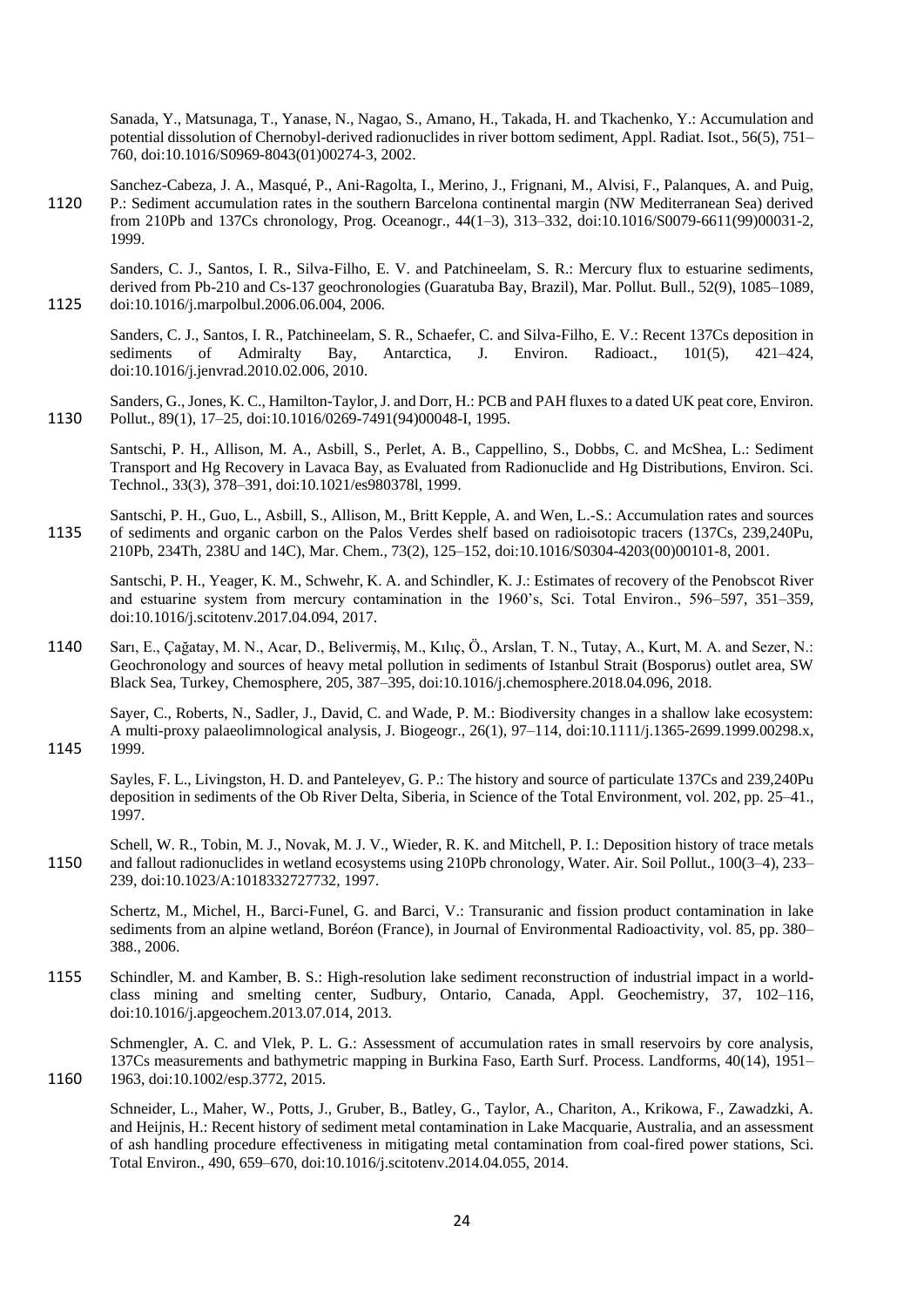1165 Schneider, L., Maher, W., Potts, J., Batley, G., Taylor, A., Krikowa, F., Chariton, A., Zawadzki, A., Heijnis, H. and Gruber, B.: History of metal contamination in Lake Illawarra, NSW, Australia, Chemosphere, 119, 377–386, doi:10.1016/j.chemosphere.2014.06.058, 2015.

Schuh, C. E., Jamieson, H. E., Palmer, M. J. and Martin, A. J.: Solid-phase speciation and post-depositional mobility of arsenic in lake sediments impacted by ore roasting at legacy gold mines in the Yellowknife area, 1170 Northwest Territories, Canada, Appl. Geochemistry, 91, 208–220, doi:10.1016/j.apgeochem.2017.10.025, 2018.

Schwab, M. J., Werner, P., Dulski, P., McGee, E., Nowaczyk, N. R., Bertrand, S. and Leroy, S. A. G.: Palaeolimnology of Lake Sapanca and identification of historic earthquake signals, Northern Anatolian Fault Zone (Turkey), Quat. Sci. Rev., 28(11–12), 991–1005, doi:10.1016/j.quascirev.2009.02.018, 2009.

Sedláček, J., Bábek, O. and Kielar, O.: Sediment accumulation rates and high-resolution stratigraphy of recent 1175 fluvial suspension deposits in various fluvial settings, Morava River catchment area, Czech Republic, Geomorphology, 254, 73–87, doi:10.1016/j.geomorph.2015.11.011, 2016.

Seppä, H.: The long-term development of urban vegetation in Helsinki, Finland: A pollen diagram from Töölönlahti, Veg. Hist. Archaeobot., 6(2), 91–103, doi:10.1007/BF01261957, 1997.

Sert, I., Ozel, F. E., Yaprak, G. and Eftelioglu, M.: Determination of the latest sediment accumulation rates and 1180 pattern by performing 210Pb models and 137Cs technique in the Lake Bafa, Mugla, Turkey, J. Radioanal. Nucl. Chem., 307(1), 313–323, doi:10.1007/s10967-015-4234-y, 2016.

Sharma, P., Gardner, L. R., Moore, W. S. and Bollinger, M. S.: Sedimentation and bioturbation in a salt marsh as revealed by 210Pb, 137Cs, and 7Be studies, Limnol. Oceanogr., 32(2), 313–326, doi:10.4319/lo.1987.32.2.0313, 1987.

1185 Shen, B., Wu, J. and Jin, M.: Sedimentary polycyclic aromatic hydrocarbons record recent anthropogenic activities near high-elevation Lake Sayram, northwest China, Limnologica, 71, 62–67, doi:10.1016/j.limno.2018.06.004, 2018.

Singhal, R. K., Basu, H., Venkatesh, M., Chavan, T., Reddy, A. V. R., Wagh, D. N. and Pimple, M. V.: Determination of chronological heavy metal deposition and pollution intensity in the bottom sediments of Mumbai 1190 Harbour Bay, India using 137Cs as tracer, J. Radioanal. Nucl. Chem., 292(2), 863–869, doi:10.1007/s10967-011- 1593-x, 2012.

Sirocko, F., Dietrich, S., Veres, D., Grootes, P. M., Schaber-Mohr, K., Seelos, K., Nadeau, M. J., Kromer, B., Rothacker, L., Röhner, M., Krbetschek, M., Appleby, P., Hambach, U., Rolf, C., Sudo, M. and Grim, S.: Multiproxy dating of Holocene maar lakes and Pleistocene dry maar sediments in the Eifel, Germany, Quat. Sci. Rev., 1195 62, 56–76, doi:10.1016/j.quascirev.2012.09.011, 2013.

Ben Slimane, A., Raclot, D., Evrard, O., Sanaa, M., Lefèvre, I., Ahmadi, M., Tounsi, M., Rumpel, C., Ben Mammou, A. and Le Bissonnais, Y.: Fingerprinting sediment sources in the outlet reservoir of a hilly cultivated catchment in Tunisia, J. Soils Sediments, 13(4), 801–815, doi:10.1007/s11368-012-0642-6, 2013.

Small, I. F., Rowan, J. S. and Duck, R. W.: Long-term sediment yield in Crombie Reservoir catchment, Angus; 1200 and its regional significance within the Midland Valley of Scotland, Hydrol. Sci. J., 48(4), 619–635, doi:10.1623/hysj.48.4.619.51408, 2003.

Smith, J. N., Ellis, K. M., Naes, K., Dahle, S. and Matishov, D.: Sedimentation and mixing rates of radionuclides in Barents Sea sediments off Novaya Zemlya, Deep. Res. Part II, 42(6), 1471–1493, doi:10.1016/0967- 0645(95)00050-X, 1995.

1205 Smith, J. N., Lee, K., Gobeil, C. and Macdonald, R. W.: Natural rates of sediment containment of PAH, PCB and metal inventories in Sydney Harbour, Nova Scotia, Sci. Total Environ., 407(17), 4858–4869, doi:10.1016/j.scitotenv.2009.05.029, 2009.

Snyder, N. P., Wright, S. A., Alpers, C. N., Flint, L. E., Holmes, C. W. and Rubin, D. M.: Reconstructing depositional processes and history from reservoir stratigraphy: Englebright Lake, Yuba River, northern California, 1210 J. Geophys. Res., 111(F4), F04003, doi:10.1029/2005JF000451, 2006.

Sobocinski, R. W.: Sediment transport in a small stream based on 137 Cs inventories of the bedload fraction, Water Resour. Res., 26(6), 1177–1187, doi:10.1029/90wr00239, 1990.

Somayajulu, B. L. K., Bhushan, R., Sarkar, A., Burr, G. S. and Jull, A. J. T.: Sediment deposition rates on the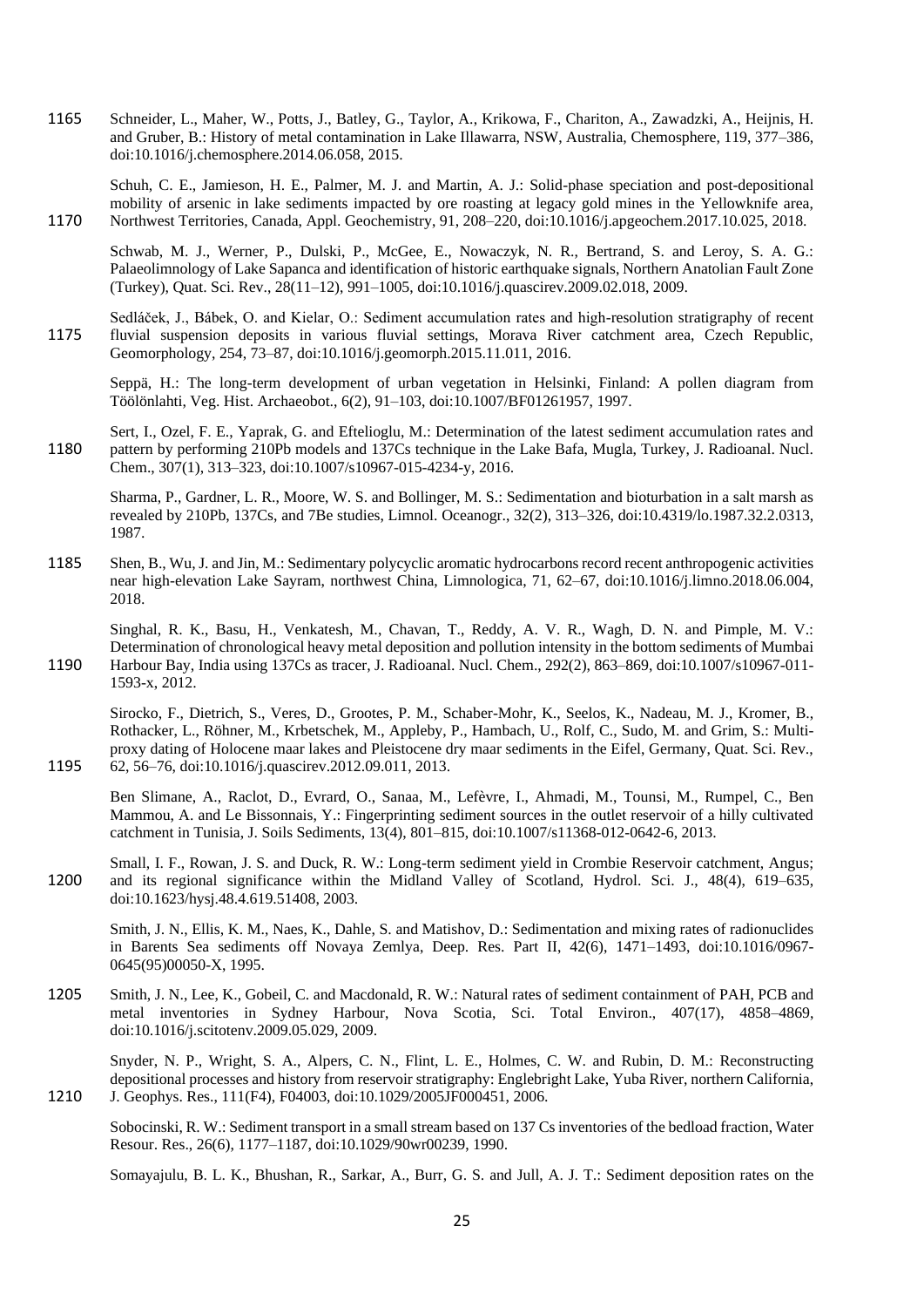continental margins of the eastern Arabian Sea using 210Pb, 137Cs and 14C, in Science of the Total Environment, 1215 vol. 237–238, pp. 429–439., 1999.

Sonke, J. E., Burnett, W. C., Hoogewerff, J. A., Van Der Laan, S. R., Vangronsveld, J. and Corbett, D. R.: Reconstructing 20th century lead pollution and sediment focusing in a peat land pool (Kempen, Belgium), via 210Pb dating, J. Paleolimnol., 29(1), 95–107, doi:10.1023/A:1022858715171, 2003.

Soster, F. M., Matisoff, G., Whiting, P. J., Fornes, W., Ketterer, M. and Szechenyi, S.: Floodplain sedimentation 1220 rates in an alpine watershed determined by radionuclide techniques, Earth Surf. Process. Landforms, 32(13), 2038– 2051, doi:10.1002/esp.1514, 2007.

Standring, W. J. F., Brown, J. E., Dowdall, M., Korobova, E. M., Linnik, V. G. and Volosov, A. G.: Vertical distribution of anthropogenic radionuclides in cores from contaminated floodplains of the Yenisey River, J. Environ. Radioact., 100(12), 1109–1120, doi:10.1016/j.jenvrad.2009.04.011, 2009.

1225 Steinberg, C. E. W. and Högel, H.: Forms of metals in a sediment core of a severely acidified northern Black Forest lake, Chemosphere, 21(1–2), 201–213, doi:10.1016/0045-6535(90)90392-7, 1990.

Stephenson, M., Klaverkamp, J., Motycka, M., Baron, C. and Schwartz, W.: Coring artifacts and contaminant inventories in lake sediment, J. Paleolimnol., 15(1), doi:10.1007/BF00176992, 1996.

Stern, G. A., Braekevelt, E., Helm, P. A., Bidleman, T. F., Outridge, P. M., Lockhart, W. L., McNeeley, R., 1230 Rosenberg, B., Ikonomou, M. G., Hamilton, P., Tomy, G. T. and Wilkinson, P.: Modern and historical fluxes of halogenated organic contaminants to a lake in the Canadian arctic, as determined from annually laminated sediment cores, Sci. Total Environ., 342(1–3), 223–243, doi:10.1016/j.scitotenv.2004.12.046, 2005.

Stihler, S. D., Stone, D. B. and Beget, J. E.: "Varve'' counting vs. tephrochronology and 137 Cs and 210 Pb dating: a comparative test at Skilak Lake, Alaska," Geology, 20(11), 1019–1022, doi:10.1130/0091- 1235 7613(1992)020<1019:VCVTAC>2.3.CO;2, 1992.

Stiller, M., Yanaki, N. E. and Kronfeld, J.: Comparative isotope study of two short sediment cores from the dead sea, Chem. Geol., 58(1–2), 107–119, doi:10.1016/0009-2541(85)90183-4, 1985.

Strand, P., Brown, J. E., Drozhko, E., Mokrov, Y., Salbu, B., Oughton, D., Christensen, G. C. and Amundsen, I.: Biogeochemical behaviour of 137Cs and 90Sr in the artificial reservoirs of Mayak PA, Russia, Sci. Total Environ., 1240 241(1–3), 107–116, doi:10.1016/S0048-9697(99)00332-0, 1999.

Su, M.-C., Christensen, E. R. and Karls, J. F.: Determination of PAH sources in dated sediments from Green Bay, Wisconsin, by a chemical mass balance model, Environ. Pollut., 99(3), 411–419, doi:10.1016/S0269-7491(97)00182-6, 1998.

Su, M. C., Christensen, E. R., Karls, J. F., Kosuru, S. and Imamoglu, I.: Apportionment of polycyclic aromatic 1245 hydrocarbon sources in lower Fox River, USA, sediments by a chemical mass balance model, Environ. Toxicol. Chem., 19(6), 1481–1490, doi:10.1002/etc.5620190603, 2000.

Sugai, S. F.: Transport and sediment accumulation of210Pb and137Cs in two Southeast Alaskan fjords, Estuaries, 13(4), 380–392, doi:10.2307/1351783, 1990.

Sun, L. and Zang, S.: History of fuel consumption inferred from polycyclic aromatic hydrocarbons in sediments 1250 from the South Lianhuan Lake, Northeast China, Bull. Environ. Contam. Toxicol., 88(6), 1027–1032, doi:10.1007/s00128-012-0600-4, 2012.

Sun, L., Zang, S. and Xiao, H.: Historical record and source apportionment of polycyclic aromatic hydrocarbons in the Lianhuan Lake sediments, Ecotoxicology, 20(5), 951–958, doi:10.1007/s10646-011-0679-0, 2011.

Sun, L., Zang, S. Y. and Sun, H. J.: Sources and history of PAHs in lake sediments from oil-producing and 1255 industrial areas, northeast China, Int. J. Environ. Sci. Technol., 11(7), 2051–2060, doi:10.1007/s13762-013-0396- 8, 2014.

Sun, P., Xie, B., Song, Y., Yang, H. and Wang, Y.: Historical Trends of Polycyclic Aromatic Hydrocarbons in the Reservoir Sediment of the Dianchi Watershed, Southwest China, Bull. Environ. Contam. Toxicol., 99(1), 117– 124, doi:10.1007/s00128-017-2095-5, 2017.

1260 Sun, Q., Liu, D., Liu, T., Di, B. and Wu, F.: Temporal and spatial distribution of trace metals in sediments from the northern Yellow Sea coast, China: Implications for regional anthropogenic processes, Environ. Earth Sci., 66(3), 697–705, doi:10.1007/s12665-011-1277-4, 2012.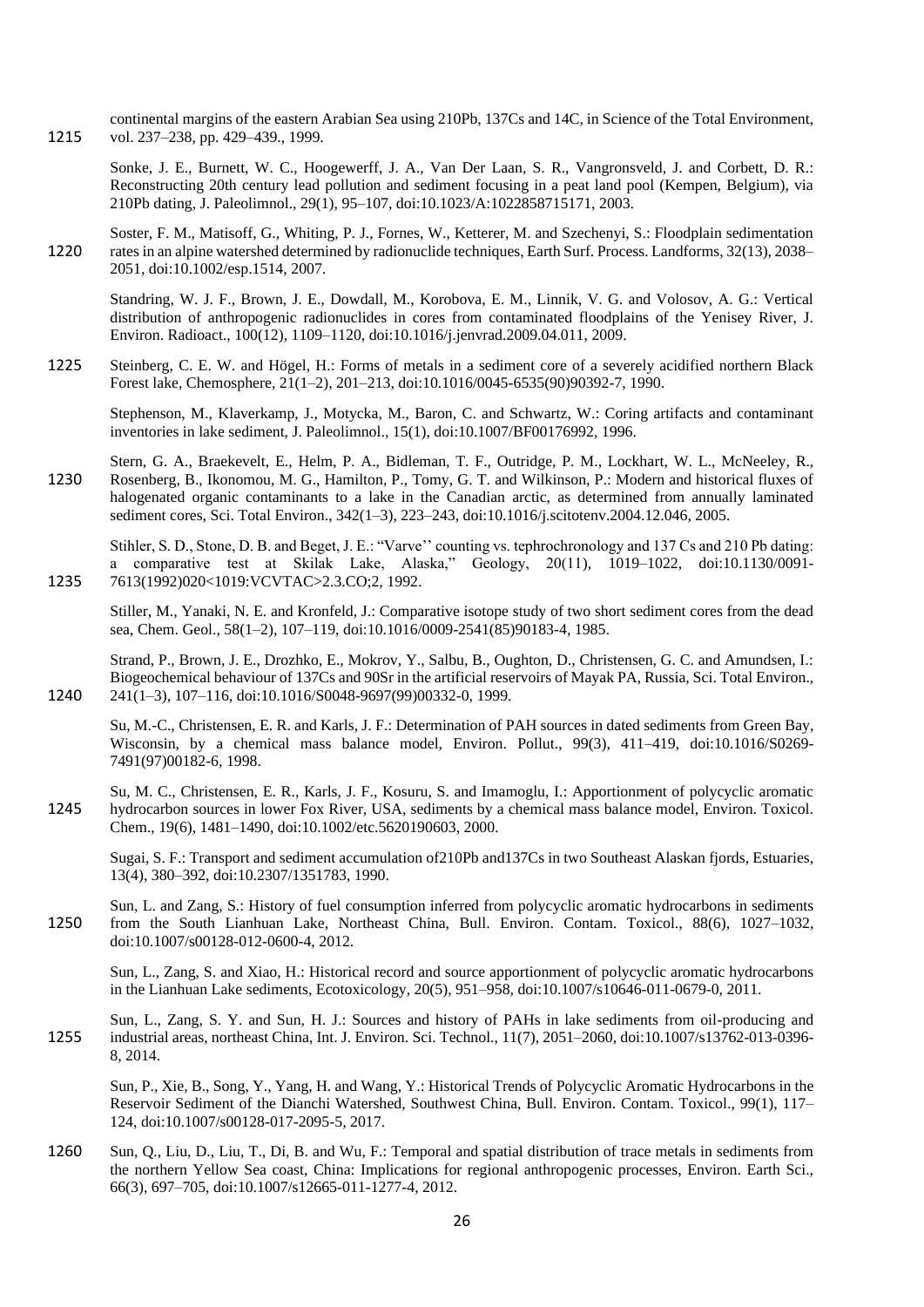Sun, W., Shen, J., Zhang, E., Hasebe, N., Kashiwaya, K., Chen, R. and Itono, T.: Stable nitrogen isotope record of lacustrine sediments in Lake Onuma (Northern Japan) indicates regional hydrological variability during the past 1265 four centuries, Quat. Int., 397, 307–316, doi:10.1016/j.quaint.2015.07.036, 2016.

Suplińska, M. M.: Vertical distribution of 137Cs, 210Pb, 226Ra and 239,240Pu in bottom sediments from the Southern Baltic Sea in the years 1998-2000, in Nukleonika., 2002.

Swales, A., Williamson, R. B., Van Dam, L. F., Stroud, M. J. and McGlone, M. S.: Reconstruction of urban stormwater contamination of an estuary using catchment history and sediment profile dating, Estuaries, 25(1), 43– 1270 56, doi:10.1007/BF02696048, 2002.

Swales, A., Denys, P., Pickett, V. I. and Lovelock, C. E.: Evaluating deep subsidence in a rapidly-accreting mangrove forest using GPS monitoring of surface-elevation benchmarks and sedimentary records, Mar. Geol., 380, 205–218, doi:10.1016/j.margeo.2016.04.015, 2016.

Swan, D. S., Baxter, M. S., McKinley, I. G. and Jack, W.: Radiocaesium and 210Pb in Clyde sea loch sediments, 1275 Estuar. Coast. Shelf Sci., 15(5), 515–536, doi:10.1016/0272-7714(82)90004-X, 1982.

Swindles, G. T., Galloway, J. M., Macumber, A. L., Croudace, I. W., Emery, A. R., Woulds, C., Bateman, M. D., Parry, L., Jones, J. M., Selby, K., Rushby, G. T., Baird, A. J., Woodroffe, S. A. and Barlow, N. L. M.: Sedimentary records of coastal storm surges: Evidence of the 1953 North Sea event, Mar. Geol., 403, 262–270, doi:10.1016/j.margeo.2018.06.013, 2018.

1280 Szarlowicz, K. and Kubica, B.: 137Cs and 210Pb radionuclides in open and closed water ecosystems, J. Radioanal. Nucl. Chem., 299(3), 1321–1328, doi:10.1007/s10967-013-2864-5, 2014.

Tamburrino, S., Passaro, S., Barsanti, M., Schirone, A., Delbono, I., Conte, F., Delfanti, R., Bonsignore, M., Del Core, M., Gherardi, S. and Sprovieri, M.: Pathways of inorganic and organic contaminants from land to deep sea: The case study of the Gulf of Cagliari (W Tyrrhenian Sea), Sci. Total Environ., 647, 334–341, 1285 doi:10.1016/j.scitotenv.2018.07.467, 2019.

Tamtam, F., Le Bot, B., Dinh, T., Mompelat, S., Eurin, J., Chevreuil, M., Bonté, P., Mouchel, J. M. and Ayrault, S.: A 50-year record of quinolone and sulphonamide antimicrobial agents in Seine River sediments, J. Soils Sediments, 11(5), 852-859, doi:10.1007/s11368-011-0364-1, 2011.

Taricco, C., Alessio, S., Rubinetti, S., Vivaldo, G. and Mancuso, S.: A foraminiferal δ18O record covering the last 1290 2,200 years, Sci. Data, 3, doi:10.1038/sdata.2016.42, 2016.

Teasdale, P. A., Collins, P. E. F., Firth, C. R. and Cundy, A. B.: Recent estuarine sedimentation rates from shallow inter-tidal environments in western Scotland: Implications for future sea-level trends and coastal wetland development, Quat. Sci. Rev., 30(1–2), 109–129, doi:10.1016/j.quascirev.2010.08.002, 2011.

Tessler, M. G., Figueira, R. C. L., Mahiques, M. M., Fukumoto, M. M. and Ciapina, E. M. P.: Sedimentation rates 1295 and contamination levels by heavy metals at the shallow sedimentary columns from Santos estuary and bay, SP, Brazil, J. Coast. Res., SI 39 [online] Available from: https://bv.fapesp.br/en/publicacao/2947/sedimentation-ratesand-contamination-levels-by-heavy-metals/ (Accessed 31 March 2021), 2004.

Thevenon, F., Alencastro, L. F. de, Loizeau, J.-L., Adatte, T., Grandjean, D., Wildi, W. and Poté, J.: A highresolution historical sediment record of nutrients, trace elements and organochlorines (DDT and PCB) deposition 1300 in a drinking water reservoir (Lake Brêt, Switzerland) points at local and regional pollutant sources, Chemosphere, 90(9), 2444–2452, doi:10.1016/j.chemosphere.2012.11.002, 2013.

Thiebault, T., Chassiot, L., Fougère, L., Destandau, E., Simonneau, A., Van Beek, P., Souhaut, M. and Chapron, E.: Record of pharmaceutical products in river sediments: A powerful tool to assess the environmental impact of urban management?, Anthropocene, 18, 47–56, doi:10.1016/j.ancene.2017.05.006, 2017.

1305 Thomas, M., Petit, D. and Lamberts, L.: Pond sediments as historical record of heavy metals fallout, Water. Air. Soil Pollut., 23(1), 51–59, doi:10.1007/BF00185130, 1984.

Tolkkinen, M., Marttila, H., Saukkoriipi, J., Martinmäki, K., Tammela, S., Tertsunen, J., Heikkinen, K., Tuohino, J., Ihme, R. and Klöve, B.: PH-levels in intensively drained and peatland-dominated river basin: Paleolimnological approach to detect impacts of past land use, Ecol. Eng., 64, 367–376, doi:10.1016/j.ecoleng.2013.12.042, 2014.

1310 Tomy, G. T., Stern, G. A., Lockhart, W. L. and Muir, D. C. G.: Occurrence of C10-C13 polychlorinated n-alkanes in Canadian midlatitude and Arctic lake sediments, Environ. Sci. Technol., 33(17), 2858–2863,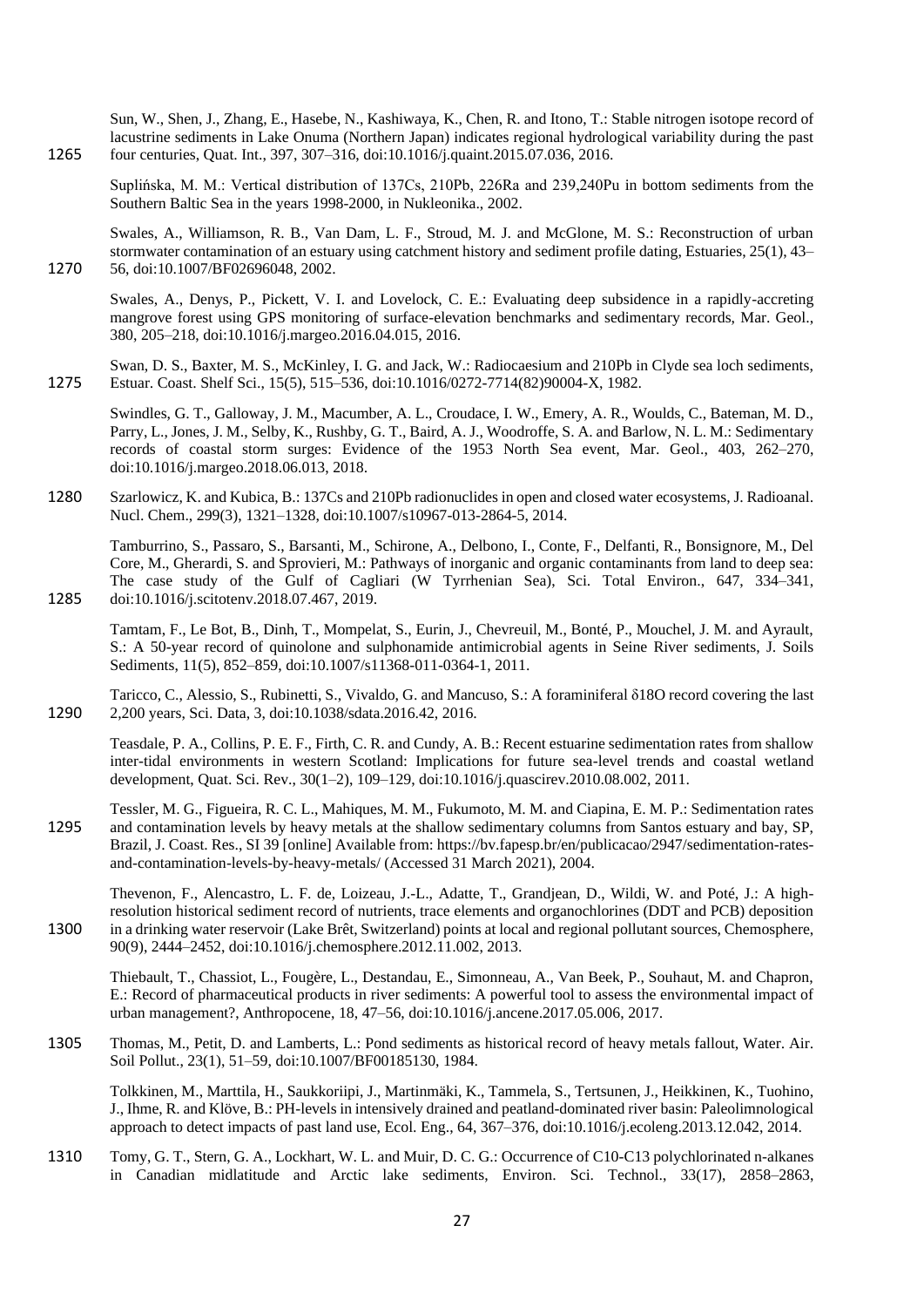doi:10.1021/es990107q, 1999.

Trabelsi, Y., Gharbi, F., El Ghali, A., Oueslati, M., Samaali, M., Abdelli, W., Baccouche, S., Tekaya, M. Ben, Benmansour, M., Mabit, L., M'Barek, N. Ben, Reguigui, N. and Abril, J. M.: Recent sedimentation rates in Garaet 1315 El Ichkeul Lake, NW Tunisia, as affected by the construction of dams and a regulatory sluice, J. Soils Sediments, 12(5), 784–796, doi:10.1007/s11368-012-0496-y, 2012.

Trefry, J. H., Trocine, R. P., Cooper, L. W. and Dunton, K. H.: Trace metals and organic carbon in sediments of the northeastern Chukchi Sea, Deep. Res. Part II Top. Stud. Oceanogr., 102, 18–31, doi:10.1016/j.dsr2.2013.07.018, 2014.

1320 Tsabaris, C., Patiris, D. L., Fillis-Tsirakis, E., Kapsimalis, V., Pilakouta, M., Pappa, F. K. and Vlastou, R.: Vertical distribution of 137Cs activity concentration in marine sediments at Amvrakikos Gulf, western of Greece, J. Environ. Radioact., 144, 1–8, doi:10.1016/j.jenvrad.2015.02.009, 2015.

Tsuji, H., Tanaka, A., Komatsu, K., Kohzu, A., Matsuzaki, S. ichiro S. and Hayashi, S.: Vertical/spatial movement and accumulation of 137 Cs in a shallow lake in the initial phase after the Fukushima Daiichi nuclear power plant 1325 accident, Appl. Radiat. Isot., 147, 59–69, doi:10.1016/j.apradiso.2019.02.009, 2019.

Tylmann, W., Enters, D., Kinder, M., Moska, P., Ohlendorf, C., Poreba, G. and Zolitschka, B.: Multiple dating of varved sediments from Lake Łazduny, northern Poland: Toward an improved chronology for the last 150 years, Quat. Geochronol., 15, 98–107, doi:10.1016/j.quageo.2012.10.001, 2013.

Ueda, S., Ohtsuka, Y. and Kondo, K.: Inventories of 239+240Pu, 137Cs, and excess 210Pb in sediment cores from 1330 brackish Lake Obuchi, Rokkasho Village, Japan, J. Radioanal. Nucl. Chem., 261(2), 277–282, doi:10.1023/B:JRNC.0000034859.90493.0a, 2004.

Ueda, S., Ohtsuka, Y., Kondo, K. and Inaba, J.: Sedimentation rate in brackish Lake Obuchi, Rokkasho Village, Japan, bordered by nuclear fuel cycle facilities, J. Radioanal. Nucl. Chem., 264(2), 343–349, doi:10.1007/s10967- 005-0719-4, 2005.

1335 Ugur, A., Miquel, J. C., Fowler, S. W. and Appleby, P.: Radiometric dating of sediment cores from a hydrothermal vent zone off Milos Island in the Aegean Sea, Sci. Total Environ., 307(1–3), 203–214, doi:10.1016/S0048- 9697(02)00542-9, 2003.

Ünlü, S. and Alpar, B.: Ecological Risk Assessment of HCH and DDT Residues in a Sediment Core from the Küçükçekmece Lagoon, Turkey, Bull. Environ. Contam. Toxicol., 101(3), 358–364, doi:10.1007/s00128-018- 1340 2400-y, 2018.

Usenko, S., Landers, D. H., Appleby, P. G. and Simonich, S. L.: Current and Historical Deposition of PBDEs, Pesticides, PCBs, and PAHs to Rocky Mountain National Park, Environ. Sci. Technol., 41(21), 7235–7241, doi:10.1021/es0710003, 2007.

Vance, D. J., Culver, S. J., Corbett, D. R. and Buzas, M. A.: Foraminifera in the Albemarle Estuarine system, 1345 North Carolina: Distribution and recent environmental change, J. Foraminifer. Res., 36(1), 15–33, doi:10.2113/36.1.15, 2006.

Vane, C. H., Kim, A. W., McGowan, S., Leng, M. J., Heaton, T. H. E., Kendrick, C. P., Coombs, P., Yang, H. and Swann, G. E. A.: Sedimentary records of sewage pollution using faecal markers in contrasting peri-urban shallow lakes, Sci. Total Environ., 409(2), 345–356, doi:10.1016/j.scitotenv.2010.09.033, 2010.

1350 Vanier, C., Sylvestre, M. and Planas, D.: Persistence and fate of PCBs in sediments of the Saint Lawrence River, Sci. Total Environ., 192(3), 229–244, doi:10.1016/S0048-9697(96)05305-3, 1996.

Varley, A., Tyler, A., Bondar, Y., Hosseini, A., Zabrotski, V. and Dowdall, M.: Reconstructing the deposition environment and long-term fate of Chernobyl 137Cs at the floodplain scale through mobile gamma spectrometry, Environ. Pollut., 240, 191–199, doi:10.1016/j.envpol.2018.04.112, 2018.

1355 Viel, M., Barbanti, A., Langone, L., Buffoni, G., Paltrinieri, D. and Rosso, G.: Nutrient profiles in the pore water of a deltaic lagoon: Methodological considerations and evaluation of benthic fluxes, Estuar. Coast. Shelf Sci., 33(4), 361–382, doi:10.1016/0272-7714(91)90063-H, 1991.

Viguri, J. R., Irabien, M. J., Yusta, I., Soto, J., Gómez, J., Rodriguez, P., Martinez-Madrid, M., Irabien, J. A. and Coz, A.: Physico-chemical and toxicological characterization of the historic estuarine sediments: A 1360 multidisciplinary approach, Environ. Int., 33(4), 436–444, doi:10.1016/j.envint.2006.10.005, 2007.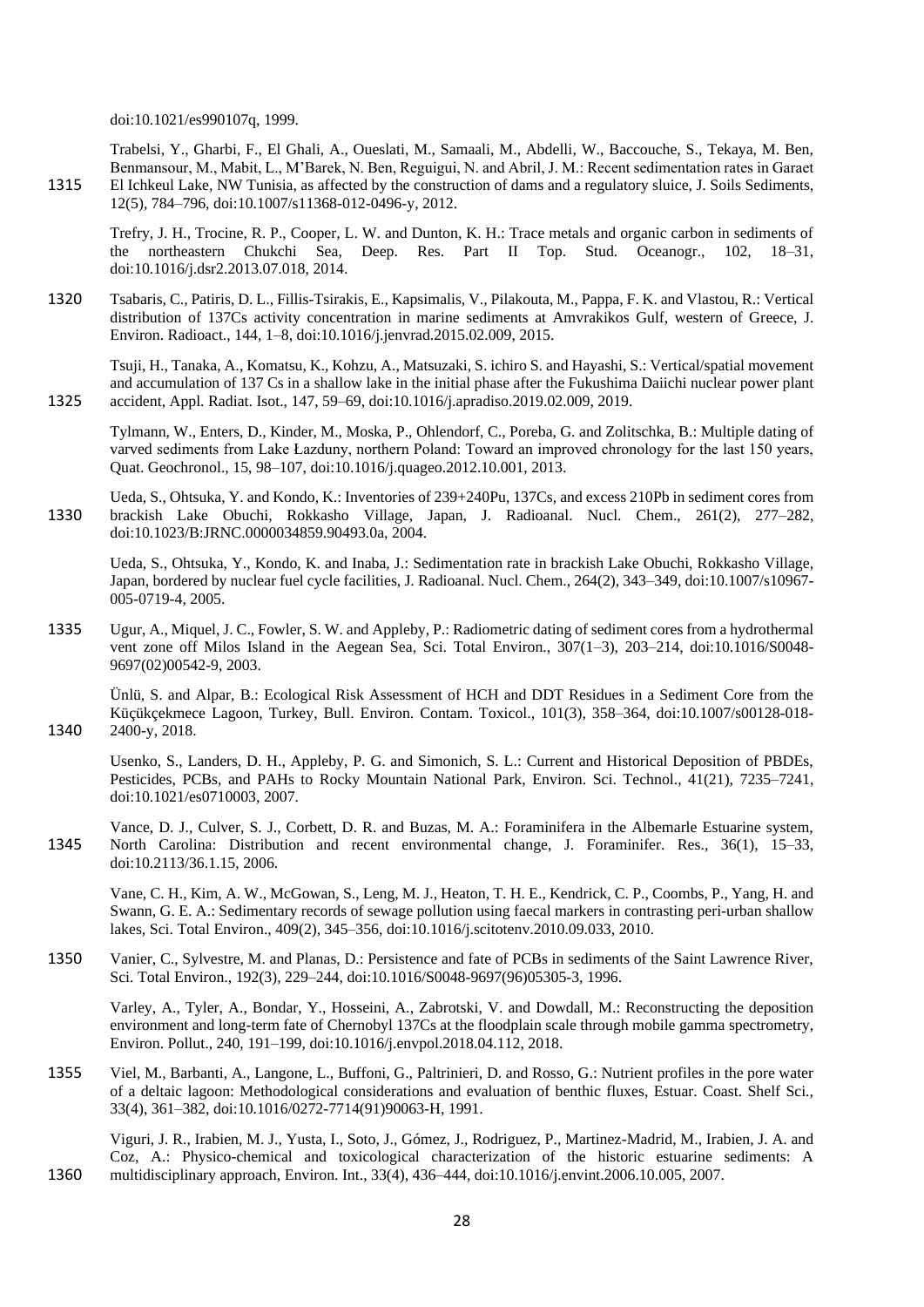Villa-Alfageme, M., Chamizo, E., Santos-Arévalo, F. J., López-Gutierrez, J. M., Gómez-Martínez, I. and Hurtado-Bermúdez, S.: Natural and artificial radionuclides in a marine core. First results of 236U in North Atlantic Ocean sediments, J. Environ. Radioact., 186, 152–160, doi:10.1016/j.jenvrad.2017.10.001, 2018.

Virkanen, J.: Effect of urbanization on metal deposition in the Bay of Toolonlahti, Southern Finland, Mar. Pollut. 1365 Bull., 36(9), 729–738, doi:10.1016/S0025-326X(98)00053-8, 1998.

Vrel, A., Boust, D., Lesueur, P., Deloffre, J., Dubrulle-Brunaud, C., Solier, L., Rozet, M., Thouroude, C., Cossonnet, C. and Thomas, S.: Dating of sediment record at two contrasting sites of the Seine River using radioactivity data and hydrological time series, J. Environ. Radioact., 126, 20–31, doi:10.1016/j.jenvrad.2013.06.005, 2013.

1370 Vuorinen, A., Alhonen, P. and Suksi, J.: Palaeolimnological and limnogeochemical features in the sedimentary record of the polluted Lake Lippajärvi in Southern Finland, Environ. Pollution. Ser. A, Ecol. Biol., 41(4), 323– 362, doi:10.1016/0143-1471(86)90026-7, 1986.

Wahlen, M. and Thompson, R. C.: Pollution records from sediments of three lakes in New York State, Geochim. Cosmochim. Acta, 44(2), 333–339, doi:10.1016/0016-7037(80)90141-6, 1980.

1375 Walling, D. E. and He, Q.: Use of fallout 137Cs in investigations of overbank sediment deposition on river floodplains, Catena, 29(3–4), 263–282, doi:10.1016/S0341-8162(96)00072-0, 1997.

Walling, D. E., Owens, P. N. and Leeks, G. J. L.: The characteristics of overbank deposits associated with a major flood event in the catchment of the River Ouse, Yorkshire, UK, Catena, 31(1–2), 53–75, doi:10.1016/S0341-8162(97)00034-9, 1997.

1380 Wan Mahmood, Z. U. Y. and Yii, M. W.: Sedimentation rate in the Sungai Linggi estuary using excess 210Pb and 137Cs, J. Radioanal. Nucl. Chem., 298(3), 1727–1732, doi:10.1007/s10967-013-2621-9, 2013.

Wang, L., Hu, S., Ma, M., Wang, X., Wang, Q., Zhang, Z. and Shen, J.: Responses of magnetic properties to heavy metal pollution recorded by lacustrine sediments from the Lugu Lake, Southwest China, Environ. Sci. Pollut. Res., 25(26), 26527–26538, doi:10.1007/s11356-018-2725-4, 2018a.

1385 Wang, Q., Song, J., Li, X., Yuan, H., Li, N. and Cao, L.: Environmental evolution records reflected by radionuclides in the sediment of coastal wetlands: A case study in the Yellow River Estuary wetland, J. Environ. Radioact., 162–163, 87–96, doi:10.1016/j.jenvrad.2016.05.015, 2016.

Wang, X., Yang, H., Gu, Z., Zhang, M. and Yang, B.: A century of change in sediment accumulation and trophic status in Lake Fuxian, a deep plateau lake of Southwestern China, J. Soils Sediments, 18(3), 1133–1146, 1390 doi:10.1007/s11368-017-1871-5, 2018b.

Ward, R. D., Teasdale, P. A., Burnside, N. G., Joyce, C. B. and Sepp, K.: Recent rates of sedimentation on irregularly flooded Boreal Baltic coastal wetlands: Responses to recent changes in sea level, Geomorphology, 217, 61–72, doi:10.1016/j.geomorph.2014.03.045, 2014.

Weis, P., Barrett, K. R., Proctor, T. and Bopp, R. F.: Studies of a contaminated brackish marsh in the Hackensack 1395 Meadowlands of northeastern New Jersey: An assessment of natural recovery, Mar. Pollut. Bull., 50(11), 1405– 1415, doi:10.1016/j.marpolbul.2005.06.013, 2005.

Wenning, R. J., Bonnevie, N. L. and Huntley, S. L.: Accumulation of metals, polychlorinated biphenyls, and polycyclic aromatic hydrocarbons in sediments from the lower Passaic River, New Jersey, Arch. Environ. Contam. Toxicol., 27(1), 64–81, doi:10.1007/BF00203890, 1994.

1400 Werritty, A., Paine, J. L., Macdonald, N., Rowan, J. S. and McEwen, L. J.: Use of multi-proxy flood records to improve estimates of flood risk: Lower River Tay, Scotland, Catena, 66(1–2), 107–119, doi:10.1016/j.catena.2005.07.012, 2006.

Wheatcroft, R. A. and Sommerfield, C. K.: River sediment flux and shelf sediment accumulation rates on the Pacific Northwest margin, Cont. Shelf Res., 25(3), 311–332, doi:10.1016/j.csr.2004.10.001, 2005.

1405 Whitmore, T. J., Brenner, M. and Schelske, C. L.: Highly variable sediment distribution in shallow, wind-stressed lakes: A case for sediment-mapping surveys in paleolimnological studies, J. Paleolimnol., 15(3), 207–221, doi:10.1007/BF00213041, 1996.

Wihlborg, P. and Danielsson, Å.: Half a century of mercury contamination in lake Vänern (Sweden), Water. Air. Soil Pollut., 170(1–4), 285–300, doi:10.1007/s11270-006-3121-0, 2006.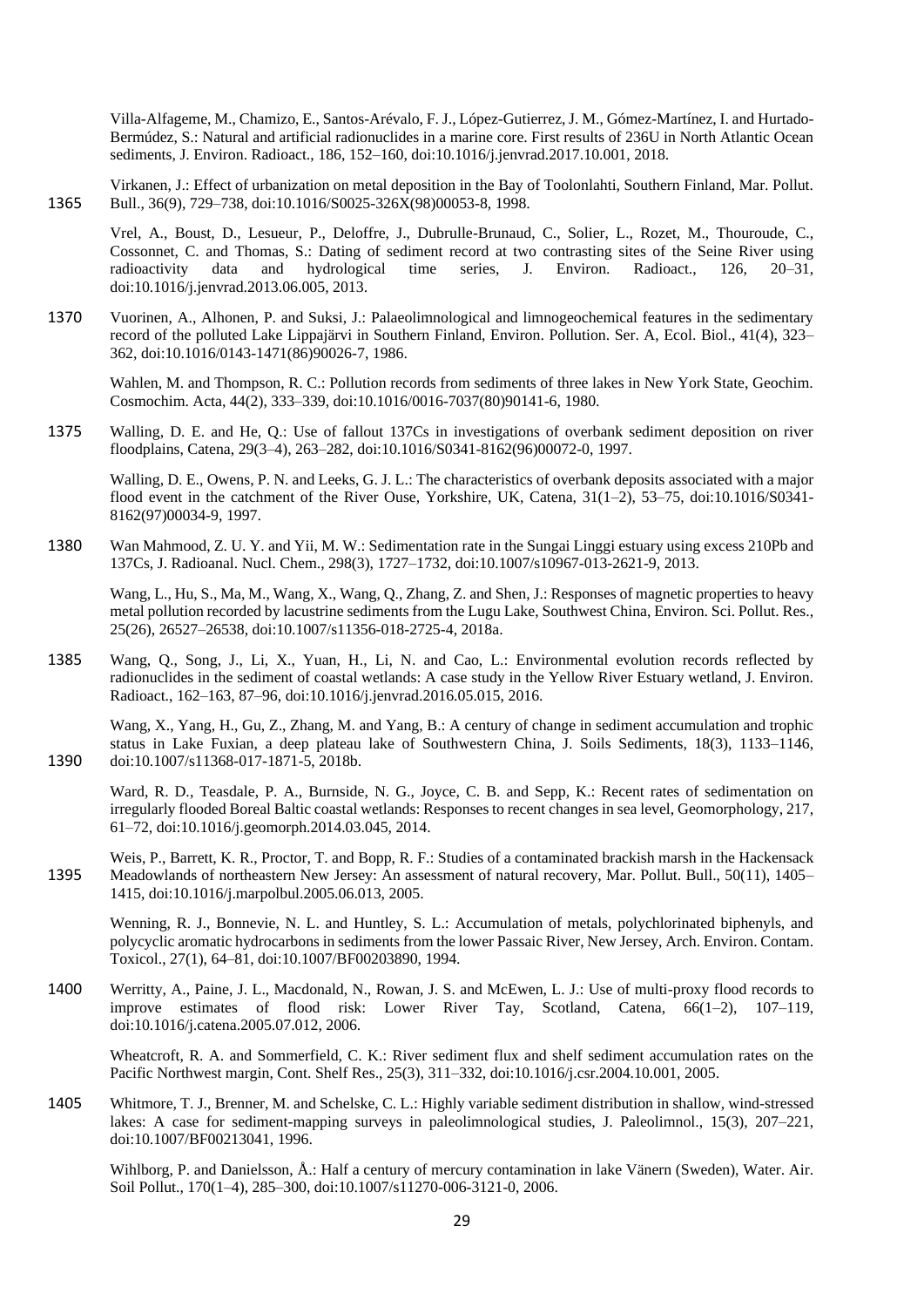- 1410 Wilhelm, B., Arnaud, F., Enters, D., Allignol, F., Legaz, A., Magand, O., Revillon, S., Giguet-Covex, C. and Malet, E.: Does global warming favour the occurrence of extreme floods in European Alps? First evidences from a NW Alps proglacial lake sediment record, Clim. Change, 113(3–4), 563–581, doi:10.1007/s10584-011-0376-2, 2012.
- Williams, H. F. L.: Foraminiferal record of recent environmental change: Mad Island Lake, Texas, J. Foraminifer. 1415 Res., 25(2), 167–179, doi:10.2113/gsjfr.25.2.167, 1995.

Winter, L. T., Foster, I. D. L., Charlesworth, S. M. and Lees, J. A.: Floodplain lakes as sinks for sedimentassociated contaminants - A new source of proxy hydrological data?, in Science of the Total Environment, vol. 266, pp. 187–194., 2001.

Wolter, J., Lantuit, H., Herzschuh, U., Stettner, S. and Fritz, M.: Tundra vegetation stability versus lake-basin 1420 variability on the Yukon coastal plain (NW Canada) during the past three centuries, Holocene, 27(12), 1846–1858, doi:10.1177/0959683617708441, 2017.

Woszczyk, M., Poręba, G. and Malinowski, Ł.: 210Pb, 137Cs and 7Be in the sediments of coastal lakes on the polish coast: Implications for sedimentary processes, J. Environ. Radioact., 169–170, 174–185, doi:10.1016/j.jenvrad.2017.01.015, 2017.

1425 Wren, D. G., Davidson, G. R., Walker, W. G. and Galicki, S. J.: The evolution of an oxbow lake in the Mississippi alluvial floodplain, J. Soil Water Conserv., 63(3), 129–135, doi:10.2489/jswc.63.3.129, 2008.

Wright, A. J., Edwards, R. J., van de Plassche, O., Blaauw, M., Parnell, A. C., van der Borg, K., de Jong, A. F. M., Roe, H. M., Selby, K. and Black, S.: Reconstructing the accumulation history of a saltmarsh sediment core: Which age-depth model is best?, Quat. Geochronol., 39, 35–67, doi:10.1016/j.quageo.2017.02.004, 2017.

1430 Wu, F., Zheng, J., Liao, H. and Yamada, M.: Vertical distributions of plutonium and 137Cs in lacustrine sediments in northwestern china: Quantifying sediment accumulation rates and source identifications, Environ. Sci. Technol., 44(8), 2911–2917, doi:10.1021/es9029649, 2010.

Wu, X., Bi, N., Kanai, Y., Saito, Y., Zhang, Y., Yang, Z., Fan, D. and Wang, H.: Sedimentary records off the modern Huanghe (Yellow River) delta and their response to deltaic river channel shifts over the last 200 years, J. 1435 Asian Earth Sci., 108, 68–80, doi:10.1016/j.jseaes.2015.04.028, 2015.

Wunderlin, T., Corella, J. P., Junier, T., Bueche, M., Loizeau, J. L., Girardclos, S. and Junier, P.: Endosporeforming bacteria as new proxies to assess impact of eutrophication in Lake Geneva (Switzerland-France), Aquat. Sci., 76(S1), 103–116, doi:10.1007/s00027-013-0329-0, 2014.

Wurzbacher, C., Fuchs, A., Attermeyer, K., Frindte, K., Grossart, H.-P., Hupfer, M., Casper, P. and Monaghan, 1440 M. T.: Shifts among Eukaryota, Bacteria, and Archaea define the vertical organization of a lake sediment, Microbiome, 5(1), 41, doi:10.1186/s40168-017-0255-9, 2017.

Xia, X., Wu, Q., Zhu, B., Zhao, P., Zhang, S. and Yang, L.: Analyzing the contribution of climate change to longterm variations in sediment nitrogen sources for reservoirs/lakes, Sci. Total Environ., 523, 64–73, doi:10.1016/j.scitotenv.2015.03.140, 2015.

1445 Xue, B., Yao, S. and Xia, W.: Environmental changes in Lake Taihu during the past century as recorded in sediment cores, Hydrobiologia, 581(1), 117–123, doi:10.1007/s10750-006-0513-5, 2007.

Yan, B., Abrajano, T. A., Bopp, R. F., Chaky, D. A., Benedict, L. A. and Chillrud, S. N.: Molecular tracers of saturated and polycyclic aromatic hydrocarbon inputs into Central Park Lake, New York City, Environ. Sci. Technol., 39(18), 7012–7019, doi:10.1021/es0506105, 2005.

1450 Yan, D., Wünnemann, B., Zhang, Y., Long, H., Stauch, G., Sun, Q. and Cao, G.: Response of lake-catchment processes to Holocene climate variability: Evidences from the NE Tibetan Plateau, Quat. Sci. Rev., 201, 261–279, doi:10.1016/j.quascirev.2018.10.017, 2018.

Yang, H. and Turner, S.: Radiometric dating for recent lake sediments on the Tibetan Plateau, Hydrobiologia, 713(1), 73–86, doi:10.1007/s10750-013-1493-x, 2013.

1455 Yang, H., Nozaki, Y., Sakai, H., Nagaya, Y. and Nakamura, K.: Natural and man-made radionuclide distributions in Northwest Pacific deep-sea sediments: (rates of sedimentation, bioturbation and 226Ra migration), Geochem. J., 20(1), 29–40, doi:10.2343/geochemj.20.29, 1986.

Yang, L., Li, X., Crusius, J., Jans, U., Melcer, M. E. and Zhang, P.: Persistent Chlordane Concentrations in Long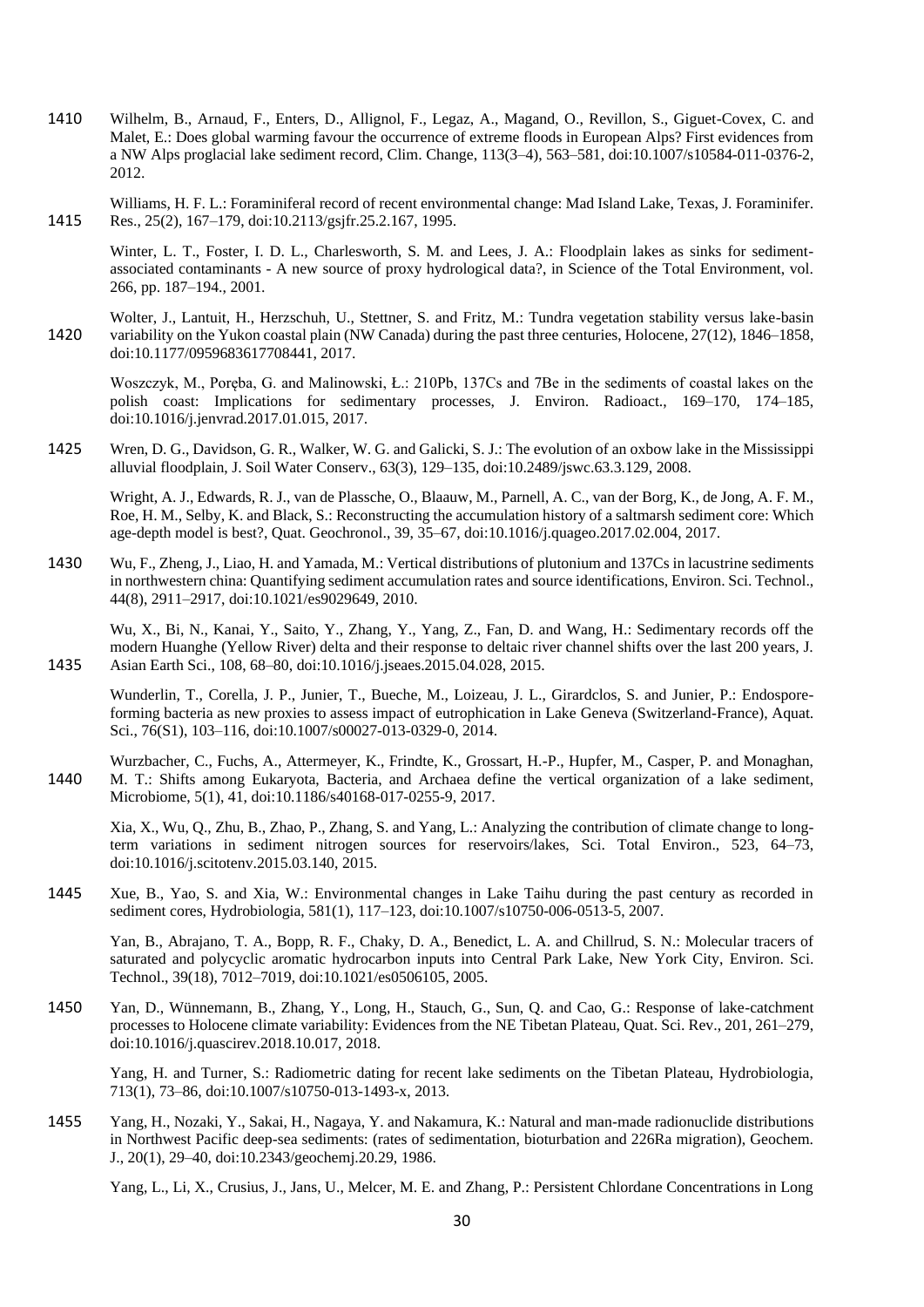Island Sound Sediment: Implications from Chlordane, 210 Pb, and 137 Cs Profiles, Environ. Sci. Technol., 41(22), 1460 7723–7729, doi:10.1021/es070749a, 2007.

Yang, R., Zhou, R., Xie, T. and Jing, C.: Historical record of anthropogenic polycyclic aromatic hydrocarbons in a lake sediment from the southern Tibetan Plateau, Environ. Geochem. Health, 40(5), 1899–1906, doi:10.1007/s10653-017-9956-z, 2018.

Yao, S., Xue, B. and Kong, D.: Chronology and nutrients change in recent sediment of Taihu Lake, lower 1465 Changjiang River Basin, East China, Chinese Geogr. Sci., 20(3), 202–208, doi:10.1007/s11769-010-0202-1, 2010.

Yao, S. C., Li, S. J. and Zhang, H. C.: 210Pb and 137Cs dating of sediments from Zigetang Lake, Tibetan Plateau, J. Radioanal. Nucl. Chem., 278(1), 55–58, doi:10.1007/s10967-007-7191-2, 2008.

Yeager, K. M., Schwehr, K. A., Schindler, K. J. and Santschi, P. H.: Sediment accumulation and mixing in the Penobscot River and estuary, Maine, Sci. Total Environ., 635, 228–239, doi:10.1016/j.scitotenv.2018.04.026, 1470 2018.

Yeloff, D. E., Labadz, J. C., Hunt, C. O., Higgitt, D. L. and Foster, I. D. L.: Blanket peat erosion and sediment yield in an upland reservoir catchment in the southern Pennines, UK, Earth Surf. Process. Landforms, 30(6), 717– 733, doi:10.1002/esp.1170, 2005.

Young, M., Murray, J. W. and Croudace, I. W.: Radionuclide dates and foraminiferal accumulation rates: examples 1475 from submarine canyons, Mar. Micropaleontol., 26(1–4), 57–63, doi:10.1016/0377-8398(95)00019-4, 1995.

Yuan, G. L., Liu, C., Chen, L. and Yang, Z.: Inputting history of heavy metals into the inland lake recorded in sediment profiles: Poyang Lake in China, J. Hazard. Mater., 185(1), 336–345, doi:10.1016/j.jhazmat.2010.09.039, 2011.

Zaborska, A.: Sources of 137Cs to an Arctic fjord (Hornsund, Svalbard), J. Environ. Radioact., 180, 19–26, 1480 doi:10.1016/j.jenvrad.2017.09.021, 2017.

Zamana, L. V., Ptitsyn, A. B., Chu, G., Reshetova, S. A., Dar'in, A. V. and Kalugin, I. A.: Estimation of modern sedimentation rate in Zun-Torei Lake (East Trans-Baikal Region) by 137Cs, Dokl. Earth Sci., 437(1), 335–339, doi:10.1134/S1028334X11030287, 2011.

Zan, F., Huo, S., Xi, B., Zhang, J., Liao, H., Wang, Y. and Yeager, K. M.: A 60-year sedimentary record of natural 1485 and anthropogenic impacts on Lake Chenghai, China, J. Environ. Sci., 24(4), 602–609, doi:10.1016/S1001- 0742(11)60784-5, 2012.

ZENG, H. A. and WU, J. L.: Sedimentary Records of Heavy Metal Pollution in Fuxian Lake, Yunnan Province, China: Intensity, History, and Sources, Pedosphere, 19(5), 562–569, doi:10.1016/S1002-0160(09)60150-8, 2009.

Zeng, L., Ning, D., Xu, L., Mao, X. and Chen, X.: Sedimentary Evidence of Environmental Degradation in Sanliqi 1490 Lake, Daye City (A Typical Mining City, Central China), Bull. Environ. Contam. Toxicol., 95(3), 317–324, doi:10.1007/s00128-015-1606-5, 2015.

Zhang, H., Shan, B., Ao, L., Tang, W. and Wen, S.: Past atmospheric trace metal deposition in a remote lake (Lake Ngoring) at the headwater areas of Yellow River, Tibetan Plateau, Environ. Earth Sci., 72(2), 399–406, doi:10.1007/s12665-013-2960-4, 2014.

1495 Zhang, X., Christensen, E. R. and Yan, L. Y.: Fluxes of Polycyclic Aromatic Hydrocarbons to Green Bay and Lake Michigan Sediments, J. Great Lakes Res., 19(2), 429–444, doi:10.1016/S0380-1330(93)71230-7, 1993.

Zhang, Y., Gao, X., Zhong, Z., Chen, J. and Peng, B.: Sediment accumulation of Dianchi Lake determined by 137Cs dating, J. Geogr. Sci., 19(2), 225–238, doi:10.1007/s11442-009-0225-7, 2009.

Zhang, Y., Huo, S., Zan, F., Xi, B., Zhang, J. and Wu, F.: Historical records of multiple heavy metals from dated 1500 sediment cores in Lake Chenghai, China, Environ. Earth Sci., 74(5), 3897–3906, doi:10.1007/s12665-014-3858- 5, 2015.

Zhang, Y., Liao, J., Long, Y., An, J., Xu, S. and Wang, X.: Dating reservoir deposits to reconstruct sediment yields from a small limestone catchment in the Yimeng Mountain region, China, Catena, 166, 1–9, doi:10.1016/j.catena.2018.03.012, 2018.

1505 Zhou, P., Li, D., Li, H., Fang, H., Huang, C., Zhang, Y., Zhang, H., Zhao, L., Zhou, J., Wang, H. and Yang, J.: Distribution of radionuclides in a marine sediment core off the waterspout of the nuclear power plants in Daya